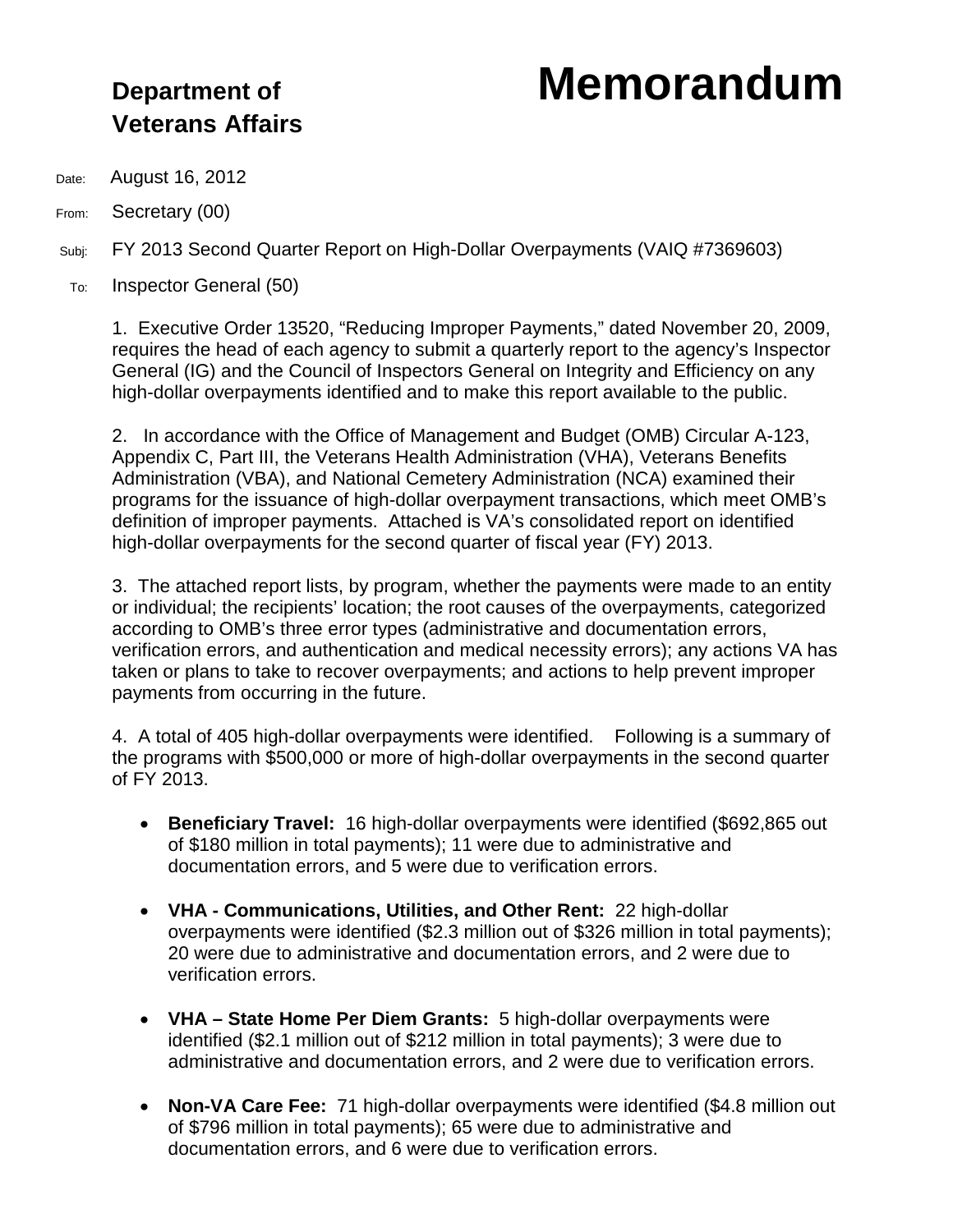FY 2013 Second Quarter Report on High-Dollar Overpayments (VAIQ # 7369603)

- **VHA Other Services:** 51 high-dollar overpayments were identified (\$3.1 million of \$1 billion in total payments); 47 were due to administrative and documentation errors, and 4 were due to verification errors.
- **Compensation (including Dependency and Indemnity Compensation):** From a population of 9,966 overpayments, a random sample of 385 was reviewed to determine if any were high-dollar overpayments. Of the sampling results, 65 met the criteria (\$28 million projected out of \$15 billion in total payments). Only the sampling results are included in this report. Of the 65 improper payments found, 4 were due to administrative and documentation errors, 52 were due to verification errors, and 9 were due to authentication and medical necessity errors.
- **Pension:** From a population of 7,407 overpayments, a random sample of 385 was reviewed to determine if any were high-dollar overpayments. Of the sampling results, 115 met the criteria (\$44 million projected out of \$1.3 billion in total payments). Only the sampling results are included in this report. Of the 115 improper payments found, 1 was due to an administrative and documentation error, 21 were due to verification errors, and 93 were due to authentication and medical necessity errors.
- **Other:** In the other 16 programs, 60 high-dollar overpayments were identified (\$1.3 million out of \$13.8 billion); 38 were due to administrative and documentation errors, and 22 were due to verification errors.

5. If you have any questions, please have a member of your staff contact Mr. Edward Murray, Deputy Assistant Secretary for Finance, at (202) 461-6180.

hiniele: Eric K. Shinseki

**Attachment** 

Page 2.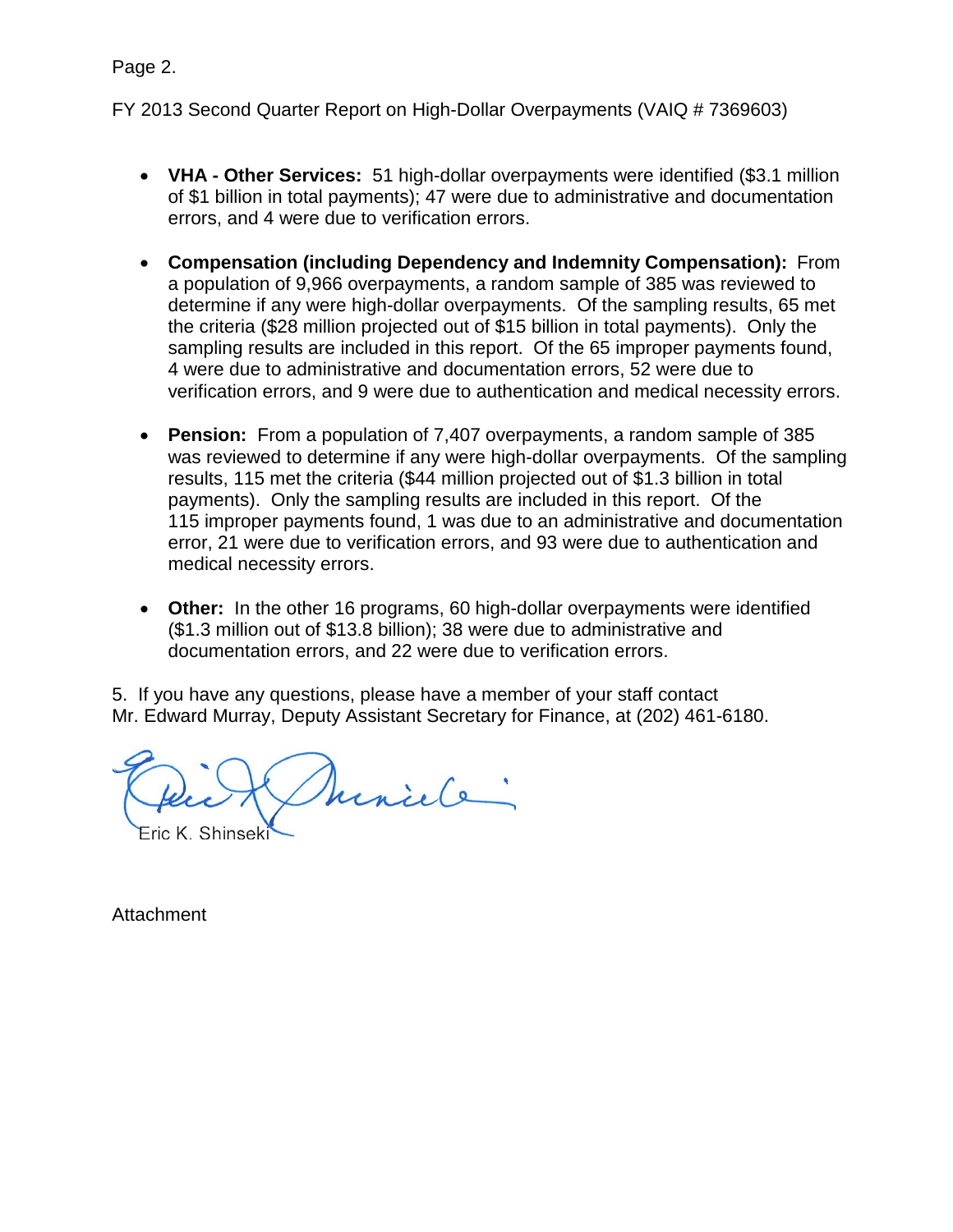## **Executive Order 13520 – Reducing Improper Payments Fiscal Year (FY) 2013 Second Quarter High-Dollar Overpayments Report**

The President signed Executive Order 13520, "Reducing Improper Payments" on November 20, 2009. On March 22, 2010, the Office of Management and Budget (OMB) issued government-wide guidance on the implementation of the Executive Order. The guidance is under Part III, Appendix C of OMB Circular A-123. This guidance requires agencies with programs susceptible to significant improper payments to submit to the agency's Inspector General and the Council of Inspectors General on Integrity and Efficiency, and make available to the public, a quarterly report on any high-dollar overpayments identified by the agency.

In accordance with OMB Circular A-123, Appendix C, Part III, the Department of Veterans Affairs (VA) has reviewed applicable programs to identify the issuance of any high-dollar overpayments in the second quarter of FY 2013. The OMB guidelines define a high-dollar improper payment as any payment in excess of 50 percent of the correct amount of the intended payment under the following circumstances:

- 1. Where the total payment to an individual exceeds \$5,000 as a single payment or in cumulative payments for the quarter; or
- 2. Where a payment to an entity exceeds \$25,000 as a single payment or cumulative payments for the quarter.

The OMB guidelines require that agencies submit, on a quarterly basis, a report to:

- 1. List all high-dollar overpayments identified by the agency during the quarter;
- 2. Describe whether each high-dollar overpayment was made to an entity or individual, and the city or county, and state where that entity or individual was located;
- 3. List the program responsible for each high-dollar overpayment error;
- 4. Describe any actions the agency has taken or plans to take to recover high-dollar overpayments; and
- 5. Describe any actions the agency will take to prevent overpayments from occurring in the future.

**In addition to OMB's guidelines, our report includes two additional categories: the root cause of the overpayment as categorized by OMB's three error types and the status of the overpayment. The root cause information of each of the high-dollar overpayments is being reported according to OMB's three error types. The error types are:**

- **1. Administrative and Documentation errors which are caused by the absence of supporting documentation to validate the payment, or inputting, classifying, or processing errors made by another other than the recipient of the payment (i.e. the payee or a third-party).**
- **2. Authentication and Medical Necessity errors which are caused by the payee's inability to authenticate eligibility criteria through third-party databases or other resources because nothing else exists, or the beneficiary was provided a service that was not medically necessary given the patient's condition.**
- **3. Verification errors which are caused by the payee's failure to verify recipient information (i.e. earnings, income, assets, or work status) even though third-party databases or other resources do exist, the payee's inability to verify recipient information (i.e. earnings, income, assets, or work status) because there are legal or other restrictions that deny access to verify against third-party databases or other resources that do exist, or beneficiaries fail to report correct information to the payee.**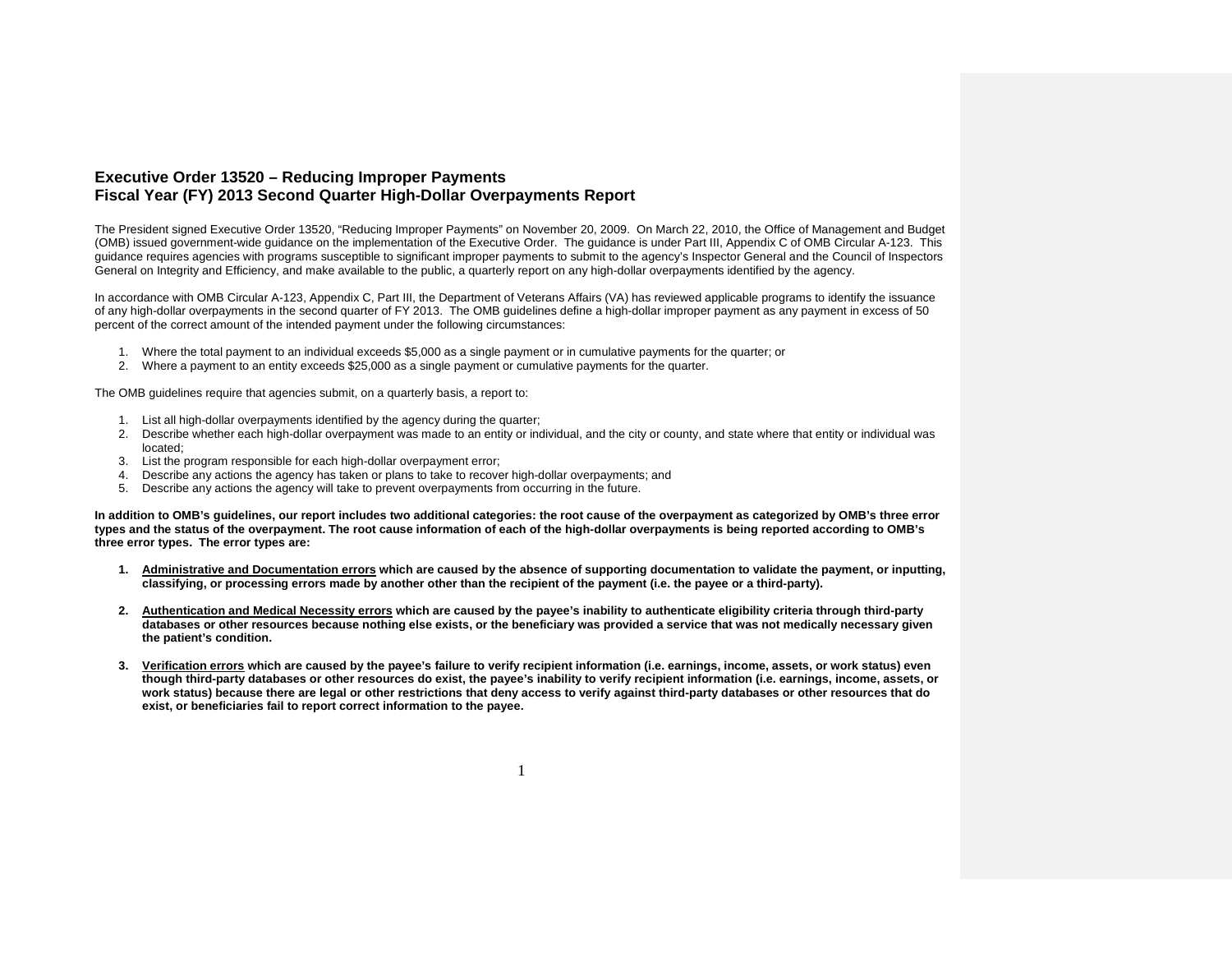## **Veterans Health Administration – VHA**

## **1. Beneficiary Travel**

VHA identified 16 high-dollar Beneficiary Travel overpayments made during the second quarter of FY 2013. These overpayments consisted of both singular and cumulative overpayments. Eleven overpayments were caused by Administrative and Documentation errors, and five were Verification errors.

- 11 overpayments (69%) totaling \$628,185 are Administrative and Documentation errors where duplicate payments were issued, or the amount was incorrect.
- 5 overpayments (31%) totaling \$64,679.00 are Verification errors where an ineligible recipient was paid, or an invoice for ineligible good or service was paid.

Total Beneficiary Travel Payments made this quarter: \$180,337,608 Total High-Dollar Overpayments identified this quarter: \$692,865 Percentage of Overpayments: 0.38%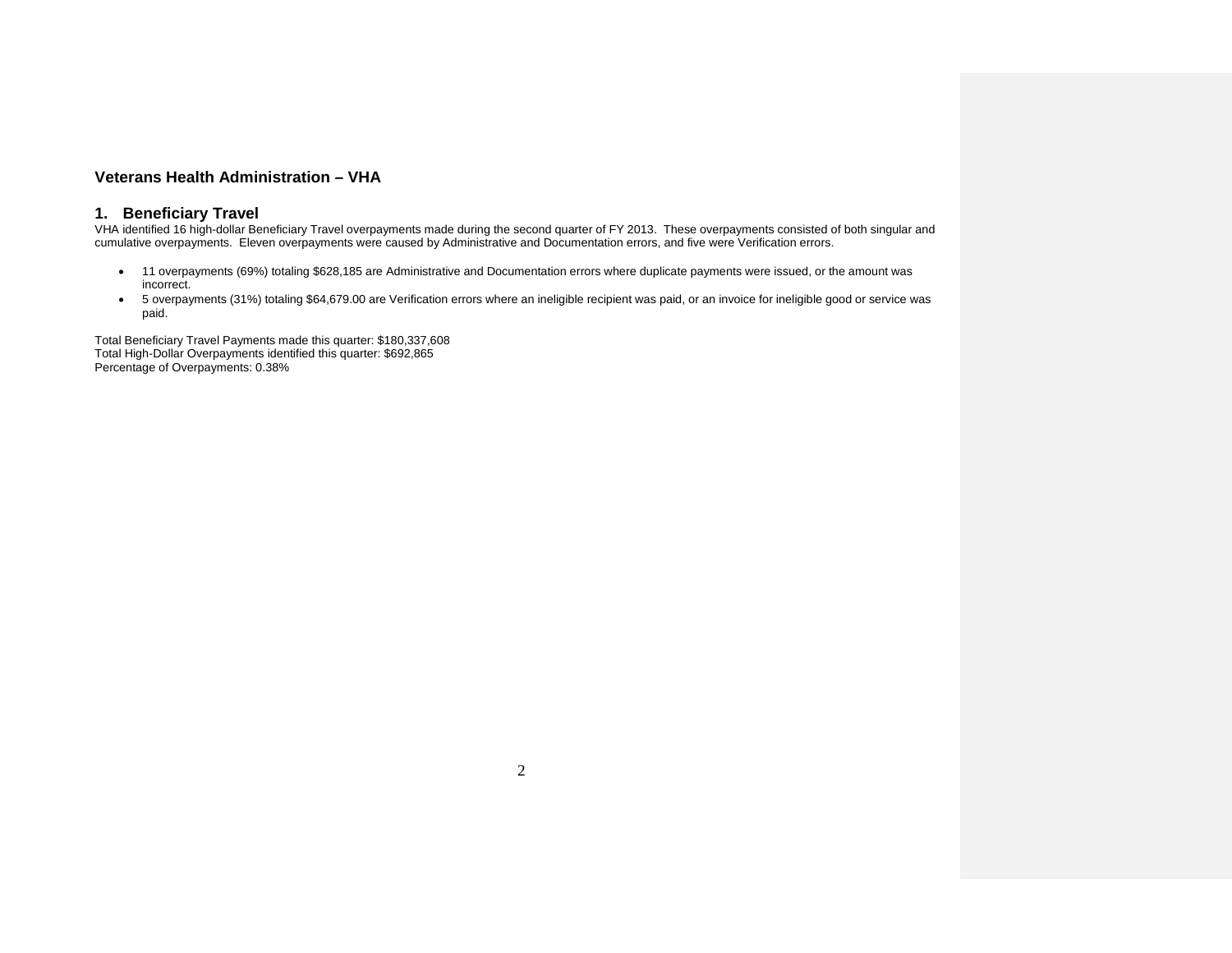| <b>Amount</b><br>of Overpayment | <b>Entity or</b><br>Individual | <b>City/County</b>  | <b>State</b> | Cause of<br>Overpayment       | <b>OMB Error Type</b>                     | <b>Action/Plans to</b><br>Recover<br>Overpayment | <b>Status of</b>          | <b>Overall Actions/Plans to</b> |
|---------------------------------|--------------------------------|---------------------|--------------|-------------------------------|-------------------------------------------|--------------------------------------------------|---------------------------|---------------------------------|
| \$205,354.10                    | Entity                         | Birmingham          | AL           | Duplicate<br>Payment          | Administrative and<br>Documentation error | <b>Bill of Collection</b>                        | Collection in<br>Progress | See Note Below Table            |
| \$101,314.59                    | Entity                         | <b>Boston</b>       | MA           | Duplicate<br>Payment          | Administrative and<br>Documentation error | <b>Bill of Collection</b>                        | Collection in<br>Progress |                                 |
| \$57.703.00                     | Entity                         | Scottsdale          | AZ           | Duplicate<br>Payment          | Administrative and<br>Documentation error | <b>Bill of Collection</b>                        | Collection in<br>Progress |                                 |
| \$49.419.85                     | Entity                         | Yonkers             | <b>NY</b>    | Duplicate<br>Payment          | Administrative and<br>Documentation error | <b>Bill of Collection</b>                        | Collection in Full        |                                 |
| \$44,023.75                     | Entity                         | Clearwater          | FL           | Duplicate<br>Payment          | Administrative and<br>Documentation error | <b>Bill of Collection</b>                        | Collection in<br>Progress |                                 |
| \$40,788.00                     | Entity                         | Holiday             | FL           | Duplicate<br>Payment          | Administrative and<br>Documentation error | <b>Bill of Collection</b>                        | Collection in Full        |                                 |
| \$37,200.75                     | Entity                         | Murfreesboro        | <b>TN</b>    | Duplicate<br>Payment          | Administrative and<br>Documentation error | <b>Bill of Collection</b>                        | Collection in<br>Progress |                                 |
| \$35,347.32                     | Entity                         | Charlotte           | <b>NC</b>    | Duplicate<br>Payment          | Administrative and<br>Documentation error | <b>Bill of Collection</b>                        | Collection in Full        |                                 |
| \$25,241.16                     | Entity                         | New Hyde<br>Park    | <b>NY</b>    | Ineligible<br>Recipient       | Verification error                        | <b>Bill of Collection</b>                        | Collection in Full        |                                 |
| \$22.576.71                     | Individual                     | <b>Bronx</b>        | <b>NY</b>    | <b>Incorrect Amount</b>       | Administrative and<br>Documentation error | <b>Bill of Collection</b>                        | Collection in<br>Progress |                                 |
|                                 |                                |                     |              | Duplicate                     | Administrative and                        |                                                  | Collection in<br>Progress |                                 |
| \$19,222.20                     | Entity                         | Seattle             | <b>WA</b>    | Payment                       | Documentation error                       | <b>Bill of Collection</b>                        | Overpayment               | Prevent<br>Re-occurrence        |
| \$15,856.79                     | Individual                     | Ypsilanti           | MI           | Ineligible<br>Recipient       | Verification error                        | <b>Bill of Collection</b>                        | Collection in<br>Progress |                                 |
| \$15.234.68                     | Entity                         | <b>Mount Vernon</b> | <b>WA</b>    | Duplicate<br>Payment          | Administrative and<br>Documentation error | <b>Bill of Collection</b>                        | Collection in Full        |                                 |
| \$8,974.22                      | Individual                     | Del Rio             | TX           | Ineligible Good or<br>Service | Verification error                        | <b>Bill of Collection</b>                        | Collection in<br>Progress |                                 |
| \$8,504.92                      | Individual                     | Wautoma<br>Waushara | WI           | Ineligible<br>Recipient       | Verification error                        | <b>Bill of Collection</b>                        | Collection in<br>Progress |                                 |
| \$6,102.58                      | Individual                     | Bonham              | <b>TX</b>    | Ineligible<br>Recipient       | Verification error                        | <b>Bill of Collection</b>                        | Collection in<br>Progress |                                 |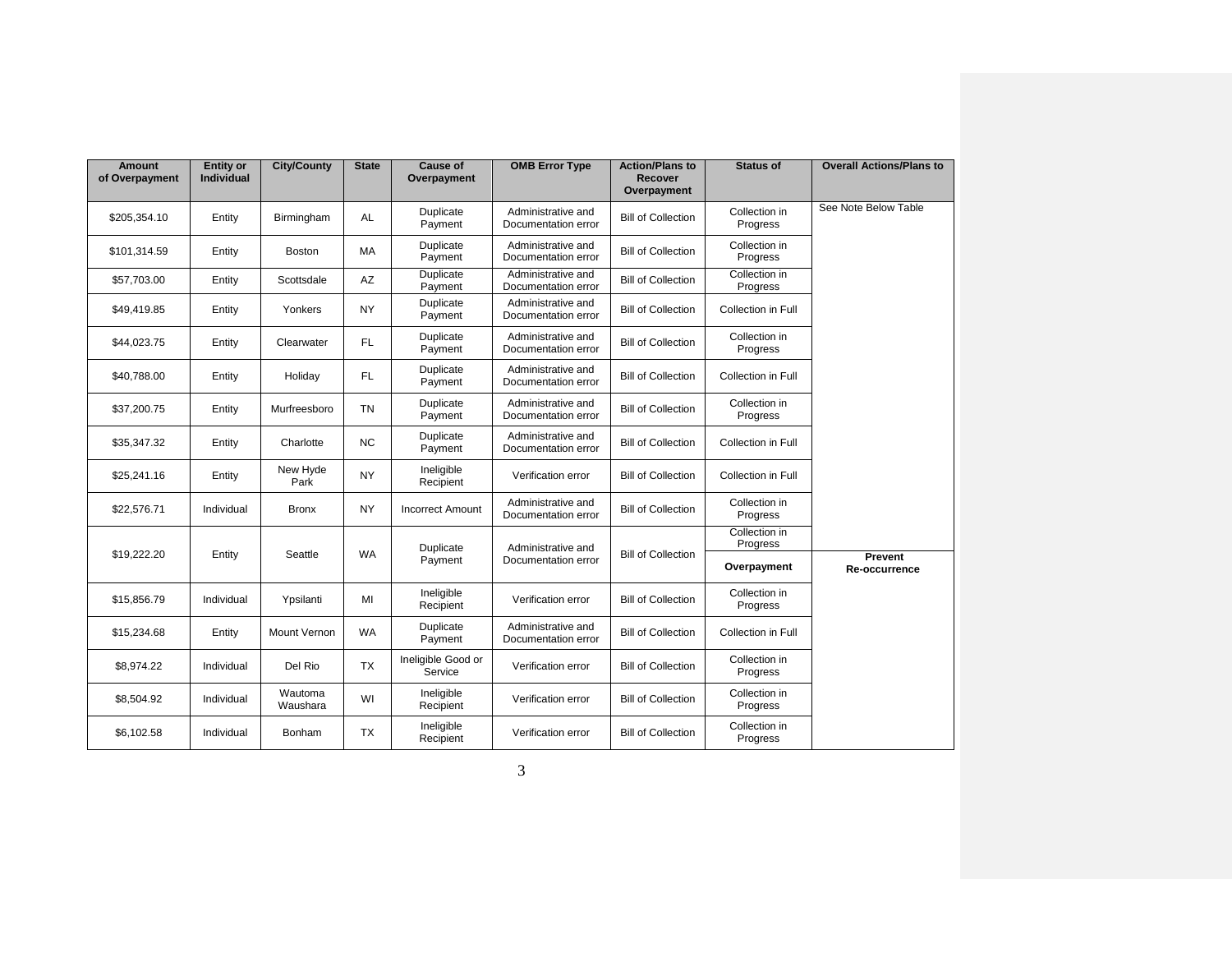1. To prevent future occurrence of overpayments in this program, VHA will provide additional training to staff.

## **2. Caregiver Stipend**

VHA identified one high-dollar Caregiver Stipend overpayment made during the second quarter of FY 2013. This overpayment consisted of a singular overpayment caused by a Verification error.

• 1 overpayment (100%) totaling \$25,749 is a Verification error where an ineligible recipient was paid.

Total Caregiver Stipend Payments made this quarter: \$40,204,719 Total High-Dollar Overpayments identified in this quarter: \$25,749 Percentage of Overpayments: 0.06%

| Amount<br>of Overpayment | <b>Entity or</b><br><b>Individual</b> | <b>City/County</b> | <b>State</b> | Cause of<br>Overpayment | <b>OMB Error Type</b> | <b>Action/Plans</b><br>to Recover<br>Overpayment | <b>Status of Overpayment</b>  | Overall<br><b>Actions/Plans to</b><br><b>Prevent</b><br>Re-occurrence |
|--------------------------|---------------------------------------|--------------------|--------------|-------------------------|-----------------------|--------------------------------------------------|-------------------------------|-----------------------------------------------------------------------|
| \$25,749.10              | Individual                            | Wesley<br>Chapel   | ໋∟           | Ineligible<br>Recipient | Verification error    | Bill of<br>Collection                            | <b>Collection in Progress</b> | See Note Below<br>Table                                               |

**Note:**

1. To prevent future occurrence of overpayments in this program, VHA will provide additional training to staff.

## **3. VHA - Communications, Utilities, and Other Rent**

VHA identified 22 high-dollar Communications, Utilities, and Other Rent overpayments made during the second quarter of FY 2013. These overpayments consisted of both singular and cumulative overpayments. The overpayments were caused by Administrative and Documentation errors, and Verification errors.

- 20 overpayments (91%) totaling \$1,758,302 are Administrative and Documentation errors where duplicate payments were issued, or the amount was incorrect.
- 2 overpayments (9%) totaling \$587,784 are Verification errors where ineligible recipients were paid.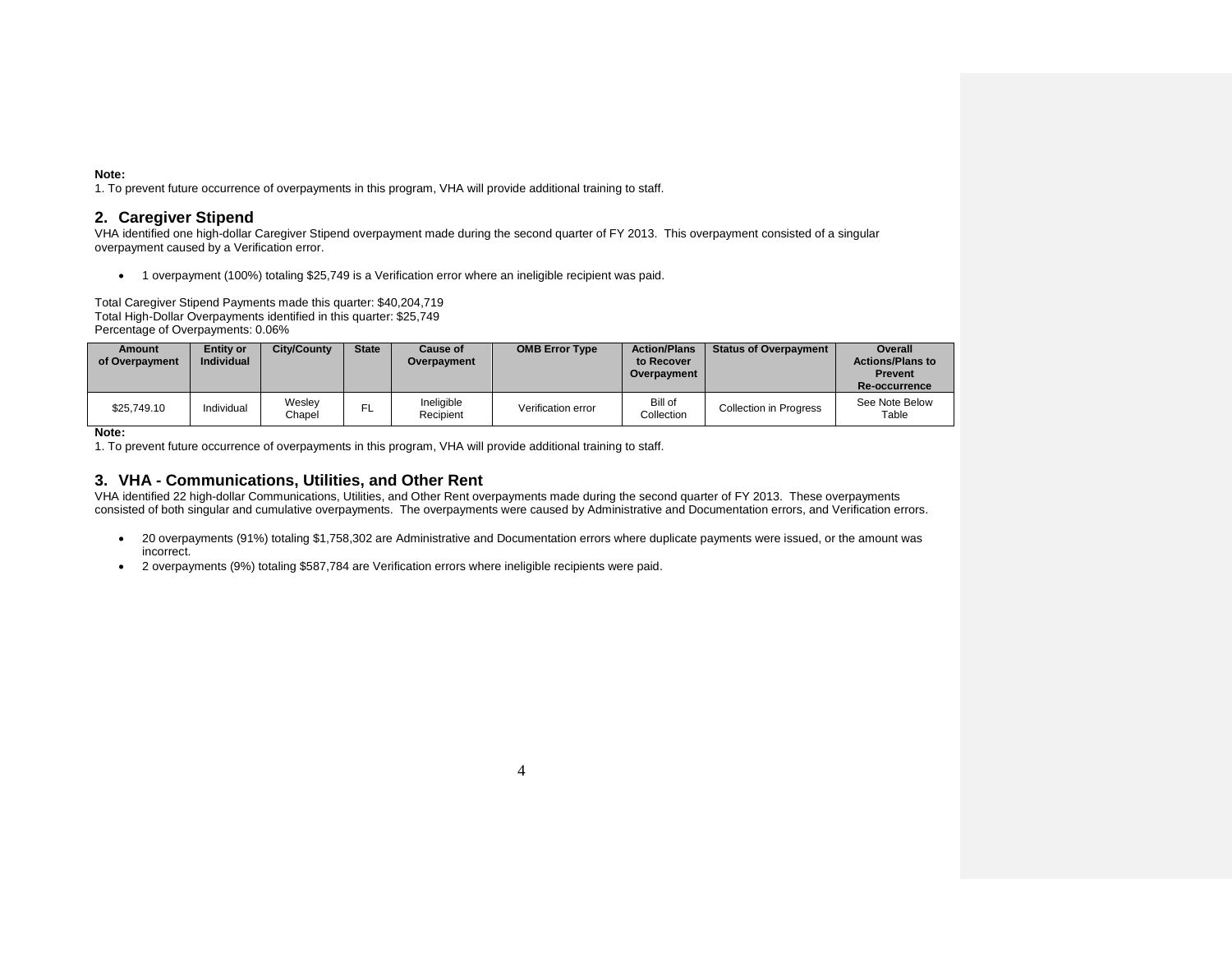| <b>Amount</b><br>of Overpayment | <b>Entity or</b><br><b>Individual</b> | <b>City/County</b> | <b>State</b> | <b>Cause of</b><br>Overpayment | <b>OMB Error Type</b>                     | <b>Action/Plans</b><br>to Recover<br>Overpayment | <b>Status of</b><br>Overpayment | <b>Overall Actions/Plans to</b><br><b>Prevent</b><br>Re-occurrence |
|---------------------------------|---------------------------------------|--------------------|--------------|--------------------------------|-------------------------------------------|--------------------------------------------------|---------------------------------|--------------------------------------------------------------------|
| \$588,821.32                    | Entity                                | Philadelphia       | PA           | <b>Duplicate Payment</b>       | Administrative and<br>Documentation error | <b>Bill of Collection</b>                        | <b>Collection in Progress</b>   |                                                                    |
| \$527,812.23                    | Entity                                | Cleveland          | OH           | Ineligible Recipient           | Verification error                        | <b>Bill of Collection</b>                        | Collection in Full              |                                                                    |
| \$236,000.00                    | Entity                                | Memphis            | TN           | <b>Duplicate Payment</b>       | Administrative and<br>Documentation error | <b>Bill of Collection</b>                        | Collection in Full              |                                                                    |
| \$132,514.52                    | Entity                                | Tulsa              | OK           | Incorrect amount               | Administrative and<br>Documentation error | <b>Bill of Collection</b>                        | Collection in Full              |                                                                    |
| \$128,366.00                    | Entity                                | Herndon            | VA           | <b>Duplicate Payment</b>       | Administrative and<br>Documentation error | <b>Bill of Collection</b>                        | Collection in Full              |                                                                    |
| \$102,745.55                    | Entity                                | <b>Brooklyn</b>    | <b>NY</b>    | <b>Duplicate Payment</b>       | Administrative and<br>Documentation error | <b>Bill of Collection</b>                        | <b>Collection in Progress</b>   |                                                                    |
| \$99,861.61                     | Entity                                | Atlanta            | GA           | <b>Duplicate Payment</b>       | Administrative and<br>Documentation error | <b>Bill of Collection</b>                        | Collection in Full              |                                                                    |
| \$77,023.55                     | Entity                                | Poughkeepsie       | <b>NY</b>    | <b>Duplicate Payment</b>       | Administrative and<br>Documentation error | <b>Bill of Collection</b>                        | Collection in Full              |                                                                    |
| \$66,296.11                     | Entity                                | Chicago            | IL.          | <b>Duplicate Payment</b>       | Administrative and<br>Documentation error | <b>Bill of Collection</b>                        | <b>Collection in Progress</b>   |                                                                    |
| \$59,971.75                     | Entity                                | Lexington          | KY           | Ineligible Recipient           | Verification error                        | <b>Bill of Collection</b>                        | Collection in Full              |                                                                    |
| \$55,243.41                     | Entity                                | Dallas             | <b>TX</b>    | <b>Duplicate Payment</b>       | Administrative and<br>Documentation error | <b>Bill of Collection</b>                        | <b>Collection in Progress</b>   |                                                                    |
| \$43,199.03                     | Entity                                | Woodbridge         | NJ           | <b>Duplicate Payment</b>       | Administrative and<br>Documentation error | <b>Bill of Collection</b>                        | <b>Collection in Progress</b>   |                                                                    |
| \$41,684.87                     | Entity                                | Tulsa              | OK           | <b>Duplicate Payment</b>       | Administrative and<br>Documentation error | <b>Bill of Collection</b>                        | Collection in Full              |                                                                    |
| \$39,040.83                     | Entity                                | Opa-Locka          | <b>FL</b>    | <b>Duplicate Payment</b>       | Administrative and<br>Documentation error | <b>Bill of Collection</b>                        | <b>Collection in Progress</b>   |                                                                    |
| \$31,407.00                     | Entity                                | Mission            | KS           | <b>Duplicate Payment</b>       | Administrative and<br>Documentation error | <b>Bill of Collection</b>                        | Collection in Full              |                                                                    |

#### Total Communications, Utilities, and Other Rent Payments made this quarter: \$326,141,813 Total High-Dollar Overpayments identified this quarter: \$2,346,086 Percentage of Overpayments: 0.72%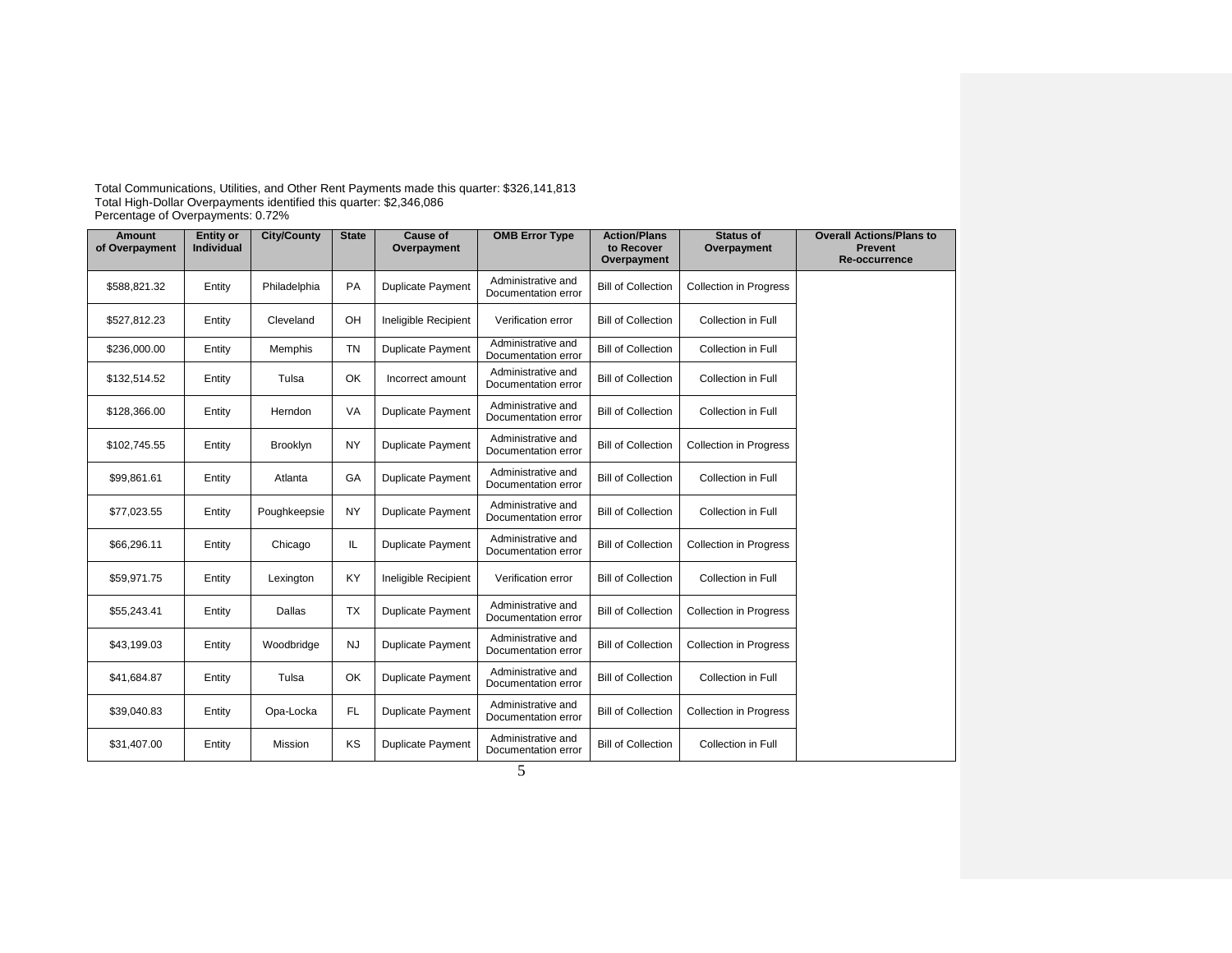| \$31,094.81 | Entity     | Atlanta         | GA        | <b>Duplicate Payment</b> | Administrative and<br>Documentation error | <b>Bill of Collection</b> | <b>Collection in Progress</b> |
|-------------|------------|-----------------|-----------|--------------------------|-------------------------------------------|---------------------------|-------------------------------|
| \$22,002.96 | Entity     | Milwaukee       | WI        | <b>Duplicate Payment</b> | Administrative and<br>Documentation error | <b>Bill of Collection</b> | Collection in Full            |
| \$21,417.44 | Entity     | Dallas          | <b>TX</b> | <b>Duplicate Payment</b> | Administrative and<br>Documentation error | <b>Bill of Collection</b> | Collection in Full            |
| \$14,325.60 | Entity     | Lake City       | <b>FL</b> | <b>Duplicate Payment</b> | Administrative and<br>Documentation error | <b>Bill of Collection</b> | Collection in Full            |
| \$13,956.00 | Individual | Orinda          | CA        | <b>Duplicate Payment</b> | Administrative and<br>Documentation error | <b>Bill of Collection</b> | <b>Collection in Progress</b> |
| \$7,481.32  | Individual | Cedar Rapids    | IA        | <b>Duplicate Payment</b> | Administrative and<br>Documentation error | <b>Bill of Collection</b> | Collection in Full            |
| \$5,820.00  | Individual | <b>Bismarck</b> | <b>ND</b> | <b>Duplicate Payment</b> | Administrative and<br>Documentation error | <b>Bill of Collection</b> | Collection in Full            |

1. To prevent future occurrence of overpayments in this program, VHA will provide additional training to staff.

## **4. DoD/VA Medical Facility Demonstration Fund**

VHA identified one high-dollar DoD/VA Medical Facility Demonstration Fund overpayment made during the second quarter of FY 2013. This overpayment consisted of a singular overpayment caused by an Administrative and Documentation error.

• 1 overpayment (100%) totaling \$78,539 is an Administrative and Documentation error caused by issuing a duplicate payment.

## Total DoD/VA Medical Facility Demonstration Fund Payments made this quarter: \$86,940,150 Total High-Dollar Overpayments identified in this quarter: \$78,539

| Percentage of Overpayments: 0.09% |  |
|-----------------------------------|--|
|-----------------------------------|--|

| Amount<br>of Overpayment | <b>Entity or</b><br><b>Individual</b> | <b>City/County</b> | <b>State</b> | Cause of<br>Overpayment | <b>OMB Error Type</b>                     | <b>Action/Plans to</b><br>Recover<br>Overpayment | <b>Status of</b><br>Overpayment | <b>Overall Actions/Plans to</b><br><b>Prevent</b><br>Re-occurrence |
|--------------------------|---------------------------------------|--------------------|--------------|-------------------------|-------------------------------------------|--------------------------------------------------|---------------------------------|--------------------------------------------------------------------|
| \$78.538.57<br>.         | Entity                                | McLean             | VA           | Duplicate<br>Pavment    | Administrative and<br>Documentation error | <b>Bill of Collection</b>                        | Collection in Full              | See Note Below Table                                               |

#### **Note:**

1. To prevent future occurrence of overpayments in this program, VHA will provide additional training to staff.

## **5. Equipment**

VHA identified six high-dollar Equipment overpayments made during the second quarter of FY 2013. These overpayments consisted of both singular and cumulative overpayments. The overpayments were caused by Administrative and Documentation errors, and a Verification error.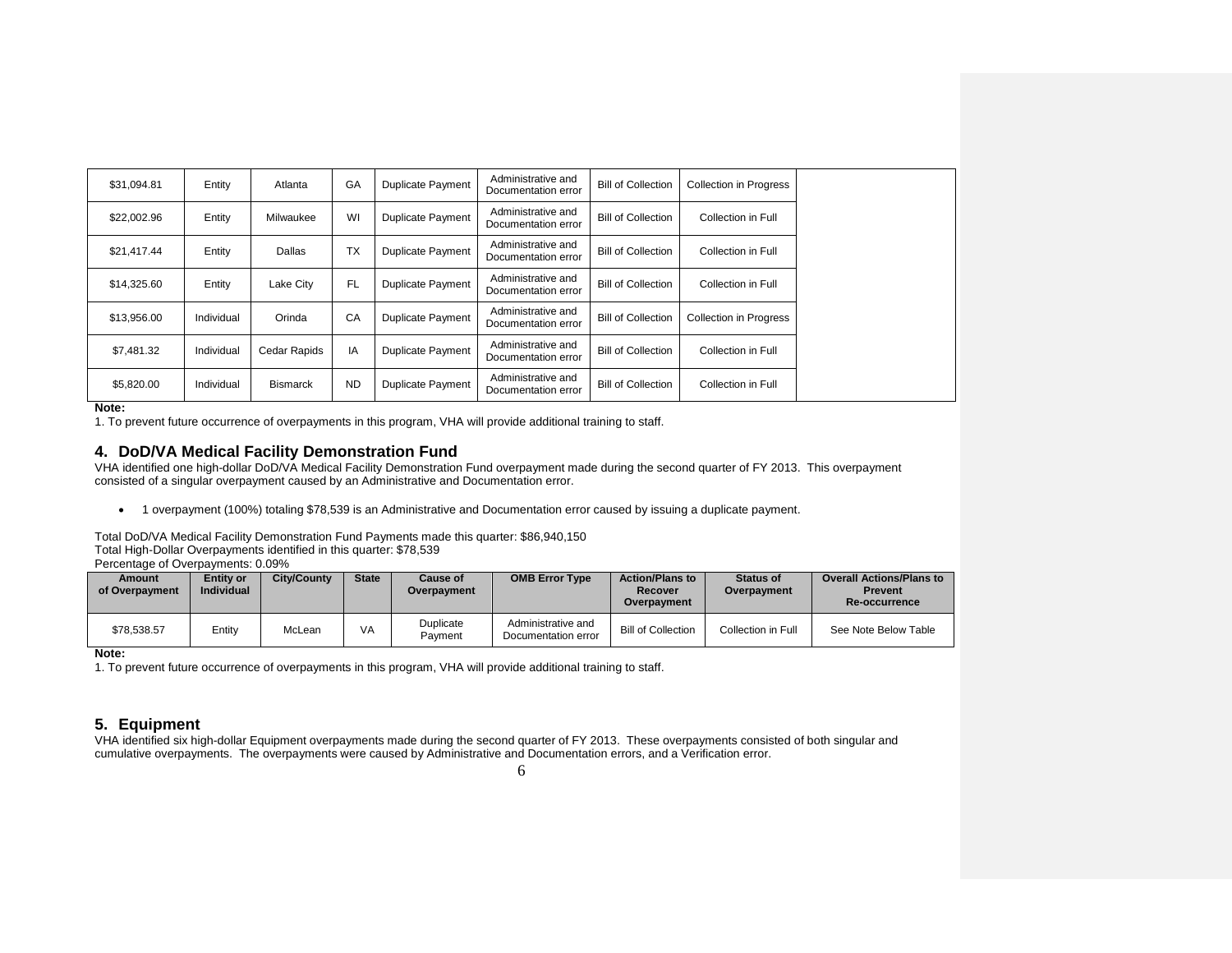- 5 overpayments (83%) totaling \$200,594 are Administrative and Documentation errors where duplicate payments were issued, or the amount was incorrect.
- 1 overpayment (17%) totaling \$87,477 is a Verification error where an ineligible recipient was paid.

Total Equipment Payments made this quarter: \$484,675,614 Total High-Dollar Overpayments identified in this quarter: \$288,071 Percentage of Overpayments: 0.06%

| Amount<br>of Overpayment | <b>Entity or</b><br>Individual | <b>City/County</b>   | <b>State</b> | Cause of<br>Overpayment | <b>OMB Error Type</b>                     | <b>Action/Plans</b><br>to Recover<br>Overpayment | <b>Status of Overpayment</b>  | Overall<br><b>Actions/Plans to</b><br><b>Prevent</b><br>Re-occurrence |
|--------------------------|--------------------------------|----------------------|--------------|-------------------------|-------------------------------------------|--------------------------------------------------|-------------------------------|-----------------------------------------------------------------------|
| \$87,476.93              | Entity                         | <b>Center Valley</b> | <b>PA</b>    | Ineligible<br>Recipient | Verification error                        | Bill of<br>Collection                            | Collection in Full            | See Note Below<br>Table                                               |
| \$68,461.03              | Entity                         | Mentor               | OH           | <b>Incorrect Amount</b> | Administrative and<br>Documentation error | Bill of<br>Collection                            | Collection in Full            |                                                                       |
| \$51,250.00              | Entity                         | Grafton              | <b>ND</b>    | Duplicate<br>Payment    | Administrative and<br>Documentation error | Bill of<br>Collection                            | Collection in Full            |                                                                       |
| \$37,253.02              | Entity                         | Meridian             | ID           | <b>Incorrect Amount</b> | Administrative and<br>Documentation error | Bill of<br>Collection                            | <b>Collection in Progress</b> |                                                                       |
| \$26,034.01              | Entity                         | Chantilly            | <b>VA</b>    | Incorrect Amount        | Administrative and<br>Documentation error | Bill of<br>Collection                            | Collection in Full            |                                                                       |
| \$17,596.21              | Entity                         | Silver Spring        | MD           | Duplicate<br>Payment    | Administrative and<br>Documentation error | Bill of<br>Collection                            | Collection in Full            |                                                                       |

**Note:**

1. To prevent future occurrence of overpayments in this program, VHA will provide additional training to staff.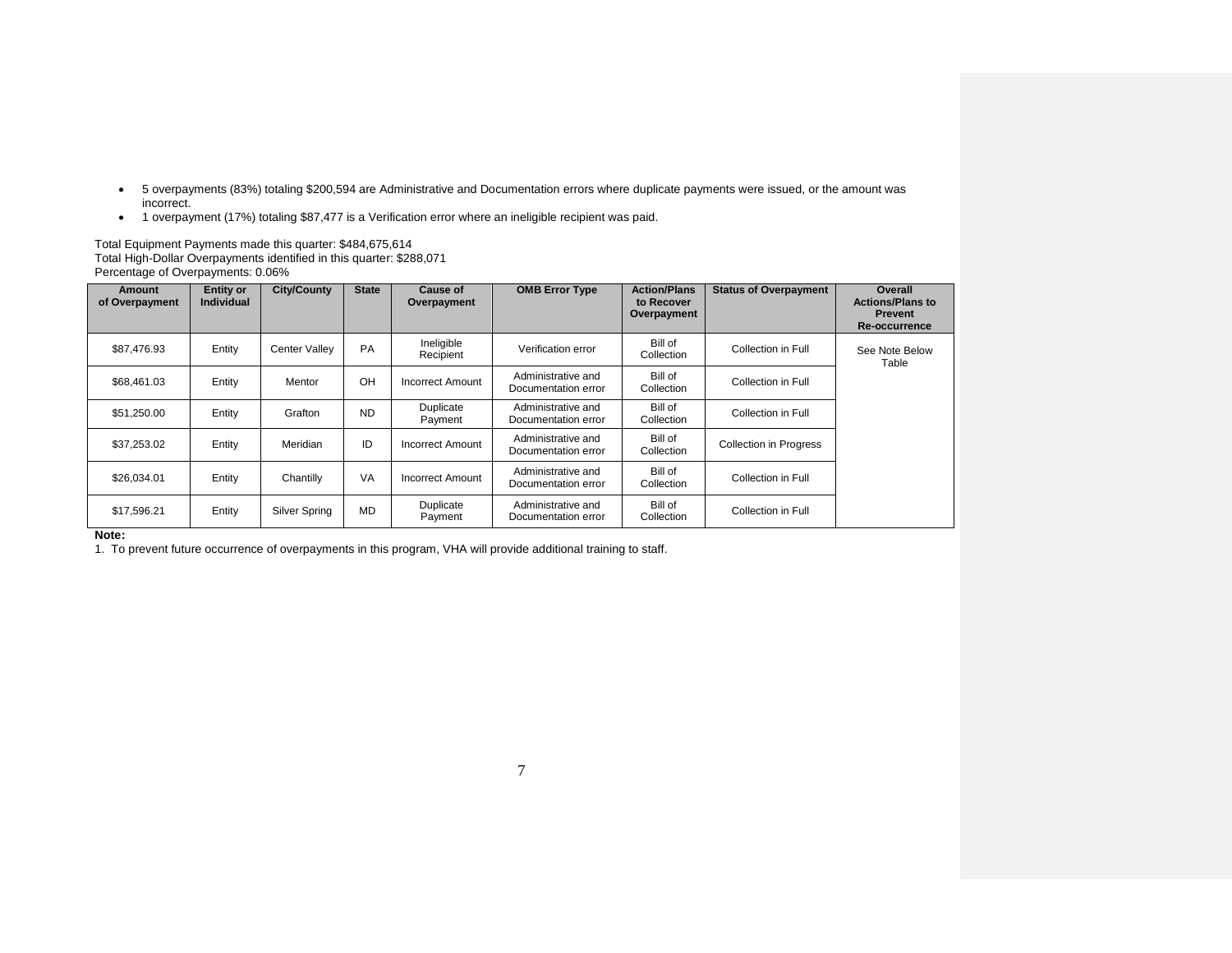## **6. General Post Fund**

VHA identified one high-dollar General Post Fund overpayment made during the second quarter of FY 2013. This overpayment consisted of cumulative overpayments caused by an Administrative and Documentation error.

• 1 overpayment (100%) totaling \$15,000 is an Administrative and Documentation error where a payment was paid for goods or services not received.

Total General Post Fund Payments made this quarter: \$3,272,609 Total High-Dollar Overpayments identified in this quarter: \$15,000 Percentage of Overpayments: 0.46%

| <b>Amount</b><br>of Overpayment | <b>Entity or</b><br><b>Individual</b> | <b>City/County</b> | <b>State</b> | Cause of<br>Overpayment              | <b>OMB Error Type</b>                     | <b>Action/Plans</b><br>to Recover<br>Overpayment | <b>Status of Overpayment</b> | Overall<br><b>Actions/Plans to</b><br><b>Prevent</b><br><b>Re-occurrence</b> |
|---------------------------------|---------------------------------------|--------------------|--------------|--------------------------------------|-------------------------------------------|--------------------------------------------------|------------------------------|------------------------------------------------------------------------------|
| \$15,000.00                     | Entity                                | Grand<br>Junction  | CO           | Goods or<br>Services Not<br>Received | Administrative and<br>Documentation error | Bill of<br>Collection                            | Collection in Full           | See Note Below<br>Table                                                      |

**Note:**

1. To prevent future occurrence of overpayments in this program, VHA will provide additional training to staff.

## **7. Grants - Homeless Per Diem Grants**

VHA identified one high-dollar Homeless Per Diem Grants overpayment made during the second quarter of FY 2013. This overpayment consisted of a singular overpayment caused by an Administrative and Documentation error.

• 1 overpayment (100%) totaling \$21,032 is an Administrative and Documentation error caused by issuing a duplicate payment.

Total Homeless Per Diem Grants Payments made this quarter: \$74,618,251 Total High-Dollar Overpayments identified in this quarter: \$21,032 Percentage of Overpayments: 0.03%

| Amount<br>of Overpayment | <b>Entity or</b><br><b>Individual</b> | <b>City/County</b> | <b>State</b> | Cause of<br>Overpayment | <b>OMB Error Type</b>                     | <b>Action/Plans</b><br>to Recover<br>Overpayment | <b>Status of Overpayment</b> | Overall<br><b>Actions/Plans to</b><br><b>Prevent</b><br><b>Re-occurrence</b> |
|--------------------------|---------------------------------------|--------------------|--------------|-------------------------|-------------------------------------------|--------------------------------------------------|------------------------------|------------------------------------------------------------------------------|
| \$21.031.53              | Entity                                | Denver             | CO           | Duplicate<br>Pavment    | Administrative and<br>Documentation error | Bill of<br>Collection                            | Collection in Full           | See Note Below<br>Table                                                      |

**Note:**

1. To prevent future occurrence of overpayments in this program, VHA will provide additional training to staff.

## **8. Grants - State Home Per Diem Grants**

VHA identified five high-dollar State Home Per Diem Grants overpayments made during the second quarter of FY 2013. These overpayments consisted of both singular and cumulative payments. The overpayments were caused by Administrative and Documentation errors, and Verification errors.

• 3 overpayments (60%) totaling \$1,390,876 are Administrative and Documentation errors caused by issuing duplicate payments.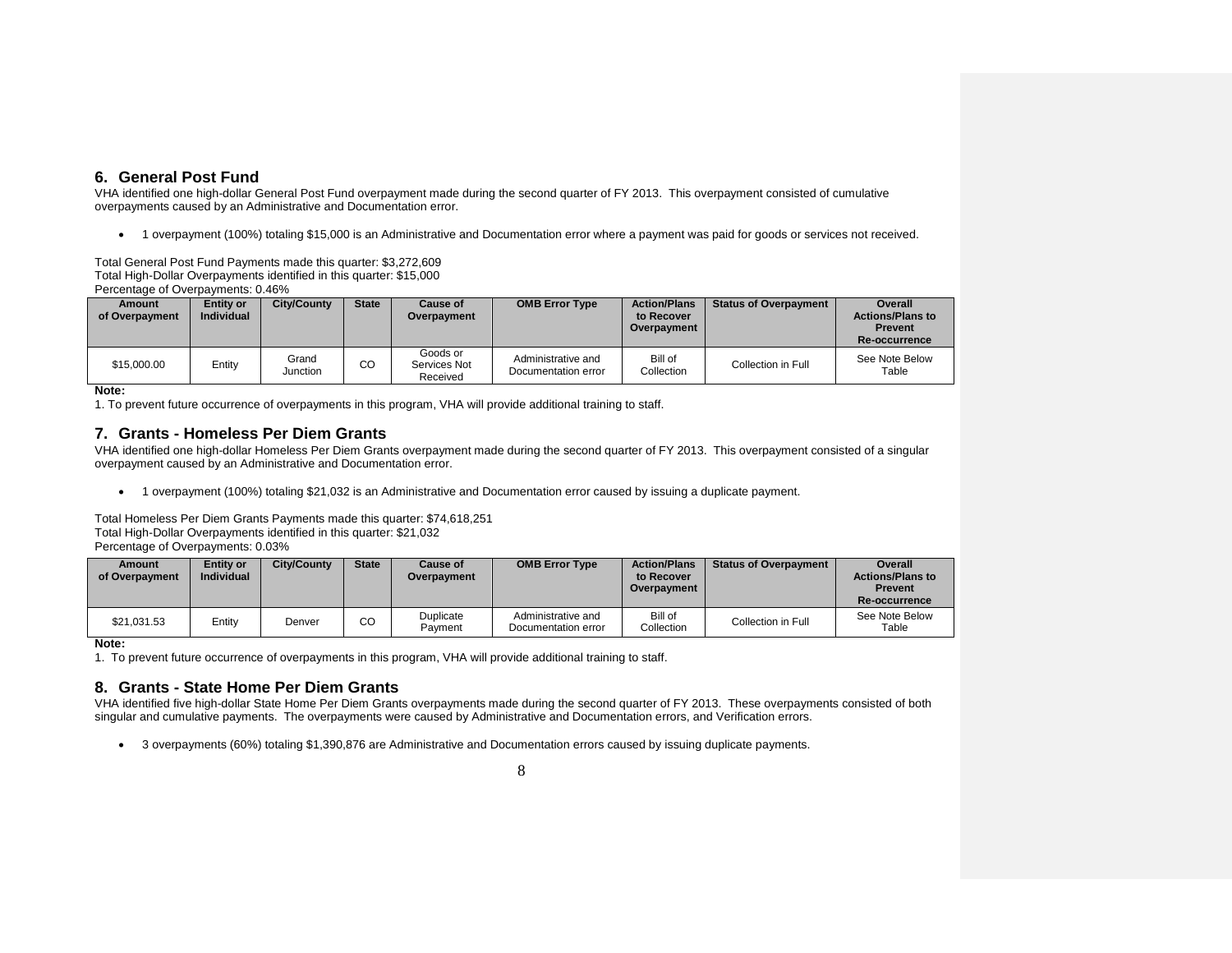• 2 overpayments (40%) totaling \$780,203 are Verification errors where ineligible recipients were paid.

Total State Home Per Diem Grants Payments made this quarter: \$212,123,873 Total High-Dollar Overpayments identified in this quarter: \$2,171,080 Percentage of Overpayments: 1.02%

| Amount<br>of Overpayment | <b>Entity or</b><br><b>Individual</b> | <b>City/County</b> | <b>State</b> | <b>Cause of</b><br>Overpayment | <b>OMB Error Type</b>                     | <b>Action/Plans</b><br>to Recover<br>Overpayment | <b>Status of Overpayment</b>  | Overall<br><b>Actions/Plans to</b><br><b>Prevent</b><br>Re-occurrence |
|--------------------------|---------------------------------------|--------------------|--------------|--------------------------------|-------------------------------------------|--------------------------------------------------|-------------------------------|-----------------------------------------------------------------------|
| \$662,225.61             | Entity                                | Marquette          | MI           | Duplicate<br>Payment           | Administrative and<br>Documentation error | Bill of<br>Collection                            | Collection in Full            | See Note Below<br>Table                                               |
| \$474.294.49             | Entity                                | Reserve            | LA           | Ineligible<br>Recipient        | Verification error                        | Bill of<br>Collection                            | Collection in Full            |                                                                       |
| \$401,295.05             | Entity                                | Spokane            | <b>WA</b>    | Duplicate<br>Payment           | Administrative and<br>Documentation error | Bill of<br>Collection                            | Collection in Full            |                                                                       |
| \$327,355.78             | Entity                                | Union Grove        | WI           | Duplicate<br>Payment           | Administrative and<br>Documentation error | Bill of<br>Collection                            | <b>Collection in Progress</b> |                                                                       |
| \$305.908.98             | Entity                                | Salisbury          | <b>NC</b>    | Ineligible<br>Recipient        | Verification error                        | Bill of<br>Collection                            | Collection in Full            |                                                                       |

**Note:**

1. To prevent future occurrence of overpayments in this program, VHA will provide additional training to staff.

## **9. Land and Structures**

VHA identified two high-dollar Land and Structures overpayments made during the second quarter of FY 2013. These overpayments consisted of singular payments, both of which were caused by Administrative and Documentation errors.

• 2 overpayments (100%) totaling \$46,196 are Administrative and Documentation errors where duplicate payments were issued, or the amount was incorrect.

Total Land and Structures Payments made this quarter: \$444,734,720 Total High-Dollar Overpayments identified in this quarter: \$46,196 Percentage of Overpayments: 0.01%

| Amount<br>of Overpayment | <b>Entity or</b><br><b>Individual</b> | City/County | <b>State</b> | <b>Cause of</b><br>Overpayment | <b>OMB Error Type</b>                     | <b>Action/Plans</b><br>to Recover<br>Overpayment | Status of Overpayment | Overall<br><b>Actions/Plans to</b><br><b>Prevent</b><br>Re-occurrence |
|--------------------------|---------------------------------------|-------------|--------------|--------------------------------|-------------------------------------------|--------------------------------------------------|-----------------------|-----------------------------------------------------------------------|
| \$26,429.88              | Entity                                | Ogden       | UT           | Duplicate<br>Payment           | Administrative and<br>Documentation error | Bill of<br>Collection                            | Collection in Full    | See Note Below                                                        |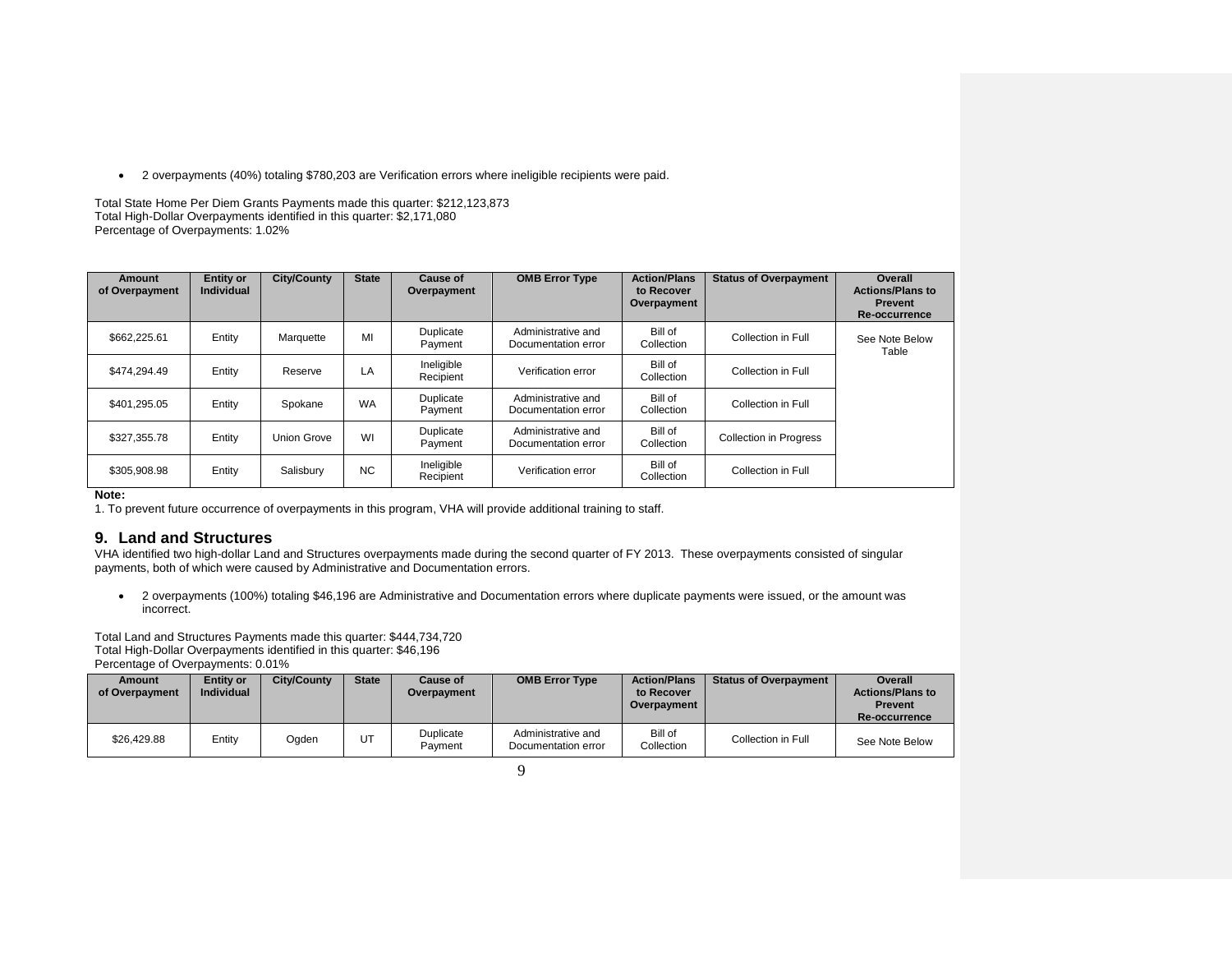| \$19.766.22 | Entity | Boston | MA | Incorrect Amount | Administrative and<br>Documentation error | Bill of<br>Collection | Progress<br>Collection in F | Table<br>. |
|-------------|--------|--------|----|------------------|-------------------------------------------|-----------------------|-----------------------------|------------|
|-------------|--------|--------|----|------------------|-------------------------------------------|-----------------------|-----------------------------|------------|

1. To prevent future occurrence of overpayments in this program, VHA will provide additional training to staff.

## **10. Medical and Prosthetic Research**

VHA identified one high-dollar Medical and Prosthetic Research overpayment made during the second quarter of FY 2013. This overpayment consisted of a cumulative overpayment caused by an Administrative and Documentation error.

• 1 overpayment (100%) totaling \$8,985 is an Administrative and Documentation error caused by issuing a duplicate payment.

Total Medical and Prosthetic Research Payments made this quarter: \$144,916,861 Total High-Dollar Overpayments identified in this quarter: \$8,985

Percentage of Overpayments: 0.01%

| <b>Amount</b><br>of Overpayment | <b>Entity or</b><br><b>Individual</b> | <b>City/County</b> | <b>State</b> | <b>Cause of</b><br>Overpayment | <b>OMB Error Type</b>                     | <b>Action/Plans</b><br>to Recover<br>Overpayment | Status of Overpayment | <b>Overall</b><br><b>Actions/Plans to</b><br><b>Prevent</b><br>Re-occurrence |
|---------------------------------|---------------------------------------|--------------------|--------------|--------------------------------|-------------------------------------------|--------------------------------------------------|-----------------------|------------------------------------------------------------------------------|
| \$8,984.94                      | Individual                            | Marion             | МA           | Duplicate<br>Pavment           | Administrative and<br>Documentation error | Bill of<br>Collection                            | Collection in Full    | See Note Below<br>Table                                                      |

**Note:**

1. To prevent future occurrence of overpayments in this program, VHA will provide additional training to staff.

## **11. Non-VA Care CHAMPVA**

VHA identified one high-dollar Non-VA Care CHAMPVA overpayment made during the second quarter of FY 2013. This overpayment consisted of a singular overpayment caused by a Verification error.

• 1 overpayment (100%) totaling \$67,767 is a Verification error caused by paying an ineligible beneficiary.

Total Non-VA Care CHAMPVA Payments made this quarter: \$245,957,149

Total High-Dollar Overpayments identified in this quarter: \$67,767

Percentage of Overpayments: 0.03%

| Amount<br>of Overpayment | <b>Entity or</b><br><b>Individual</b> | <b>City/County</b> | <b>State</b> | Cause of<br>Overpayment | <b>OMB Error Type</b> | <b>Action/Plans</b><br>to Recover<br>Overpayment | <b>Status of Overpayment</b>  | Overall<br><b>Actions/Plans to</b><br><b>Prevent</b><br>Re-occurrence |
|--------------------------|---------------------------------------|--------------------|--------------|-------------------------|-----------------------|--------------------------------------------------|-------------------------------|-----------------------------------------------------------------------|
| \$67.767.35              | Entity                                | Dallas             | <b>TX</b>    | Ineligible<br>Recipient | Verification error    | Bill of<br>Collection                            | <b>Collection in Progress</b> | See Note Below<br>Table                                               |

**Note:**

1. To prevent future occurrence of overpayments in this program, VHA will provide additional training to staff.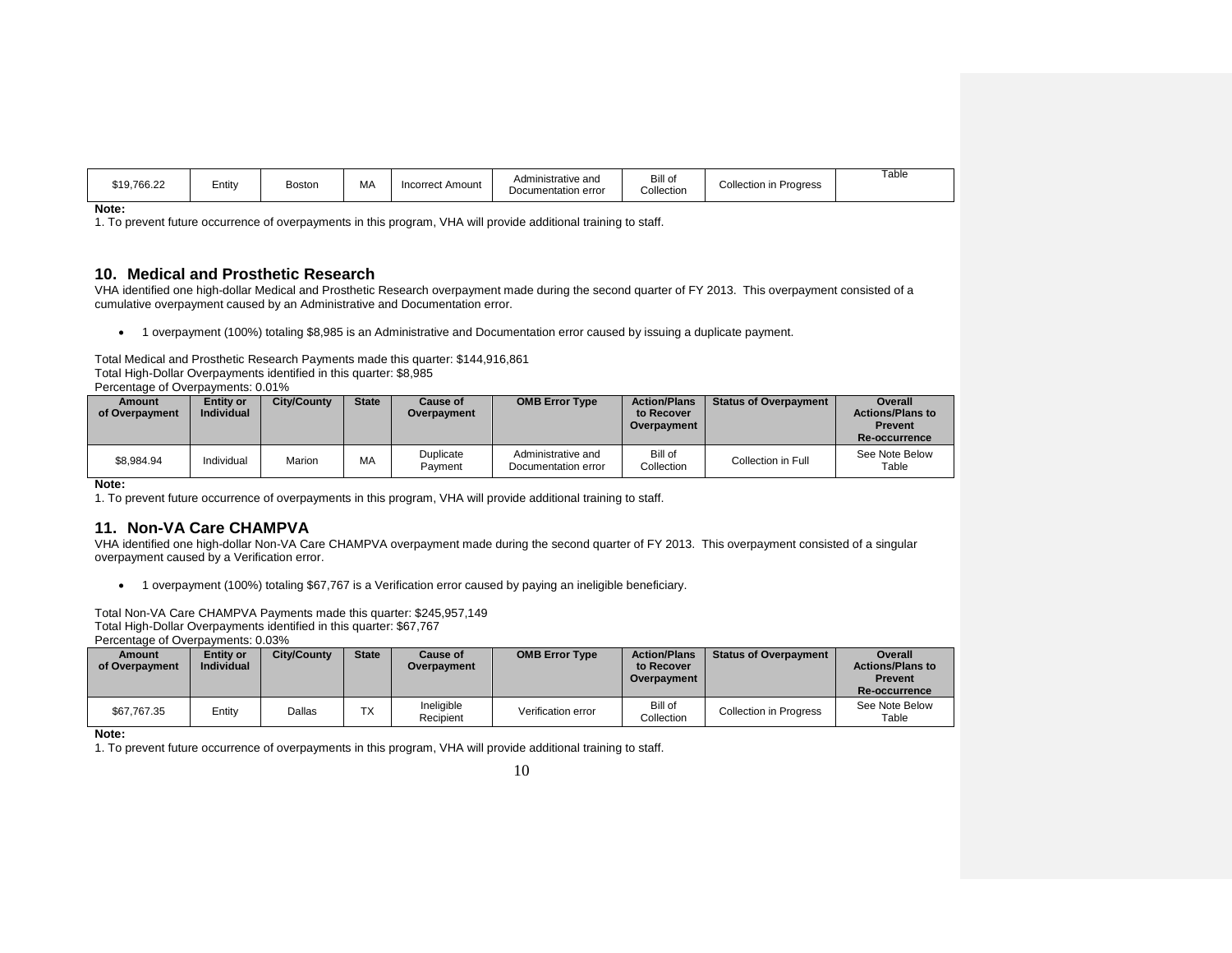## **12. Non-VA Care Fee**

VHA identified 71 high-dollar Non-VA Care Fee overpayments made during the second quarter of FY 2013. These overpayments consisted of both singular and cumulative payments. The overpayments were caused by Administrative and Documentation errors, and Verification errors.

- 65 overpayments (91%) totaling \$4,614,617 are Administrative and Documentation errors where duplicate payments were issued, or the amount was incorrect.
- 6 overpayments (9%) totaling \$155,601 are Verification errors caused by paying ineligible beneficiaries.

Total Non-VA Care Fee Payments made this quarter: \$796,323,008 Total High-Dollar Overpayments identified in this quarter: \$4,770,219 Percentage of Overpayments: 0.60%

| Amount<br>of Overpayment | <b>Entity or</b><br><b>Individual</b> | <b>City/County</b> | <b>State</b>    | <b>Cause of</b><br>Overpayment | <b>OMB Error Type</b>                     | <b>Action/Plans</b><br>to Recover<br>Overpayment | <b>Status of Overpayment</b>  | Overall<br><b>Actions/Plans to</b><br><b>Prevent</b><br><b>Re-occurrence</b> |
|--------------------------|---------------------------------------|--------------------|-----------------|--------------------------------|-------------------------------------------|--------------------------------------------------|-------------------------------|------------------------------------------------------------------------------|
| \$478,120.55             | Entity                                | Phoenix            | AZ              | <b>Incorrect Amount</b>        | Administrative and<br>Documentation error | Bill of<br>Collection                            | <b>Collection in Progress</b> | See Note Below<br>Table                                                      |
| \$294,181.69             | Entity                                | Phoenix            | AZ              | <b>Incorrect Amount</b>        | Administrative and<br>Documentation error | Bill of<br>Collection                            | <b>Collection in Progress</b> |                                                                              |
| \$226,304.50             | Entity                                | Anchorage          | AK              | <b>Incorrect Amount</b>        | Administrative and<br>Documentation error | Bill of<br>Collection                            | <b>Collection in Progress</b> |                                                                              |
| \$202.760.57             | Entity                                | Orlando            | FL              | <b>Incorrect Amount</b>        | Administrative and<br>Documentation error | Bill of<br>Collection                            | <b>Collection in Progress</b> |                                                                              |
| \$196.115.26             | Entity                                | Osceola            | AR.             | Duplicate<br>Payment           | Administrative and<br>Documentation error | Bill of<br>Collection                            | Collection in Full            |                                                                              |
| \$194.038.10             | Individual                            | Honolulu           | H <sub>II</sub> | <b>Incorrect Amount</b>        | Administrative and<br>Documentation error | Bill of<br>Collection                            | Collection in Full            |                                                                              |
| \$172,722.60             | Entity                                | Anchorage          | AK              | <b>Incorrect Amount</b>        | Administrative and<br>Documentation error | Bill of<br>Collection                            | <b>Collection in Progress</b> |                                                                              |
| \$145.788.02             | Entity                                | Dallas             | <b>TX</b>       | Duplicate<br>Payment           | Administrative and<br>Documentation error | Bill of<br>Collection                            | <b>Collection in Progress</b> |                                                                              |
| \$139,730.04             | Entity                                | Phoenix            | AZ              | <b>Incorrect Amount</b>        | Administrative and<br>Documentation error | Bill of<br>Collection                            | <b>Collection in Progress</b> |                                                                              |
| \$130,060.93             | Entity                                | Show Low           | AZ              | <b>Incorrect Amount</b>        | Administrative and<br>Documentation error | Bill of<br>Collection                            | <b>Collection in Progress</b> |                                                                              |
| \$129,767.90             | Entity                                | Tacoma             | <b>WA</b>       | <b>Incorrect Amount</b>        | Administrative and<br>Documentation error | Bill of<br>Collection                            | Collection in Full            |                                                                              |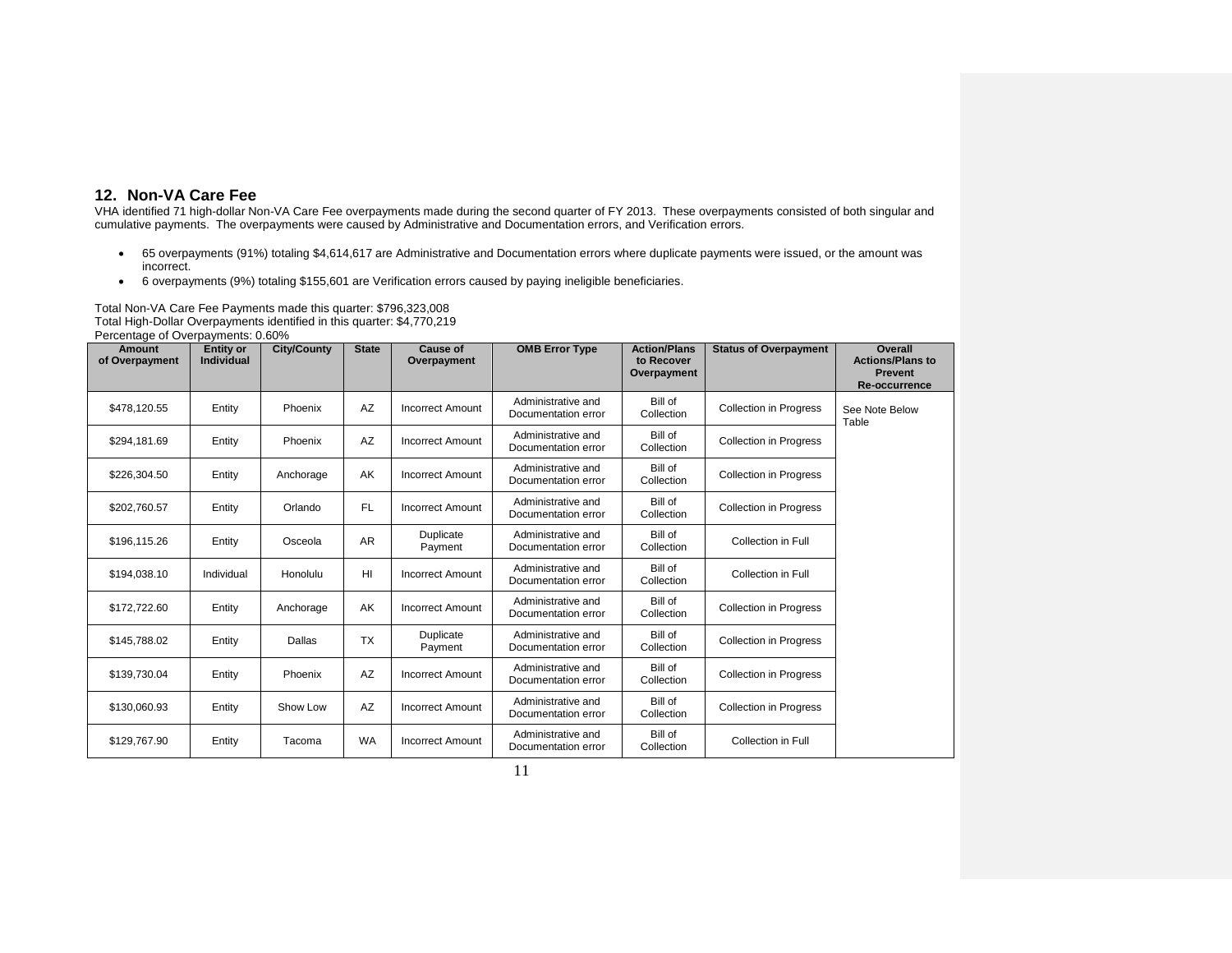| \$109,568.61 | Entity | Tyler              | <b>TX</b> | <b>Incorrect Amount</b> | Administrative and<br>Documentation error | Bill of<br>Collection | <b>Collection in Progress</b> |  |
|--------------|--------|--------------------|-----------|-------------------------|-------------------------------------------|-----------------------|-------------------------------|--|
| \$104,780.95 | Entity | Phoenix            | AZ        | <b>Incorrect Amount</b> | Administrative and<br>Documentation error | Bill of<br>Collection | <b>Collection in Progress</b> |  |
| \$100,530.05 | Entity | Evansville         | IN        | <b>Incorrect Amount</b> | Administrative and<br>Documentation error | Bill of<br>Collection | Collection in Full            |  |
| \$80.896.37  | Entity | Anchorage          | AK        | <b>Incorrect Amount</b> | Administrative and<br>Documentation error | Bill of<br>Collection | <b>Collection in Progress</b> |  |
| \$79,943.16  | Entity | Portland           | <b>OR</b> | Duplicate<br>Payment    | Administrative and<br>Documentation error | Bill of<br>Collection | Collection in Full            |  |
| \$79,571.55  | Entity | Minneapolis        | MN        | <b>Incorrect Amount</b> | Administrative and<br>Documentation error | Bill of<br>Collection | <b>Collection in Progress</b> |  |
| \$72.596.10  | Entity | Tuskegee           | <b>AL</b> | <b>Incorrect Amount</b> | Administrative and<br>Documentation error | Bill of<br>Collection | Collection in Full            |  |
| \$71,726.46  | Entity | Las Vegas          | <b>NV</b> | <b>Incorrect Amount</b> | Administrative and<br>Documentation error | Bill of<br>Collection | Collection in Full            |  |
| \$71,352.40  | Entity | <b>Sioux Falls</b> | <b>SD</b> | Duplicate<br>Payment    | Administrative and<br>Documentation error | Bill of<br>Collection | Collection in Full            |  |
| \$65.528.44  | Entity | Jacksonville       | <b>FL</b> | <b>Incorrect Amount</b> | Administrative and<br>Documentation error | Bill of<br>Collection | Collection in Full            |  |
| \$64,769.74  | Entity | Sun City           | AZ        | <b>Incorrect Amount</b> | Administrative and<br>Documentation error | Bill of<br>Collection | Collection in Full            |  |
| \$62,168.72  | Entity | <b>Boston</b>      | MA        | <b>Incorrect Amount</b> | Administrative and<br>Documentation error | Bill of<br>Collection | Collection in Full            |  |
| \$56,300.00  | Entity | Chandler           | AZ        | <b>Incorrect Amount</b> | Administrative and<br>Documentation error | Bill of<br>Collection | <b>Collection in Progress</b> |  |
| \$56.294.90  | Entity | Fargo              | <b>ND</b> | <b>Incorrect Amount</b> | Administrative and<br>Documentation error | Bill of<br>Collection | Collection in Full            |  |
| \$55,108.52  | Entity | Phoenix            | AZ        | <b>Incorrect Amount</b> | Administrative and<br>Documentation error | Bill of<br>Collection | <b>Collection in Progress</b> |  |
| \$54,358.86  | Entity | Phoenix            | <b>AZ</b> | <b>Incorrect Amount</b> | Administrative and<br>Documentation error | Bill of<br>Collection | <b>Collection in Progress</b> |  |
| \$53.829.49  | Entity | Phoenix            | AZ        | <b>Incorrect Amount</b> | Administrative and<br>Documentation error | Bill of<br>Collection | <b>Collection in Progress</b> |  |
|              |        |                    |           |                         |                                           |                       |                               |  |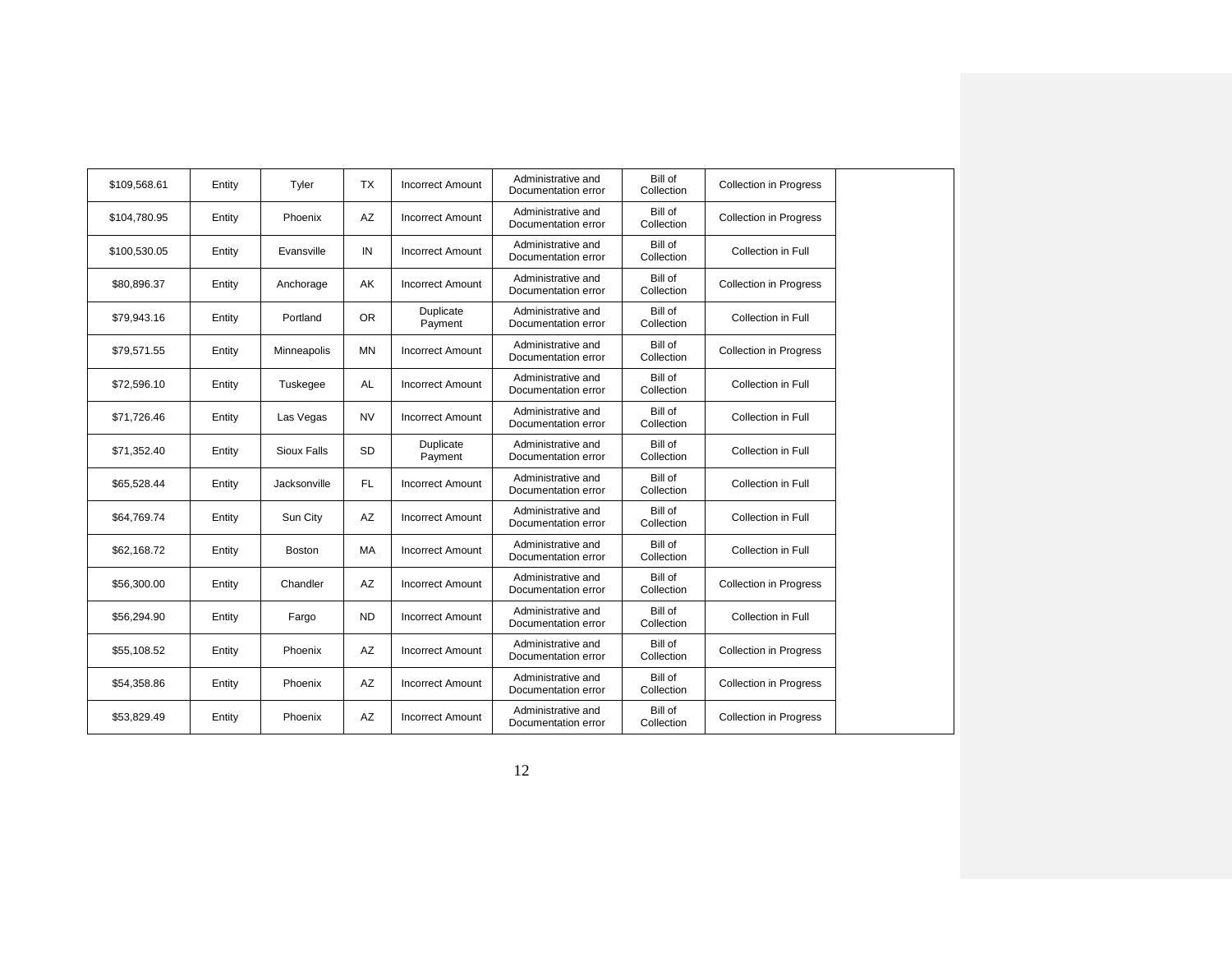| \$53.258.57 | Entity     |                |           |                               |                                           |                       |                               |  |
|-------------|------------|----------------|-----------|-------------------------------|-------------------------------------------|-----------------------|-------------------------------|--|
|             |            | <b>Belton</b>  | <b>TX</b> | <b>Incorrect Amount</b>       | Administrative and<br>Documentation error | Bill of<br>Collection | Collection in Full            |  |
| \$50,998.36 | Entity     | Mesa           | AZ        | <b>Incorrect Amount</b>       | Administrative and<br>Documentation error | Bill of<br>Collection | <b>Collection in Progress</b> |  |
| \$50,233.17 | Entity     | Show Low       | AZ        | <b>Incorrect Amount</b>       | Administrative and<br>Documentation error | Bill of<br>Collection | <b>Collection in Progress</b> |  |
| \$49.726.38 | Entity     | Atlanta        | GA        | <b>Incorrect Amount</b>       | Administrative and<br>Documentation error | Bill of<br>Collection | Collection in Full            |  |
| \$47,926.54 | Entity     | <b>Bristol</b> | <b>TN</b> | Ineligible<br>Recipient       | Verification error                        | Bill of<br>Collection | <b>Collection in Progress</b> |  |
| \$47,399.66 | Entity     | Anchorage      | AK        | <b>Incorrect Amount</b>       | Administrative and<br>Documentation error | Bill of<br>Collection | <b>Collection in Progress</b> |  |
| \$45,277.88 | Individual | Cleveland      | OH        | <b>Incorrect Amount</b>       | Administrative and<br>Documentation error | Bill of<br>Collection | <b>Collection in Progress</b> |  |
| \$43,904.00 | Entity     | Memphis        | <b>TN</b> | <b>Incorrect Amount</b>       | Administrative and<br>Documentation error | Bill of<br>Collection | Collection in Full            |  |
| \$41,862.56 | Entity     | Burlington     | MA        | Duplicate<br>Payment          | Administrative and<br>Documentation error | Bill of<br>Collection | Collection in Full            |  |
| \$41.710.78 | Entity     | Show Low       | AZ        | <b>Incorrect Amount</b>       | Administrative and<br>Documentation error | Bill of<br>Collection | <b>Collection in Progress</b> |  |
| \$39,029.63 | Entity     | Madison        | WI        | <b>Incorrect Amount</b>       | Administrative and<br>Documentation error | Bill of<br>Collection | Collection in Full            |  |
| \$35,815.42 | Entity     | New Orleans    | LA        | Duplicate<br>Payment          | Administrative and<br>Documentation error | Bill of<br>Collection | Collection in Full            |  |
| \$34,765.00 | Entity     | Cleveland      | OH        | <b>Incorrect Amount</b>       | Administrative and<br>Documentation error | Bill of<br>Collection | Collection in Full            |  |
| \$34,300.00 | Entity     | Phoenix        | AZ        | Duplicate<br>Payment          | Administrative and<br>Documentation error | Bill of<br>Collection | Collection in Full            |  |
| \$33,446.30 | Entity     | Austin         | TX        | Ineligible Good or<br>Service | Verification error                        | Bill of<br>Collection | Collection in Full            |  |
| \$32,143.85 | Entity     | Phoenix        | AZ        | <b>Incorrect Amount</b>       | Administrative and<br>Documentation error | Bill of<br>Collection | <b>Collection in Progress</b> |  |
| \$31.210.49 | Entity     | Hilo           | HI        | <b>Incorrect Amount</b>       | Administrative and<br>Documentation error | Bill of<br>Collection | Collection in Full            |  |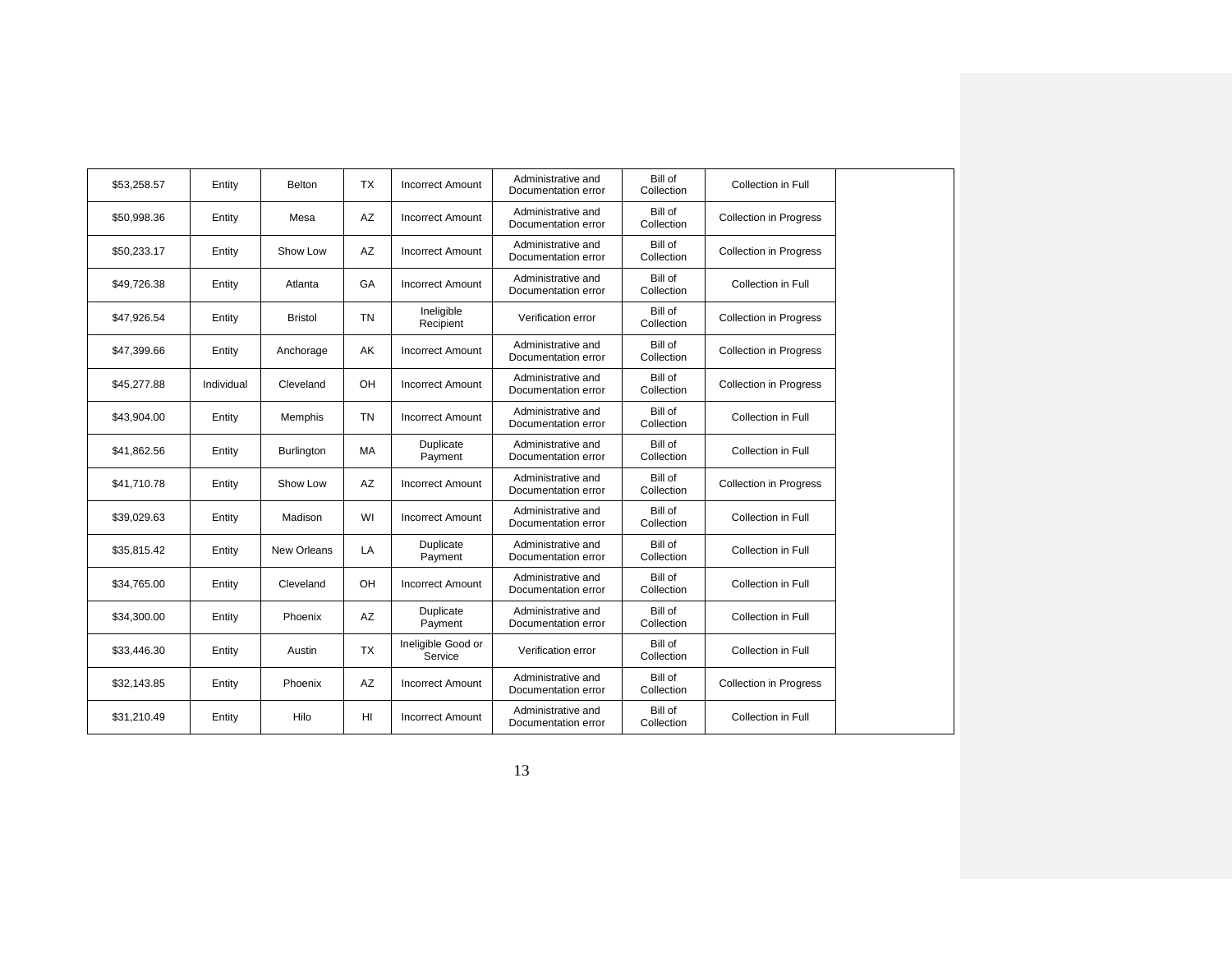| \$30,426.13 | Entity     | Loma Linda   | CA        | Ineligible Good or<br>Service | Verification error                        | Bill of<br>Collection | Collection in Full            |  |
|-------------|------------|--------------|-----------|-------------------------------|-------------------------------------------|-----------------------|-------------------------------|--|
| \$28.863.02 | Entity     | El Paso      | <b>TX</b> | <b>Incorrect Amount</b>       | Administrative and<br>Documentation error | Bill of<br>Collection | <b>Collection in Progress</b> |  |
| \$28,722.54 | Entity     | Spokane      | <b>WA</b> | <b>Incorrect Amount</b>       | Administrative and<br>Documentation error | Bill of<br>Collection | Collection in Full            |  |
| \$28,421.23 | Entity     | Dallas       | <b>TX</b> | <b>Incorrect Amount</b>       | Administrative and<br>Documentation error | Bill of<br>Collection | <b>Collection in Progress</b> |  |
| \$27,565.19 | Entity     | Wellsboro    | PA        | <b>Incorrect Amount</b>       | Administrative and<br>Documentation error | Bill of<br>Collection | <b>Collection in Progress</b> |  |
| \$27,352.82 | Entity     | Sun City     | AZ        | <b>Incorrect Amount</b>       | Administrative and<br>Documentation error | Bill of<br>Collection | Collection in Full            |  |
| \$25,924.23 | Entity     | Lebanon      | <b>NH</b> | Duplicate<br>Payment          | Administrative and<br>Documentation error | Bill of<br>Collection | Collection in Full            |  |
| \$25.907.71 | Entity     | Lubbock      | TX        | <b>Incorrect Amount</b>       | Administrative and<br>Documentation error | Bill of<br>Collection | Collection in Full            |  |
| \$25,803.39 | Entity     | Minneapolis  | <b>MN</b> | Duplicate<br>Payment          | Administrative and<br>Documentation error | Bill of<br>Collection | <b>Collection in Progress</b> |  |
| \$25,311.77 | Entity     | Louisville   | <b>KY</b> | Ineligible<br>Recipient       | Verification error                        | Bill of<br>Collection | Collection in Full            |  |
| \$25,253.97 | Entity     | Pottstown    | PA        | <b>Incorrect Amount</b>       | Administrative and<br>Documentation error | Bill of<br>Collection | Collection in Full            |  |
| \$24,304.59 | Entity     | New Orleans  | LA        | Duplicate<br>Payment          | Administrative and<br>Documentation error | Bill of<br>Collection | Collection in Full            |  |
| \$23,400.00 | Entity     | Tarzana      | CA        | Duplicate<br>Payment          | Administrative and<br>Documentation error | Bill of<br>Collection | <b>Collection in Progress</b> |  |
| \$22,149.78 | Entity     | Hollywood    | <b>FL</b> | Duplicate<br>Payment          | Administrative and<br>Documentation error | Bill of<br>Collection | Collection in Full            |  |
| \$21,959.00 | Entity     | Deland       | <b>FL</b> | <b>Incorrect Amount</b>       | Administrative and<br>Documentation error | Bill of<br>Collection | Collection in Full            |  |
| \$19,442.89 | Entity     | Indianapolis | IN        | Duplicate<br>Payment          | Administrative and<br>Documentation error | Bill of<br>Collection | <b>Collection in Progress</b> |  |
| \$15.929.79 | Individual | Atlanta      | GA        | <b>Incorrect Amount</b>       | Administrative and<br>Documentation error | Bill of<br>Collection | <b>Collection in Progress</b> |  |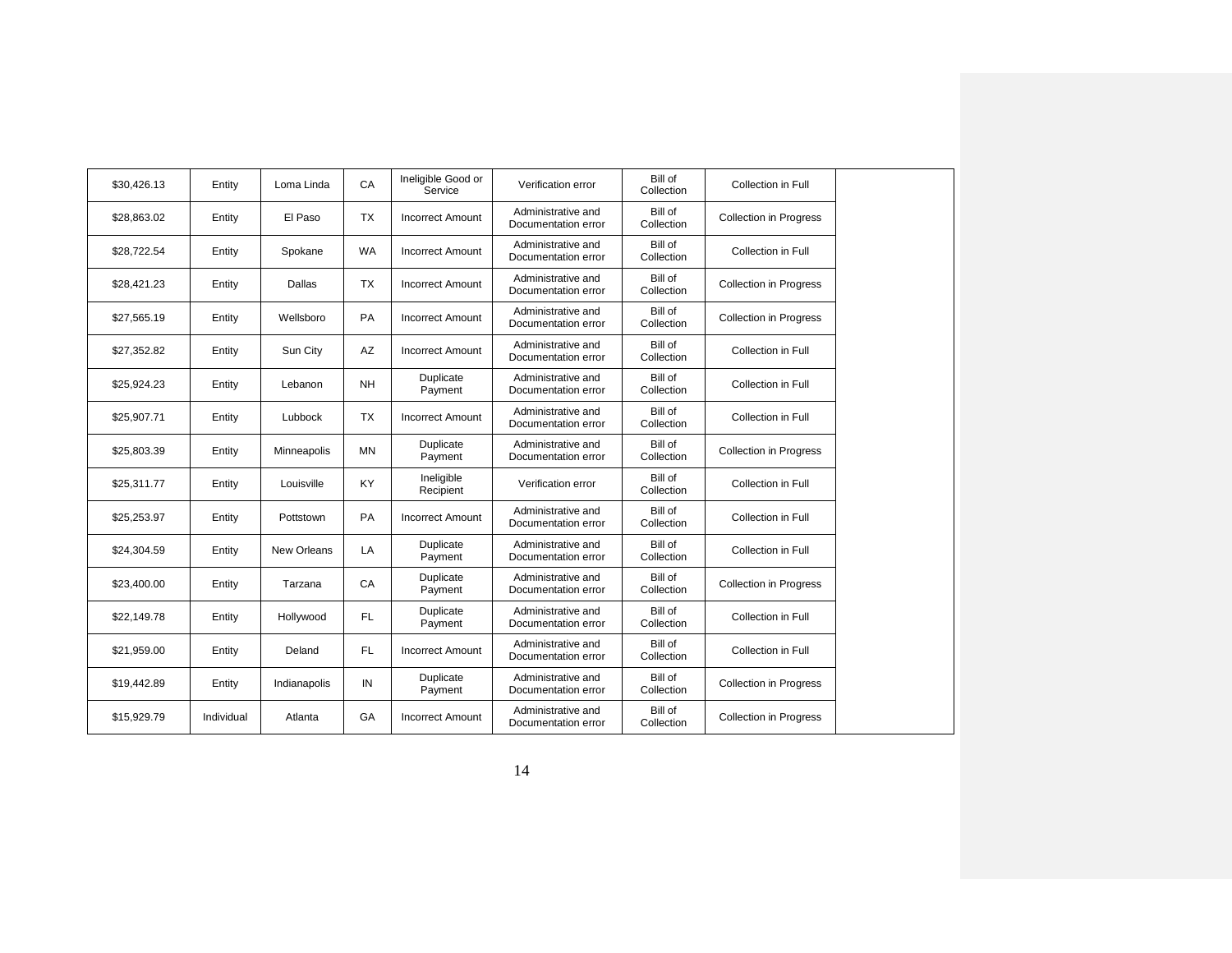| \$14,621.12 | Individual | Wytheville         | VA        | <b>Incorrect Amount</b> | Administrative and<br>Documentation error | Bill of<br>Collection | Collection in Full            |
|-------------|------------|--------------------|-----------|-------------------------|-------------------------------------------|-----------------------|-------------------------------|
| \$12,012.20 | Entity     | Dallas             | <b>TX</b> | Duplicate<br>Payment    | Administrative and<br>Documentation error | Bill of<br>Collection | Collection in Full            |
| \$10,113.07 | Individual | Cleveland          | OH        | Ineligible<br>Recipient | Verification error                        | Bill of<br>Collection | <b>Collection in Progress</b> |
| \$9,726.01  | Individual | Indianapolis       | IN        | Duplicate<br>Payment    | Administrative and<br>Documentation error | Bill of<br>Collection | Collection in Full            |
| \$8,377.72  | Individual | Downingtown        | PA        | Ineligible<br>Recipient | Verification error                        | Bill of<br>Collection | <b>Collection in Progress</b> |
| \$7,869.38  | Individual | Houston            | <b>TX</b> | <b>Incorrect Amount</b> | Administrative and<br>Documentation error | Bill of<br>Collection | <b>Collection in Progress</b> |
| \$7,171.68  | Individual | Lihue              | HI        | Duplicate<br>Payment    | Administrative and<br>Documentation error | Bill of<br>Collection | Collection in Full            |
| \$5,978.00  | Individual | Fort<br>Lauderdale | <b>FL</b> | Duplicate<br>Payment    | Administrative and<br>Documentation error | Bill of<br>Collection | Collection in Full            |
| \$5,688.41  | Individual | Macomb             | MI        | Duplicate<br>Payment    | Administrative and<br>Documentation error | Bill of<br>Collection | Collection in Full            |
|             |            |                    |           |                         |                                           |                       |                               |

1. VHA will provide education and training to clerks on payment methodologies to ensure proper claim processing and on Snap Web to help identify potential duplicate payments.

## **13. Other Services**

VHA identified 51 high-dollar Other Services overpayments made during the second quarter of FY 2013. These overpayments consisted of both single and cumulative payments. The overpayments were caused by Administrative and Documentation errors, and Verification errors.

- 47 overpayments (92%) totaling \$2,965,582 are Administrative and Documentation errors where duplicate payments were issued, or the amount was incorrect.
- 4 overpayments (8%) totaling \$159,864 are Verification errors caused by issuing payments to ineligible beneficiaries.

Total Other Services Payments made this quarter: \$1,014,552,447 Total High-Dollar Overpayments identified in this quarter: \$3,125,446 Percentage of Overpayments: 0.31%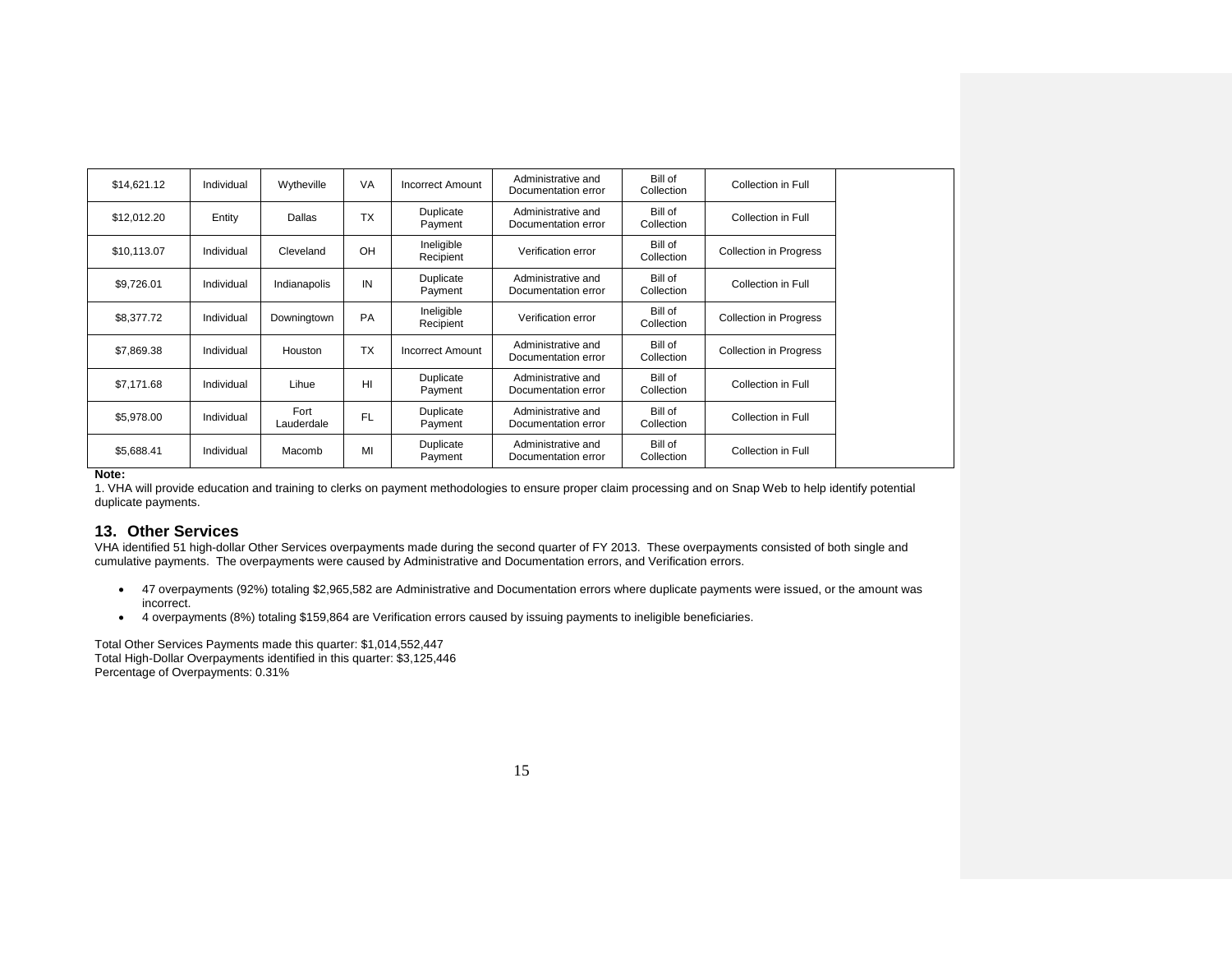| <b>Amount</b><br>of Overpayment | <b>Entity or</b><br><b>Individual</b> | <b>City/County</b> | <b>State</b> | Cause of<br>Overpayment | <b>OMB Error Type</b>                     | <b>Action/Plans</b><br>to Recover<br>Overpayment | <b>Status of</b><br>Overpayment | <b>Overall Actions/Plans</b><br>to Prevent<br>Re-occurrence |
|---------------------------------|---------------------------------------|--------------------|--------------|-------------------------|-------------------------------------------|--------------------------------------------------|---------------------------------|-------------------------------------------------------------|
| \$392,808.06                    | Entity                                | Washington         | DC           | Duplicate<br>Payment    | Administrative and<br>Documentation error | Bill of<br>Collection                            | Collection in Full              | See Note Below Table                                        |
| \$284,542.83                    | Entity                                | Flowood            | <b>MS</b>    | <b>Incorrect Amount</b> | Administrative and<br>Documentation error | Bill of<br>Collection                            | Collection in Full              |                                                             |
|                                 |                                       |                    |              |                         |                                           |                                                  | Collection in Full              |                                                             |
| \$279,547.73                    | Entity                                | Washington         | DC           | Duplicate<br>Payment    | Administrative and<br>Documentation error | Bill of<br>Collection                            |                                 |                                                             |
| \$209.068.04                    | Entity                                | Loganville         | GA           | Duplicate<br>Payment    | Administrative and<br>Documentation error | Bill of<br>Collection                            | <b>Collection in Progress</b>   |                                                             |
| \$167.914.00                    | Entity                                | Philadelphia       | PA           | Duplicate<br>Payment    | Administrative and<br>Documentation error | Bill of<br>Collection                            | Collection in Full              |                                                             |
| \$144,362.22                    | Entity                                | Stafford           | <b>VA</b>    | Duplicate<br>Payment    | Administrative and<br>Documentation error | Bill of<br>Collection                            | Collection in Full              |                                                             |
| \$123,627.28                    | Entity                                | Mountain<br>Home   | AR           | Duplicate<br>Payment    | Administrative and<br>Documentation error | Bill of<br>Collection                            | <b>Collection in Progress</b>   |                                                             |
| \$110,000.00                    | Entity                                | Germantown         | PA           | <b>Incorrect Amount</b> | Administrative and<br>Documentation error | Bill of<br>Collection                            | Collection in Full              |                                                             |
| \$95,337.42                     | Entity                                | Niskavuna          | <b>NY</b>    | Duplicate<br>Payment    | Administrative and<br>Documentation error | Bill of<br>Collection                            | Collection in Full              |                                                             |
| \$83,256.80                     | Entity                                | <b>Foster City</b> | CA           | Duplicate<br>Payment    | Administrative and<br>Documentation error | Bill of<br>Collection                            | Collection in Full              |                                                             |
| \$59,723.78                     | Entity                                | Pleasant Hill      | CA           | Duplicate<br>Payment    | Administrative and<br>Documentation error | Bill of<br>Collection                            | Collection in Full              |                                                             |
| \$55,852.39                     | Entity                                | Columbus           | OH           | Duplicate<br>Payment    | Administrative and<br>Documentation error | Bill of<br>Collection                            | <b>Collection in Progress</b>   |                                                             |
| \$55,221.74                     | Entity                                | New Orleans        | LA           | Duplicate<br>Payment    | Administrative and<br>Documentation error | Bill of<br>Collection                            | Collection in Full              |                                                             |
| \$53,563.80                     | Entity                                | Indianapolis       | IN           | Duplicate<br>Payment    | Administrative and<br>Documentation error | Bill of<br>Collection                            | Collection in Full              |                                                             |
| \$51.125.00                     | Entity                                | Parsippany         | <b>NJ</b>    | Duplicate<br>Payment    | Administrative and<br>Documentation error | Bill of<br>Collection                            | <b>Collection in Progress</b>   |                                                             |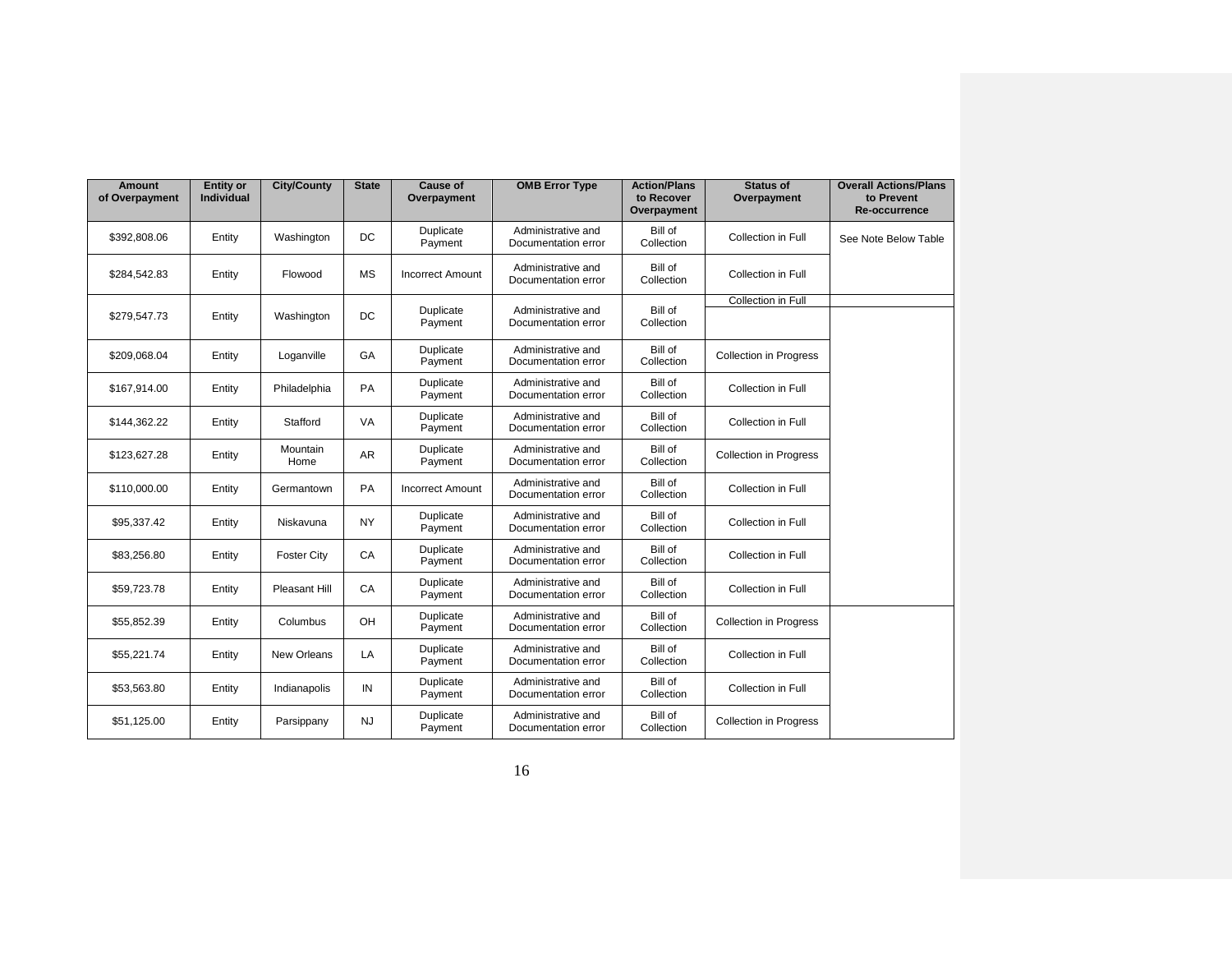| \$49.695.00 | Entity | Oklahoma<br>City | OK        | <b>Incorrect Amount</b> | Administrative and<br>Documentation error | Bill of<br>Collection | Collection in Full            |  |
|-------------|--------|------------------|-----------|-------------------------|-------------------------------------------|-----------------------|-------------------------------|--|
| \$47,250.00 | Entity | Sioux Falls      | <b>SD</b> | Ineligible<br>Recipient | Verification error                        | Bill of<br>Collection | <b>Collection in Progress</b> |  |
| \$46,159.24 | Entity | Salt Lake City   | UT        | Duplicate<br>Payment    | Administrative and<br>Documentation error | Bill of<br>Collection | <b>Collection in Progress</b> |  |
| \$45,988.00 | Entity | <b>Buffalo</b>   | <b>NY</b> | <b>Incorrect Amount</b> | Administrative and<br>Documentation error | Bill of<br>Collection | <b>Collection in Progress</b> |  |
| \$41,666.65 | Entity | Tacoma           | <b>WA</b> | Duplicate<br>Payment    | Administrative and<br>Documentation error | Bill of<br>Collection | Collection in Full            |  |
| \$40,851.00 | Entity | Dedham           | <b>MA</b> | Duplicate<br>Payment    | Administrative and<br>Documentation error | Bill of<br>Collection | Collection in Full            |  |
| \$40.687.33 | Entity | Huntsville       | <b>AL</b> | Duplicate<br>Payment    | Administrative and<br>Documentation error | Bill of<br>Collection | Collection in Full            |  |
| \$39.879.10 | Entity | Omaha            | <b>NE</b> | Duplicate<br>Payment    | Administrative and<br>Documentation error | Bill of<br>Collection | <b>Collection in Progress</b> |  |
| \$39,497.00 | Entity | Memphis          | <b>TN</b> | Ineligible<br>Recipient | Verification error                        | Bill of<br>Collection | Collection in Full            |  |
| \$39,303.00 | Entity | <b>Boston</b>    | <b>MA</b> | Ineligible<br>Recipient | Verification error                        | Bill of<br>Collection | Collection in Full            |  |
| \$38,000.00 | Entity | Clive            | IA        | Duplicate<br>Payment    | Administrative and<br>Documentation error | Bill of<br>Collection | Collection in Full            |  |
| \$33.813.99 | Entity | Tarrytown        | <b>NY</b> | Ineligible<br>Recipient | Verification error                        | Bill of<br>Collection | Collection in Full            |  |
| \$33,312.00 | Entity | Quinton          | VA        | Duplicate<br>Payment    | Administrative and<br>Documentation error | Bill of<br>Collection | Collection in Full            |  |
| \$33,301.00 | Entity | <b>Mission</b>   | KS        | Duplicate<br>Payment    | Administrative and<br>Documentation error | Bill of<br>Collection | <b>Collection in Progress</b> |  |
| \$28,582.70 | Entity | Cleveland        | OH        | Duplicate<br>Payment    | Administrative and<br>Documentation error | Bill of<br>Collection | Collection in Progress        |  |
| \$27,013.00 | Entity | Coalport         | PA        | Duplicate<br>Payment    | Administrative and<br>Documentation error | Bill of<br>Collection | Collection in Full            |  |
| \$24.894.17 | Entity | Chicago          | IL        | Duplicate<br>Payment    | Administrative and<br>Documentation error | Bill of<br>Collection | Collection in Full            |  |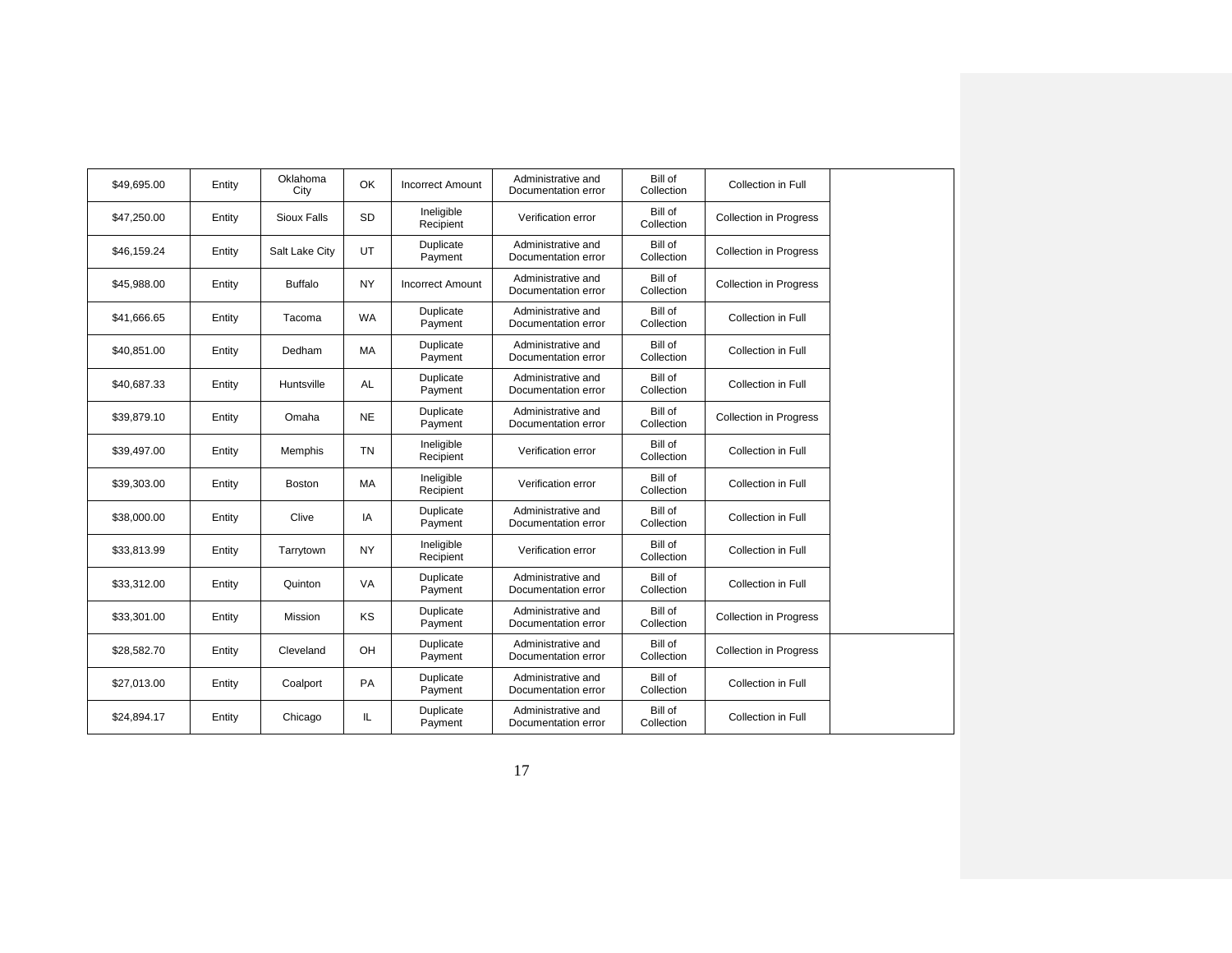| \$24.156.25 | Entity | Rockfield            | <b>KY</b> | Duplicate<br>Payment | Administrative and<br>Documentation error | Bill of<br>Collection | Collection in Full            |  |
|-------------|--------|----------------------|-----------|----------------------|-------------------------------------------|-----------------------|-------------------------------|--|
| \$23,696.51 | Entity | Staten Island        | <b>NY</b> | Duplicate<br>Payment | Administrative and<br>Documentation error | Bill of<br>Collection | Collection in Full            |  |
| \$23,535.00 | Entity | Herndon              | VA        | Duplicate<br>Payment | Administrative and<br>Documentation error | Bill of<br>Collection | Collection in Full            |  |
| \$22,742.01 | Entity | <b>Buffalo Grove</b> | IL        | Duplicate<br>Payment | Administrative and<br>Documentation error | Bill of<br>Collection | <b>Collection in Progress</b> |  |
| \$22,727.78 | Entity | Round Rock           | <b>TX</b> | Duplicate<br>Payment | Administrative and<br>Documentation error | Bill of<br>Collection | <b>Collection in Progress</b> |  |
| \$19,107.97 | Entity | Pasadena             | CA        | Duplicate<br>Payment | Administrative and<br>Documentation error | Bill of<br>Collection | <b>Collection in Progress</b> |  |
| \$18,947.74 | Entity | Jacksonville         | <b>AR</b> | Duplicate<br>Payment | Administrative and<br>Documentation error | Bill of<br>Collection | Collection in Full            |  |
| \$15,364.00 | Entity | Stockbridge          | GA        | Duplicate<br>Payment | Administrative and<br>Documentation error | Bill of<br>Collection | Collection in Full            |  |
| \$14,620.10 | Entity | <b>Baltimore</b>     | <b>MD</b> | Duplicate<br>Payment | Administrative and<br>Documentation error | Bill of<br>Collection | <b>Collection in Progress</b> |  |
| \$14,185.51 | Entity | Vancouver            | <b>WA</b> | Duplicate<br>Payment | Administrative and<br>Documentation error | Bill of<br>Collection | Collection in Full            |  |
| \$13,794.84 | Entity | Fort Smith           | <b>AR</b> | Duplicate<br>Payment | Administrative and<br>Documentation error | Bill of<br>Collection | <b>Collection in Progress</b> |  |
| \$13.500.00 | Entity | Fargo                | <b>ND</b> | Duplicate<br>Payment | Administrative and<br>Documentation error | Bill of<br>Collection | <b>Collection in Progress</b> |  |
| \$13,483.33 | Entity | <b>Bonita</b>        | CA        | Duplicate<br>Payment | Administrative and<br>Documentation error | Bill of<br>Collection | Collection in Full            |  |
| \$13,164.82 | Entity | San Diego            | CA        | Duplicate<br>Payment | Administrative and<br>Documentation error | Bill of<br>Collection | <b>Collection in Progress</b> |  |
| \$12,867.05 | Entity | Teaneck              | <b>NJ</b> | Duplicate<br>Payment | Administrative and<br>Documentation error | Bill of<br>Collection | <b>Collection in Progress</b> |  |
| \$12,842.93 | Entity | <b>Norcross</b>      | GA        | Duplicate<br>Payment | Administrative and<br>Documentation error | Bill of<br>Collection | <b>Collection in Progress</b> |  |
| \$12,735.16 | Entity | La Plata             | <b>MD</b> | Duplicate<br>Payment | Administrative and<br>Documentation error | Bill of<br>Collection | <b>Collection in Progress</b> |  |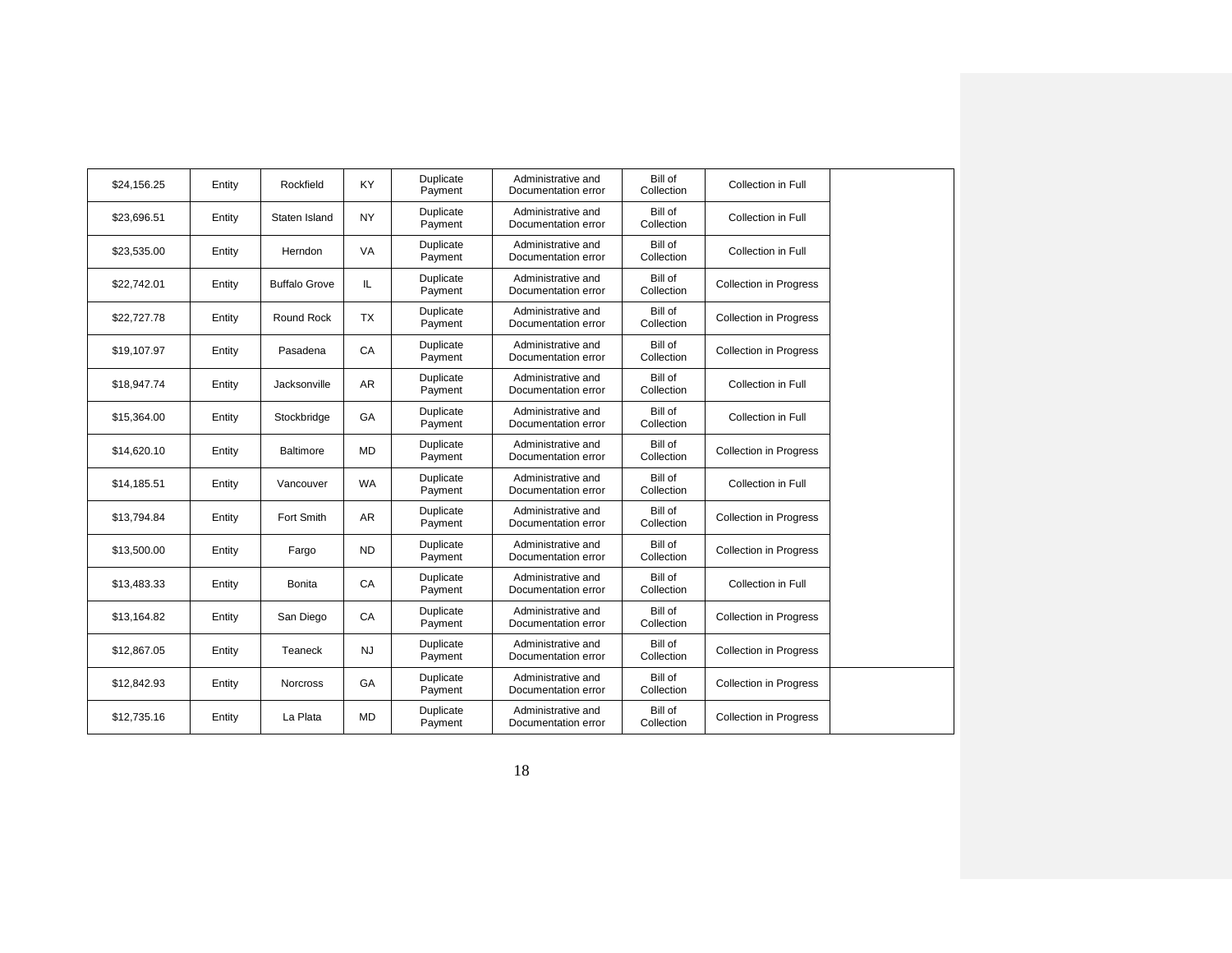| \$12.640.82 | Entity     | Reston        | VA        | Duplicate<br>Payment | Administrative and<br>Documentation error | Bill of<br>Collection | <b>Collection in Progress</b> |
|-------------|------------|---------------|-----------|----------------------|-------------------------------------------|-----------------------|-------------------------------|
| \$5,490.00  | Individual | Klamath Falls | <b>OR</b> | Duplicate<br>Pavment | Administrative and<br>Documentation error | Bill of<br>Collection | Collection in Full            |

1. To prevent future occurrence of overpayments in this program, VHA will provide additional training to staff.

## **14. Personnel Services Costs**

VHA identified one high-dollar Personnel Services Costs overpayment made during the second quarter of FY 2013. This overpayment consisted of a singular payment caused by a Verification error.

• 1 overpayment (100%) totaling \$8,237 is a Verification error caused by paying an ineligible beneficiary.

Total Personnel Services Costs Payments made this quarter: \$7,343,755,765 Total High-Dollar Overpayments identified in this quarter: \$8,237 Percentage of Overpayments: 0.0001%

| Amount<br>of Overpayment | <b>Entity or</b><br><b>Individual</b> | <b>City/County</b> | <b>State</b> | Cause of<br>Overpayment | <b>OMB Error Type</b> | <b>Action/Plans</b><br>to Recover<br>Overpayment | <b>Status of Overpayment</b>  | Overall<br><b>Actions/Plans to</b><br><b>Prevent</b><br>Re-occurrence |
|--------------------------|---------------------------------------|--------------------|--------------|-------------------------|-----------------------|--------------------------------------------------|-------------------------------|-----------------------------------------------------------------------|
| \$8.237.31               | Individual                            | Portland           | ΟR           | Ineligible<br>Recipient | Verification error    | Bill of<br>Collection                            | <b>Collection in Progress</b> | See Note Below<br>Table                                               |

#### **Note:**

1. To prevent future occurrence of overpayments in this program, VHA will provide additional training to staff.

## **15. Pharmacy Medical Facilities**

VHA identified three high-dollar Pharmacy Medical Facilities overpayments made during the second quarter of FY 2013. These overpayments consisted of both single and cumulative payments. The overpayments were caused by Administrative and Documentation errors, and a Verification error.

- 2 overpayments (66%) totaling \$42,295 are Administrative and Documentation errors where duplicate payments were issued.
- 1 overpayment (33%) totaling \$46,085 is a Verification error caused by paying an ineligible beneficiary.

Total Pharmacy – Medical Facilities Payments made this quarter: \$473,745,470 Total High-Dollar Overpayments identified in this quarter: \$88,380 Percentage of Overpayments: 0.02%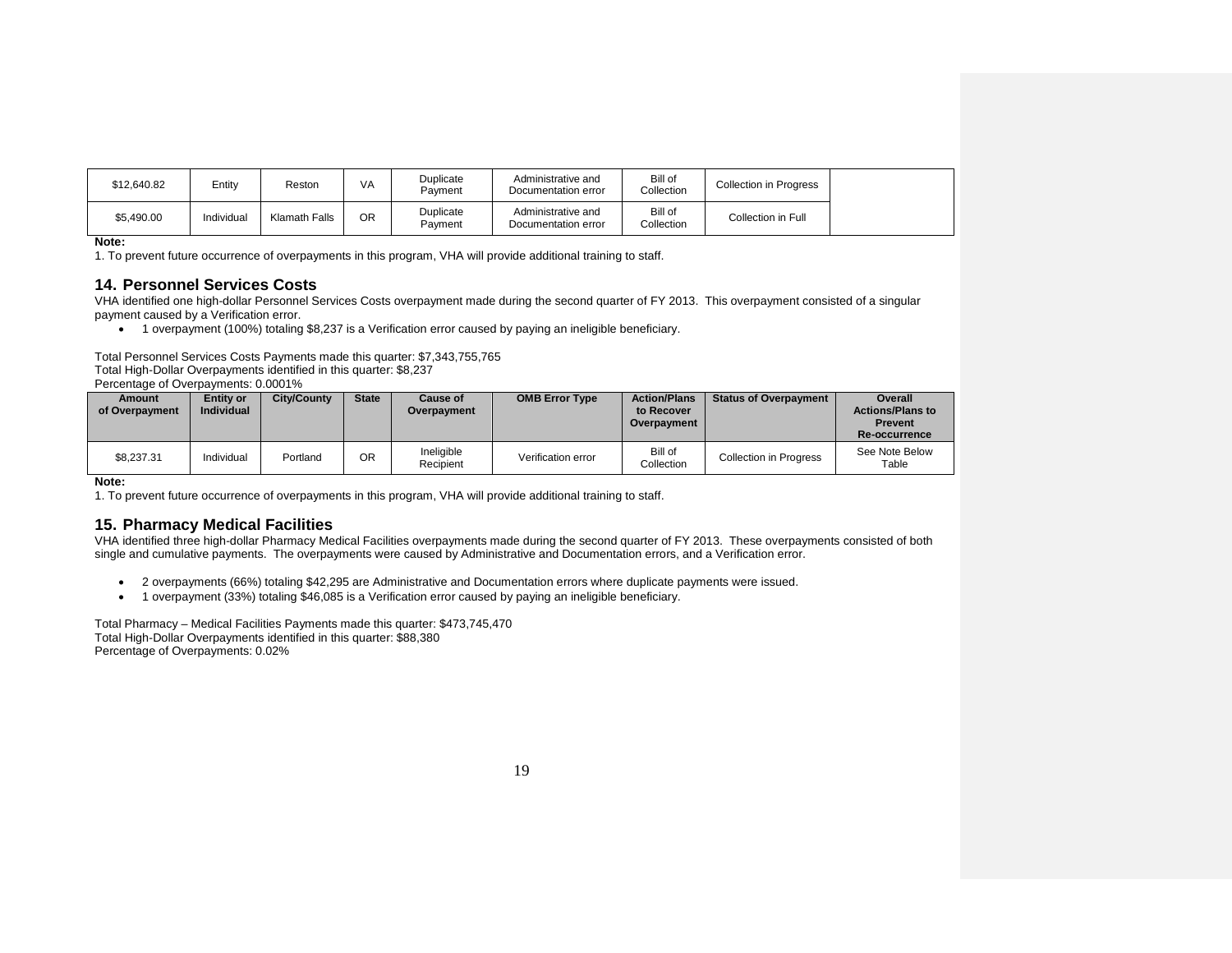| Amount<br>of Overpayment | <b>Entity or</b><br><b>Individual</b> | <b>City/County</b> | <b>State</b> | Cause of<br>Overpayment  | <b>OMB Error Type</b>                     | <b>Action/Plans</b><br>to Recover<br>Overpayment | <b>Status of Overpayment</b>  | Overall<br><b>Actions/Plans to</b><br><b>Prevent</b><br>Re-occurrence |
|--------------------------|---------------------------------------|--------------------|--------------|--------------------------|-------------------------------------------|--------------------------------------------------|-------------------------------|-----------------------------------------------------------------------|
| \$46,085.04              | Entity                                | Frisco             | TX           | Ineligible Recipient     | Verification error                        | Bill of<br>Collection                            | <b>Collection in Progress</b> | See Note Below<br>Table                                               |
| \$28,594.12              | Entity                                | Dublin             | OH           | <b>Duplicate Payment</b> | Administrative and<br>Documentation error | Bill of<br>Collection                            | <b>Collection in Progress</b> |                                                                       |
| \$13,700.50              | Entity                                | <b>Abbott Park</b> | IL           | <b>Duplicate Payment</b> | Administrative and<br>Documentation error | Bill of<br>Collection                            | Collection in Full            |                                                                       |

1. To prevent future occurrence of overpayments in this program, VHA will provide additional training to staff.

## **16.Supplies and Materials**

VHA identified seven high-dollar Supplies and Materials overpayments made during the second quarter of FY 2013. These overpayments consisted of both single and cumulative payments and were caused by Administrative and Documentation errors.

• 7 overpayments (100%) totaling \$219,728 are Administrative and Documentation errors where duplicate payments were issued, or the amount was incorrect.

Total Supplies and Materials Payments made this quarter: \$520,792,585 Total High-Dollar Overpayments identified in this quarter: \$219,728 Percentage of Overpayments: 0.04%

| Amount<br>of Overpayment | <b>Entity or</b><br><b>Individual</b> | <b>City/County</b> | <b>State</b> | Cause of<br>Overpayment  | <b>OMB Error Type</b>                     | <b>Action/Plans</b><br>to Recover<br>Overpayment | <b>Status of Overpayment</b>  | Overall<br><b>Actions/Plans to</b><br><b>Prevent</b><br>Re-occurrence |
|--------------------------|---------------------------------------|--------------------|--------------|--------------------------|-------------------------------------------|--------------------------------------------------|-------------------------------|-----------------------------------------------------------------------|
| \$62,727.60              | Entity                                | Issaquah           | <b>WA</b>    | <b>Incorrect Amount</b>  | Administrative and<br>Documentation error | Bill of<br>Collection                            | Collection in Full            | See Note Below<br>Table                                               |
| \$56,372.36              | Entity                                | <b>Brea</b>        | CA           | <b>Duplicate Payment</b> | Administrative and<br>Documentation error | Bill of<br>Collection                            | <b>Collection in Progress</b> |                                                                       |
| \$31,449.88              | Entity                                | Carlisle           | PA           | <b>Duplicate Payment</b> | Administrative and<br>Documentation error | Bill of<br>Collection                            | Collection in Full            |                                                                       |
| \$22,402.10              | Entity                                | Charlotte          | <b>NC</b>    | <b>Duplicate Payment</b> | Administrative and<br>Documentation error | Bill of<br>Collection                            | Collection in Full            |                                                                       |
| \$20.740.54              | Individual                            | South<br>Portland  | ME           | <b>Incorrect Amount</b>  | Administrative and<br>Documentation error | Bill of<br>Collection                            | <b>Collection in Progress</b> |                                                                       |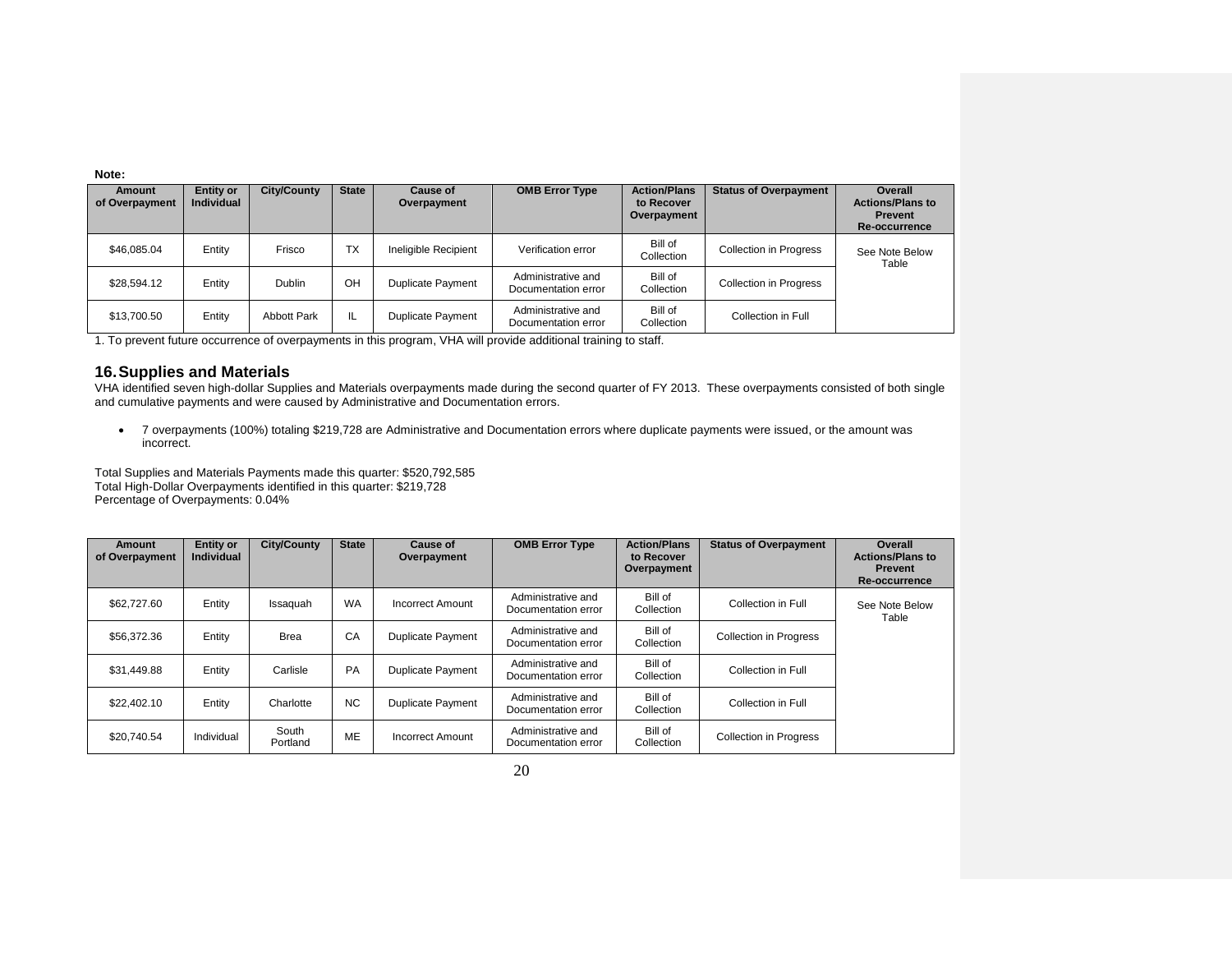| \$14,917.15 | Entity     | Commerce<br>City  | CC | <b>Duplicate Payment</b> | Administrative and<br>Documentation error | Bill of<br>Collection | Collection in Full |  |
|-------------|------------|-------------------|----|--------------------------|-------------------------------------------|-----------------------|--------------------|--|
| \$11,118.80 | Individual | South<br>Portland | ME | <b>Incorrect Amount</b>  | Administrative and<br>Documentation error | Bill of<br>Collection | Collection in Full |  |

1. To prevent future occurrence of overpayments in this program, VHA will provide additional training to staff.

## **17. Transportation**

VHA identified one high-dollar Transportation overpayment made during the second quarter of FY 2013. This overpayment consisted of a singular payment caused by an Administrative and Documentation error.

• 1 overpayment (100%) totaling \$19,322 is an Administrative and Documentation error where a duplicate payment was issued.

Total Transportation Payments made this quarter: \$9,740,562 Projected High-Dollar Overpayments for this quarter: \$19,322 Percentage of High-Dollar Overpayments to Compensation payments: 0.20%

| <b>Amount</b><br>οf<br>Overpayment | <b>Entity or</b><br><b>Individual</b> | City/County | <b>State</b> | Cause of<br>Overpayment  | <b>OMB Error Type</b>                     | <b>Action/Plans to</b><br>Recover<br>Overpayment | <b>Status of</b><br>Overpayment | Overall<br><b>Actions/Plans to</b><br><b>Prevent</b><br><b>Re-occurrence</b> |
|------------------------------------|---------------------------------------|-------------|--------------|--------------------------|-------------------------------------------|--------------------------------------------------|---------------------------------|------------------------------------------------------------------------------|
| \$19,322.38                        | Entity                                | Gurabo      | <b>PR</b>    | <b>Duplicate Payment</b> | Administrative and<br>Documentation error | <b>Bill of Collection</b>                        | <b>Collection in Progress</b>   | See Note Below<br>Table                                                      |

**Note:**

1. To prevent future occurrence of overpayments in this program, VHA will provide additional training to staff.

## **Veterans Benefits Administration**

## **18. Compensation Program**

VBA uses analytical procedures to improve the statistical validity of the high-dollar overpayment review. This procedure requires a review of stratified random sample of the total number of overpayments. There were 9,966 overpayments identified in the second quarter of FY 2013.

A random sample of 385 overpayments was reviewed. The review revealed that 65 (17%) were compensation high-dollar overpayments, and 320 (83%) were compensation payments that did not meet the high-dollar overpayment criteria. Based on these results, VBA projected that 1,694 overpayments originally identified were high-dollar compensation overpayments, and an estimated 8,272 were payments that did not meet the high-dollar overpayment criteria. These results are based on estimates at a 95% confidence level with a ± 5% interval. Only the sampling results are included in the table in this report.

The Compensation Service identified 65 high-dollar compensation overpayments; 4 are due to Administrative and Documentation errors, 52 are Verification errors, and 9 are due to Authentication and Medical Necessity errors.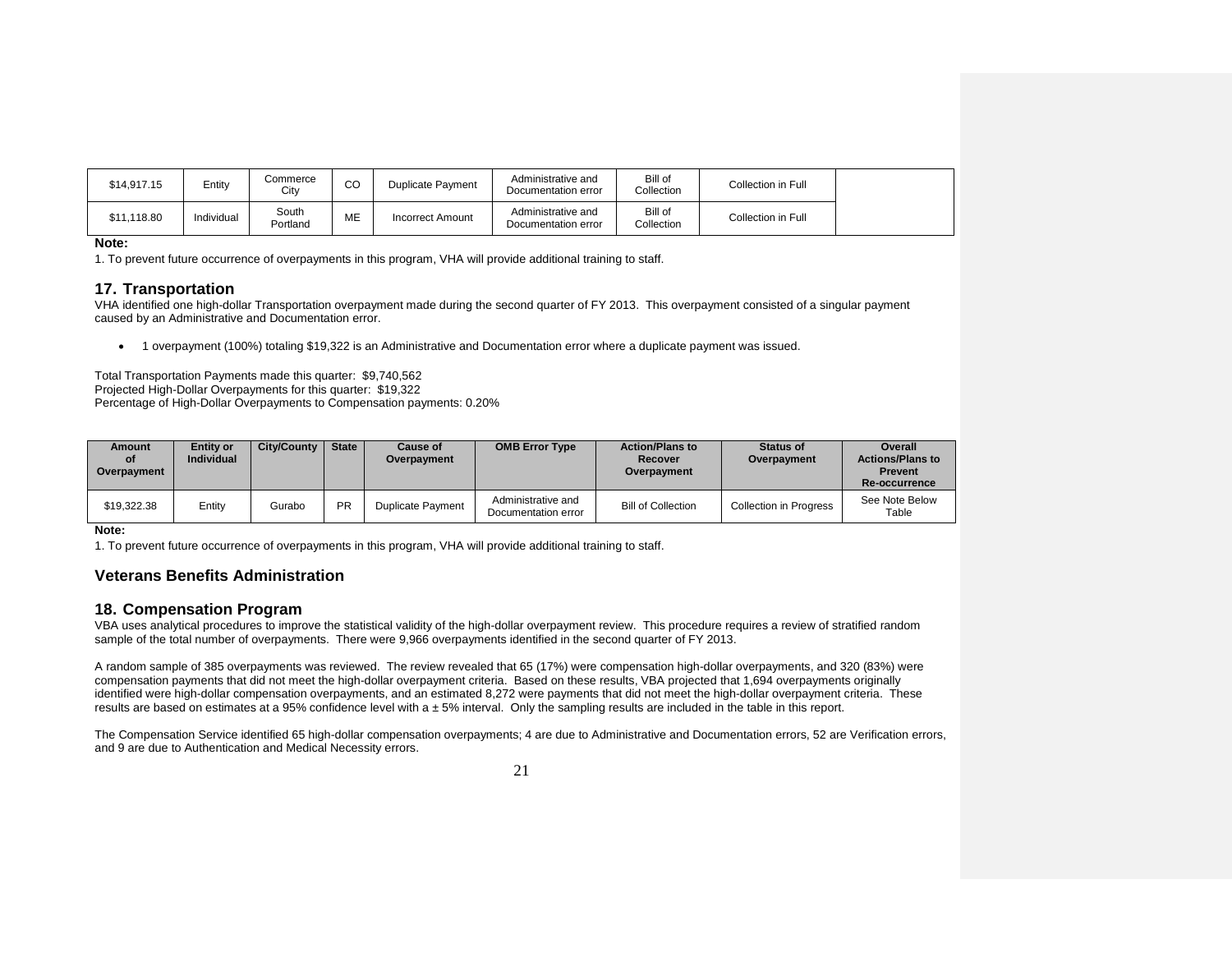- 4 overpayments (7.5%) are due to Administrative and Documentation errors where VA processed a month of death payment to the spouse of a Veteran twice, VA failed to provide the beneficiary due process before reducing an award or adjusting military retired or separation pay, and when VA failed to accurately process the attorney fee agreement and paid all retroactive benefits to the Veteran rather than the attorney.
- 52 overpayments (78.5%) are Verification errors caused by the delayed notification of the death of a Veteran or beneficiary, when a Veteran became an incarcerated felon, or a dependency change, such as divorce or a child is no longer attending school. Verification errors are also caused when VA receives a delayed notification of a Veteran returning to active duty.
- 9 overpayments (14%) are due to Authentication and Medical Necessity errors caused by changes in countable income or a change in unreimbursed medical expenses used to reduce that income for VA purposes.

Total Compensation Payments made this quarter: \$14,527,710,474.85 Projected High-Dollar Overpayments for this quarter: \$28,266,778.92 Percentage of High-Dollar Overpayments to Compensation payments: 0.19%

| Amount of<br>Overpayment | <b>Entity or</b><br><b>Individual</b> | <b>City</b>         | <b>State</b> | <b>Cause of</b><br>Overpayment | <b>OMB Error Type</b>                                   | <b>Action/Plans to Recover</b><br>Overpayment | <b>Status of</b><br>Overpayment | Overall<br><b>Actions/Plans to</b><br><b>Prevent</b><br>Re-occurrence |
|--------------------------|---------------------------------------|---------------------|--------------|--------------------------------|---------------------------------------------------------|-----------------------------------------------|---------------------------------|-----------------------------------------------------------------------|
| \$103.557.00             | Individual                            | Englewood           | FL.          | Death of<br>Beneficiary        | Verification error                                      |                                               | In Collection Status            |                                                                       |
| \$78.875.00              | Individual                            | Dickson             | <b>TN</b>    | Death of<br>Beneficiary        | Verification error                                      |                                               | In Collection Status            |                                                                       |
| \$65,951.00              | Individual                            | Orange              | <b>NJ</b>    | Death of<br>Beneficiary        | Verification error                                      |                                               | In Collection Status            |                                                                       |
| \$56,388.60              | Individual                            | <b>Phoenix City</b> | <b>AL</b>    | Incarcerated<br>Beneficiary    | Verification error                                      |                                               | In Collection Status            |                                                                       |
| \$43,089,00              | Individual                            | Staunton            | VA           | Income Change                  | Authentication and<br><b>Medical Necessity</b><br>error |                                               | In Collection Status            |                                                                       |
| \$41,370.00              | Individual                            | Lancaster           | <b>SC</b>    | Income Change                  | Authentication and<br><b>Medical Necessity</b><br>error | See Note 1 Below                              | In Collection Status            | See Notes 2-10<br><b>Below</b>                                        |
| \$41.044.00              | Individual                            | La Follett          | <b>TN</b>    | Death of<br>Beneficiary        | Verification error                                      |                                               | In Collection Status            |                                                                       |
| \$39,240.00              | Individual                            | Calhoun             | LA           | Income Change                  | Authentication and<br><b>Medical Necessity</b><br>error |                                               | In Collection Status            |                                                                       |
| \$31.246.00              | Individual                            | Monroe              | <b>NC</b>    | Income Change                  | Authentication and<br><b>Medical Necessity</b><br>error |                                               | In Collection Status            |                                                                       |
| \$29,380.00              | Individual                            | Pittston            | <b>ME</b>    | <b>Military Retired Pay</b>    | Administration and<br>Documentation<br>error            |                                               | In Collection Status            |                                                                       |
| \$26,784.93              | Individual                            | Quitman             | GA           | Other                          | Administration and<br>Documentation<br>error            |                                               | In Collection Status            |                                                                       |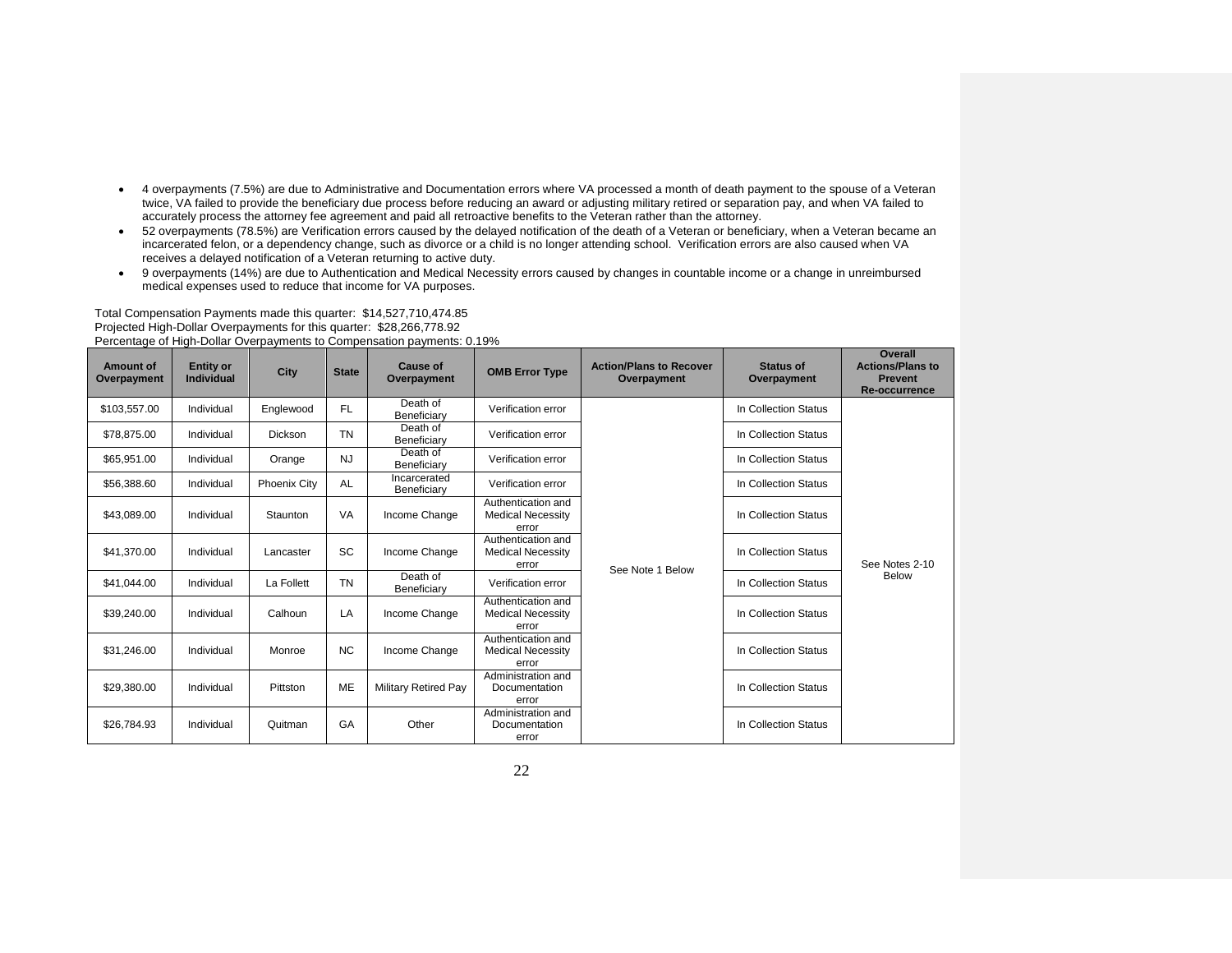| \$24,154.43 | Individual | Saint Francis                  | <b>MN</b>                 | <b>Returned to Active</b><br>Duty | Verification error                                      | In Collection Status |
|-------------|------------|--------------------------------|---------------------------|-----------------------------------|---------------------------------------------------------|----------------------|
| \$23,488.00 | Individual | Oklahoma<br>City               | OK                        | Income Change                     | Authentication and<br><b>Medical Necessity</b><br>error | In Collection Status |
| \$22.056.00 | Individual | Elmendorf                      | TX                        | Returned to Active<br>Duty        | Verification error                                      | In Collection Status |
| \$21,807.00 | Individual | Chesapeake                     | VA                        | Death of<br>Beneficiary           | Verification error                                      | In Collection Status |
| \$20,949.00 | Individual | Mesquite                       | <b>TX</b>                 | Death of<br>Beneficiary           | Verification error                                      | In Collection Status |
| \$18,704.00 | Individual | Aurora                         | IN                        | Death of<br>Beneficiary           | Verification error                                      | In Collection Status |
| \$15,224.00 | Individual | <b>North</b><br>Clarendon      | <b>VT</b>                 | <b>Returned to Active</b><br>Duty | Verification error                                      | Paid In Full         |
| \$14,473.30 | Individual | Provo                          | UT                        | <b>Returned to Active</b><br>Duty | Verification error                                      | In Collection Status |
| \$14,380.00 | Individual | El Campo                       | <b>TX</b>                 | Death of<br>Beneficiary           | Verification error                                      | In Collection Status |
| \$13,278.00 | Individual | Federal Way                    | <b>WA</b>                 | Death of<br>Beneficiary           | Verification error                                      | In Collection Status |
| \$13.081.63 | Individual | Rome                           | GA                        | <b>Returned to Active</b><br>Duty | Verification error                                      | In Collection Status |
| \$12,727.00 | Individual | Tempe                          | AZ                        | Death of<br>Beneficiary           | Verification error                                      | In Collection Status |
| \$12,518.50 | Individual | <b>Bruceton</b><br>Mills       | <b>WV</b>                 | Incarcerated<br>Beneficiary       | Verification error                                      | In Collection Status |
| \$11,784.37 | Individual | Washington                     | DC                        | Incarcerated<br>Beneficiary       | Verification error                                      | In Collection Status |
| \$11.745.00 | Individual | Kent                           | <b>WA</b>                 | Death of<br>Beneficiary           | Verification error                                      | In Collection Status |
| \$11,150.00 | Individual | <b>Hurdle Mills</b>            | <b>NC</b>                 | Returned to Active<br>Duty        | Verification error                                      | In Collection Status |
| \$9.410.83  | Individual | Killeen                        | TX                        | Dependency Issue                  | Verification error                                      | In Collection Status |
| \$9,120.50  | Individual | Moore                          | OK                        | Returned to Active<br>Duty        | Verification error                                      | In Collection Status |
| \$8,996.00  | Individual | <b>Brunswick</b>               | GA                        | Death of<br>Beneficiary           | Verification error                                      | In Collection Status |
| \$8,870.00  | Individual | Kaiapoi<br>North<br>Canterbury | <b>New</b><br>Zeala<br>nd | Death of<br>Beneficiary           | Verification error                                      | In Collection Status |
| \$8,520.00  | Individual | Ridgewood                      | NJ                        | Income Change                     | Authentication and<br><b>Medical Necessity</b><br>error | In Collection Status |
| \$8,448.00  | Individual | Plymouth                       | MA                        | Death of<br>Beneficiary           | Verification error                                      | In Collection Status |

| In Collection Status |  |
|----------------------|--|
| In Collection Status |  |
| In Collection Status |  |
| In Collection Status |  |
| In Collection Status |  |
| In Collection Status |  |
| Paid In Full         |  |
| In Collection Status |  |
| In Collection Status |  |
| In Collection Status |  |
| In Collection Status |  |
| In Collection Status |  |
| In Collection Status |  |
| In Collection Status |  |
| In Collection Status |  |
| In Collection Status |  |
| In Collection Status |  |
| In Collection Status |  |
| In Collection Status |  |
| In Collection Status |  |
| In Collection Status |  |
| In Collection Status |  |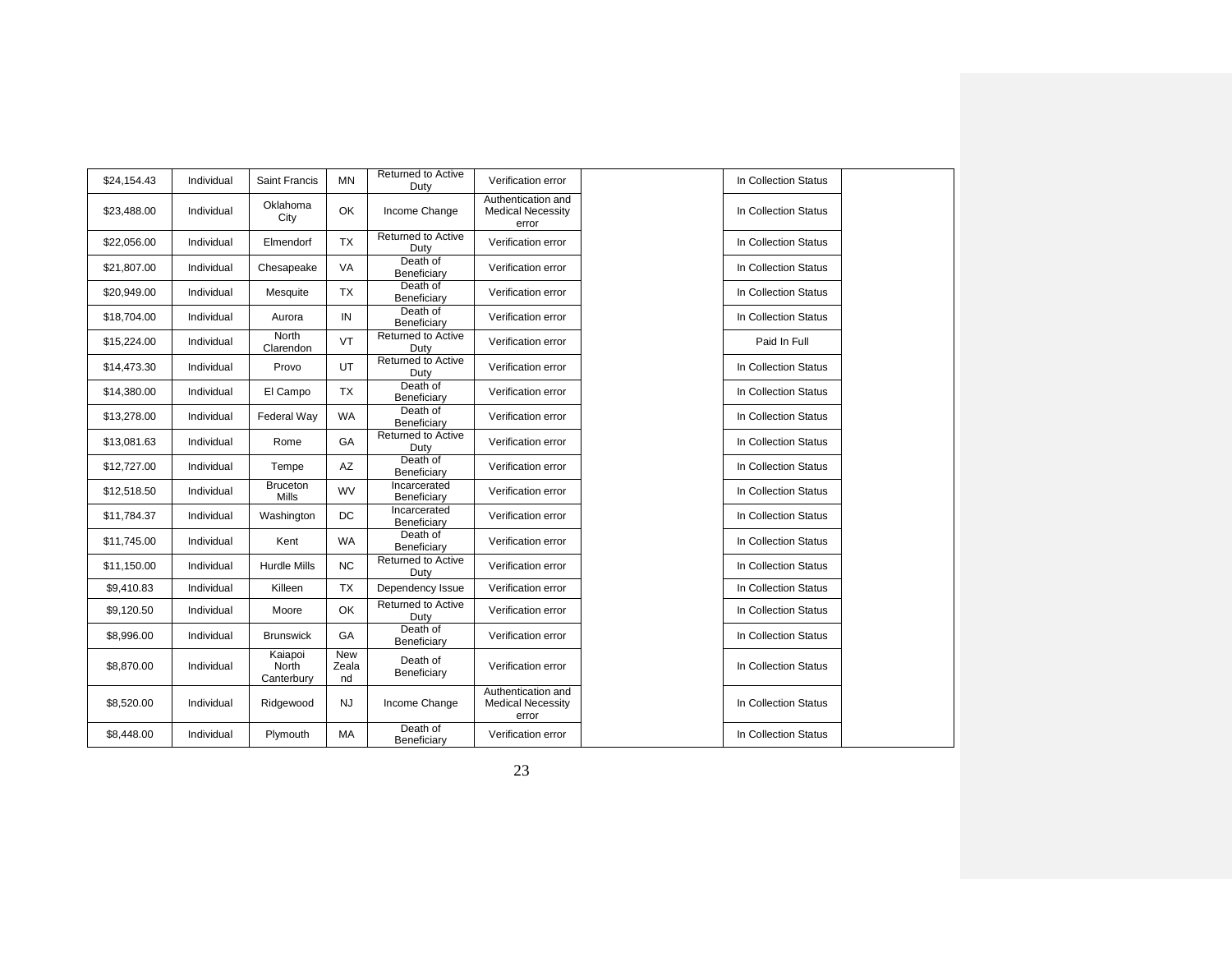| \$8,448.00 | Individual | Lafayette                | IN        | Death of<br>Beneficiary    | Verification error                                      | In Collection Status |
|------------|------------|--------------------------|-----------|----------------------------|---------------------------------------------------------|----------------------|
| \$8,405.00 | Individual | Norwood                  | <b>MA</b> | Death of<br>Beneficiary    | Verification error                                      | In Collection Status |
| \$8,384.63 | Individual | Pine                     | CO        | Returned to Active<br>Duty | Verification error                                      | Paid In Full         |
| \$8,307.00 | Individual | Eagle Creek              | <b>OR</b> | Death of<br>Beneficiary    | Verification error                                      | In Collection Status |
| \$8,216.00 | Individual | Clinton TWP              | MI        | Death of<br>Beneficiary    | Verification error                                      | In Collection Status |
| \$7,788.73 | Individual | Southern<br>Pines        | <b>NC</b> | Returned to Active<br>Duty | Verification error                                      | In Collection Status |
| \$7,392.00 | Individual | Santa Isabel             | <b>PR</b> | Income Change              | Authentication and<br><b>Medical Necessity</b><br>error | In Collection Status |
| \$7,322.00 | Individual | Port St.<br>Lucie        | FL        | Death of<br>Beneficiary    | Verification error                                      | Paid In Full         |
| \$7,183.00 | Individual | Somonauk                 | IL.       | Month Of Death             | Verification error                                      | In Collection Status |
| \$7.038.00 | Individual | Port Neches              | TX        | Death of<br>Beneficiary    | Verification error                                      | Paid In Full         |
| \$7,026.00 | Individual | Poway                    | CA        | Month Of Death             | Administration and<br>Documentation<br>error            | In Collection Status |
| \$6,897.07 | Individual | Shakopee                 | MN        | Returned to Active<br>Duty | Verification error                                      | In Collection Status |
| \$6,564.00 | Individual | Wappingers<br>Falls      | <b>NY</b> | Death of<br>Beneficiary    | Verification error                                      | Paid In Full         |
| \$6,515.20 | Individual | Bastrop                  | <b>TX</b> | Returned to Active<br>Duty | Verification error                                      | In Collection Status |
| \$6,423.00 | Individual | Alexander<br>City        | <b>AL</b> | Death of<br>Beneficiary    | Verification error                                      | In Collection Status |
| \$5,987.00 | Individual | Harrison                 | <b>NY</b> | Death of<br>Beneficiary    | Verification error                                      | In Collection Status |
| \$5,856.84 | Individual | Portsmouth               | OH        | Income Change              | Authentication and<br><b>Medical Necessity</b><br>error | In Collection Status |
| \$5,832.00 | Individual | Phoenix                  | AZ        | Death of<br>Beneficiary    | Verification error                                      | In Collection Status |
| \$5,796.00 | Individual | Lanse                    | PA        | Death of<br>Beneficiary    | Verification error                                      | In Collection Status |
| \$5,769.00 | Individual | Gainesville              | GA        | Death of<br>Beneficiary    | Verification error                                      | In Collection Status |
| \$5,721.40 | Individual | Fayetteville             | <b>NC</b> | Returned to Active<br>Duty | Verification error                                      | In Collection Status |
| \$5,632.00 | Individual | <b>New</b><br>Kensington | PA        | Death of<br>Beneficiary    | Verification error                                      | In Collection Status |

| In Collection Status |  |
|----------------------|--|
| In Collection Status |  |
| Paid In Full         |  |
| In Collection Status |  |
| In Collection Status |  |
| In Collection Status |  |
| In Collection Status |  |
| Paid In Full         |  |
| In Collection Status |  |
| Paid In Full         |  |
| In Collection Status |  |
| In Collection Status |  |
| Paid In Full         |  |
| In Collection Status |  |
| In Collection Status |  |
| In Collection Status |  |
| In Collection Status |  |
| In Collection Status |  |
| In Collection Status |  |
| In Collection Status |  |
| In Collection Status |  |
| In Collection Status |  |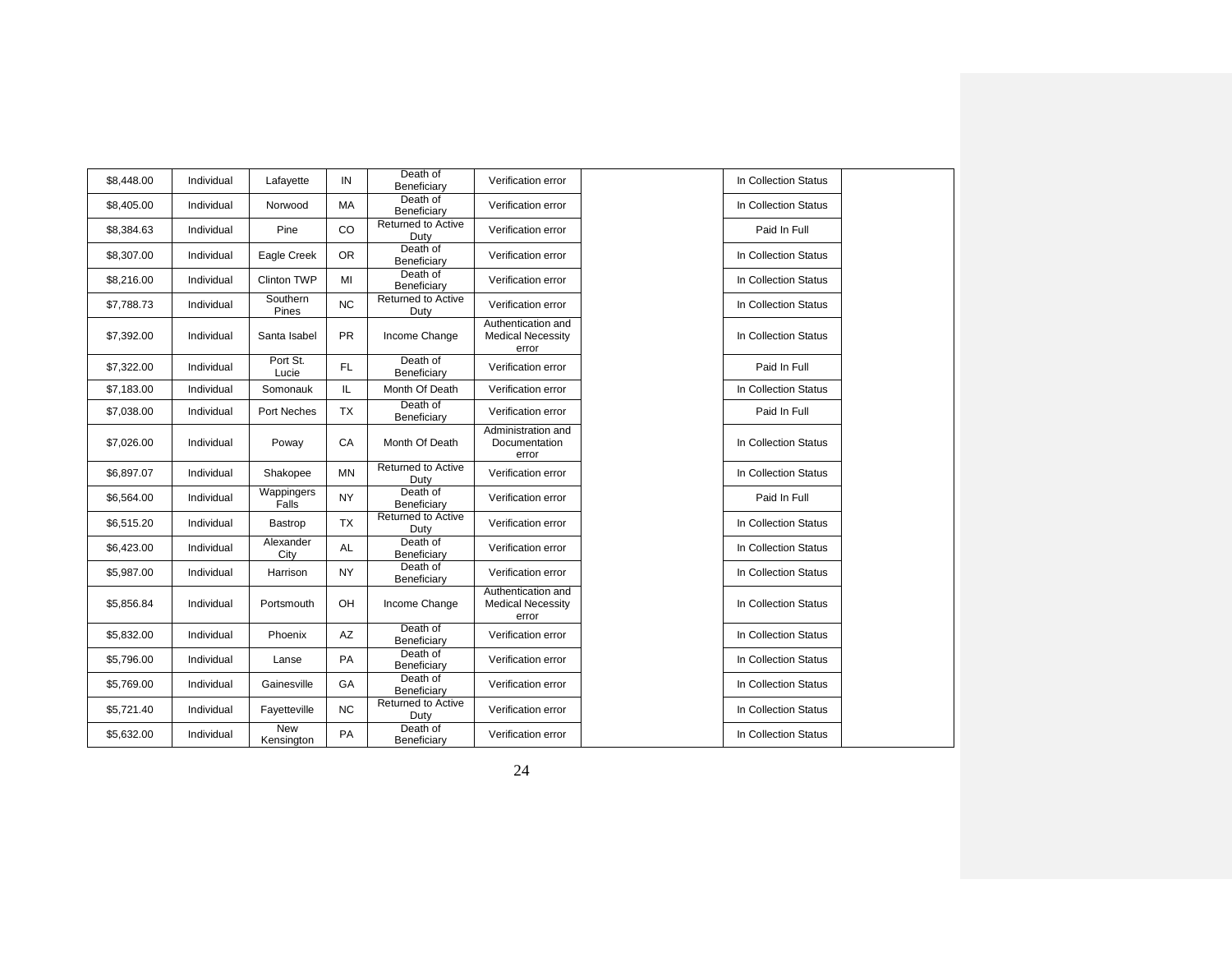| \$5,632.00 | Individual | Moorland           | IA        | Death of<br>Beneficiary     | Verification error                                      | In Collection Status |  |
|------------|------------|--------------------|-----------|-----------------------------|---------------------------------------------------------|----------------------|--|
| \$5,632.00 | Individual | West Palm<br>Beach | <b>FL</b> | Death of<br>Beneficiary     | Verification error                                      | In Collection Status |  |
| \$5,632.00 | Individual | Birmingham         | AL        | Death of<br>Beneficiary     | Verification error                                      | Paid In Full         |  |
| \$5,632.00 | Individual | Rego Park          | <b>NY</b> | Death of<br>Beneficiary     | Verification error                                      | In Collection Status |  |
| \$5,600.00 | Individual | New York           | <b>NY</b> | Death of<br>Beneficiary     | Verification error                                      | In Collection Status |  |
| \$5,585.00 | Individual | Farmington         | <b>MO</b> | Death of<br>Beneficiary     | Verification error                                      | Paid In Full         |  |
| \$5,522.00 | Individual | Pittsburgh         | PA        | Income Change               | Authentication and<br><b>Medical Necessity</b><br>error | In Collection Status |  |
| \$5,385.90 | Individual | Muscatine          | IA        | Returned to Active<br>Duty  | Verification error                                      | In Collection Status |  |
| \$5,157.00 | Individual | Aliso Viejo        | CA        | Death of<br>Beneficiary     | Verification error                                      | In Collection Status |  |
| \$5,139.00 | Individual | Hugo               | ΜN        | <b>Military Retired Pay</b> | Administration and<br>Documentation<br>error            | In Collection Status |  |

1. Overpayments are routinely recovered from future benefits awarded. If not recovered, further actions are then taken by the VA Debt Management Center, including referral to the Treasury Offset Program, as appropriate.

2. Administrative and Documentation overpayments are sometimes caused when a beneficiary dies too late in a month to stop the release of the payment for the month of death. While VA has a death match program with the Social Security Administration (SSA), the match is received once monthly from SSA, and usually after release of a benefit payment. The number of overpayments following death has been reduced as a result of VA's VETSNET "real time" processing technology.

3. Verification errors caused by adjustments for delayed notification of incarceration or fugitive felon status is a function of agreements made with state and local law enforcement agencies.

4. VA is not always notified timely of changes in dependency status. VA can immediately adjust awards if the beneficiary provides the change in dependency status. However, when VA receives such information from a third party, VA must provide 60 days of due process before adjusting the beneficiary's award.

5. The Department of Defense runs a quarterly match to identify persons who are concurrently receiving both active duty pay and VA disability benefits. Once notified of active duty status, VA must provide the beneficiary a 60-day due process period before it can adjust the award.

6. VBA established a workgroup in March 2012 to review the Compensation program, and identify best practices for reducing high-dollar overpayments.

7. VBA manages timeliness of completing action on issues involving potential overpayments by using special controls such as the workload End Product 690.

8. Field personnel monitor exception reports and take corrective action when system-generated messages indicate there are potential overpayments. Claims processors are directed to initiate action within 30 days of receiving these notices.

9. VBA requires field personnel take immediate action to resolve claims involving due process once their associated controls mature. This reduces the amount of potential overpayments created through delayed processing.

10. Some VA overpayments are inherent based on the requirements of 38 CFR § 3.103, Procedural Due Process and Appellate Rights, that do not allow VA to take adverse action regarding the payment of benefits without providing the beneficiary 60 days advance notice, although the beneficiary may request that VA take the adverse action immediately. This due process period extends an overpayment period by two additional months. One exception to extending due process occurs when VA is notified of a beneficiary's death.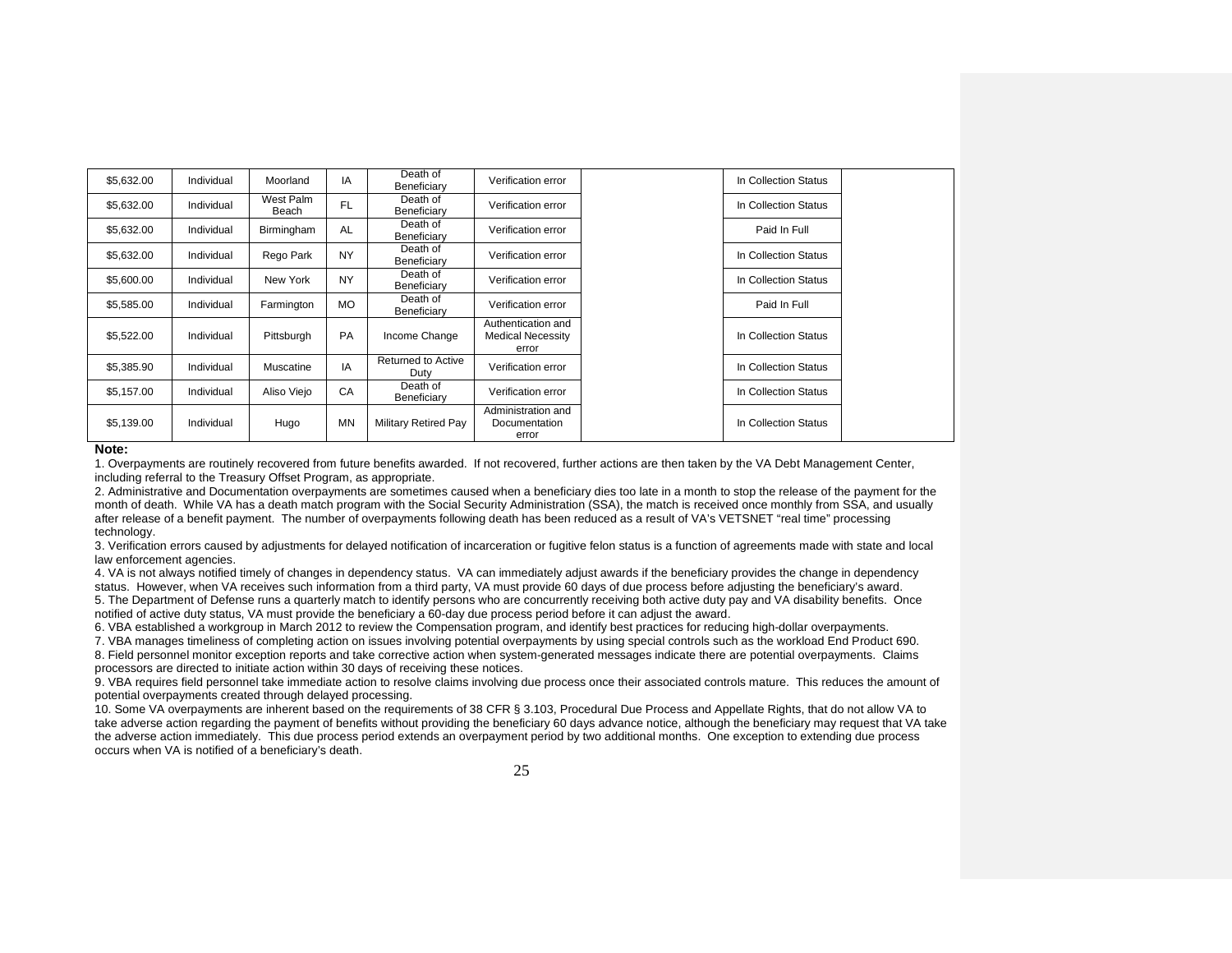**19. Pension and Fiduciary Service**<br>VBA uses analytical procedures to improve the statistical validity of the high-dollar overpayment review. This procedure requires a review of a stratified random sample of the total number of overpayments. There were 7,407 pension overpayments identified in the second quarter of FY 2013.

A random sample of 385 pension overpayments was reviewed. The review revealed that 115 (30%) were pension high-dollar overpayments, and 270 (70%) were pension payments that did not meet the high-dollar overpayment criteria. Based on these results, we projected that 2,222 overpayments originally identified were high-dollar pension overpayments, and an estimated 5,185 were payments that did not meet the high-dollar overpayment criteria. These results are based on estimates at a 95 percent confidence level with  $a \pm 5$  percent interval. Only the sampling results are included in the table in this report.

Pension and Fiduciary Service identified 115 high-dollar pension overpayments; 1 payment was due to Administrative and Documentation error, 21 were due to Verification errors, and 93 were due to Authentication and Medical Necessity errors.

- 1 overpayment (1%) was an Administrative and Documentation error and there was insufficient evidence to determine how the overpayment was created.
- 21 overpayments (18%) were Verification errors caused by delayed notification of the beneficiary's death, dependency changes, or retroactive adjustments for incarceration or fugitive felon status.
- 93 overpayments (81%) were Authentication and Medical Necessity errors caused by a change in countable income or a change in unreimbursed medical expenses, and one due to the claimant knowingly providing fraudulent information to obtain pension benefits.

Total Pension Payments made this quarter: \$1,286,428,271.88 Projected High-Dollar Overpayments for this quarter: \$44,479,569.11 Percentage of High-Dollar Overpayments to Pension: 3.46%

| Amount of<br>Overpayment | <b>Entity or</b><br>Individual | City         | <b>State</b> | Cause of<br>Overpayment | <b>OMB Error Type</b>                                   | <b>Action/Plans to Recover</b><br>Overpayment | <b>Status of</b><br>Overpayment | <b>Overall Actions/Plans</b><br>to Prevent<br><b>Re-occurrence</b> |
|--------------------------|--------------------------------|--------------|--------------|-------------------------|---------------------------------------------------------|-----------------------------------------------|---------------------------------|--------------------------------------------------------------------|
|                          |                                |              |              |                         | Authentication and<br><b>Medical Necessity</b>          | See Note 1 Below                              |                                 | See Notes 2-12 Below                                               |
| \$134,390.00             | Individual                     | Montgomery   | AL           | Income Change           | error                                                   |                                               | In Collection Status            |                                                                    |
| \$129,921.83             | Individual                     | Philadelphia | PA           | <b>Fugitive Felon</b>   | Verification error                                      |                                               | In Collection Status            |                                                                    |
| \$105,395.60             | Individual                     | Akron        | OH           | Income Change           | Authentication and<br><b>Medical Necessity</b><br>error |                                               | In Collection Status            |                                                                    |
| \$97.439.00              | Individual                     | Joliet       | IL.          | Income Change           | Authentication and<br><b>Medical Necessity</b><br>error |                                               | In Collection Status            |                                                                    |
| \$90,562.00              | Individual                     | Hayden       | <b>AL</b>    | Income Change           | Authentication and<br><b>Medical Necessity</b><br>error |                                               | In Collection Status            |                                                                    |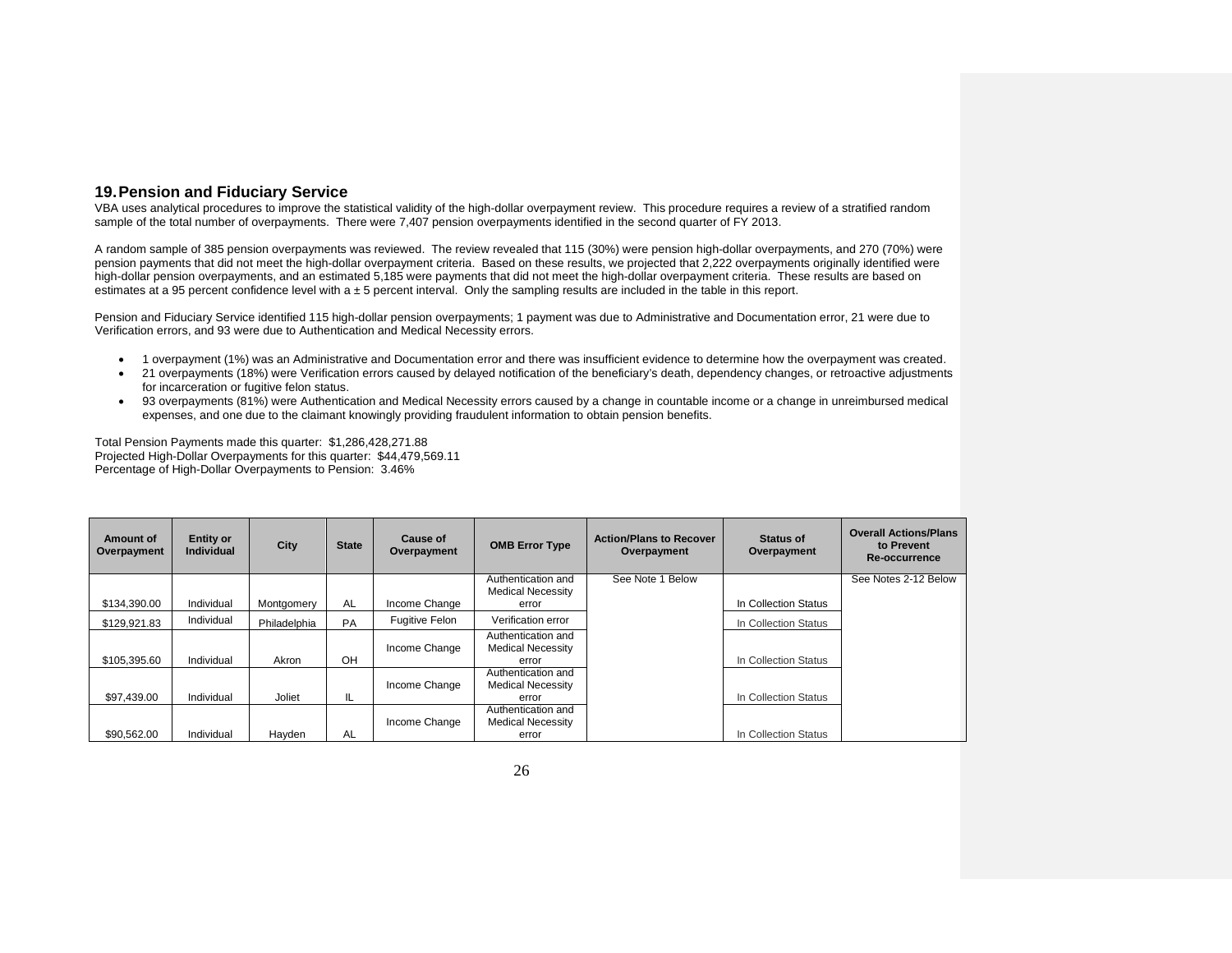| \$77,514.00 | Individual | St. Louis        | <b>MO</b> | Income Change        | Authentication and<br><b>Medical Necessity</b><br>error | In Collection Status |
|-------------|------------|------------------|-----------|----------------------|---------------------------------------------------------|----------------------|
| \$63,562.00 | Individual | Tampa            | FL.       | Other                | Authentication and<br><b>Medical Necessity</b><br>error | In Collection Status |
| \$52,833.00 | Individual | Memphis          | <b>TN</b> | Income Change        | Authentication and<br><b>Medical Necessity</b><br>error | In Collection Status |
| \$52,547.00 | Individual | Tavernier        | FL.       | Income Change        | Authentication and<br><b>Medical Necessity</b><br>error | In Collection Status |
| \$52,303.00 | Individual | San Juan         | <b>PR</b> | Dependency<br>Change | Verification error                                      | In Collection Status |
| \$50,544.00 | Individual | Winston<br>Salem | <b>NC</b> | Income Change        | Authentication and<br><b>Medical Necessity</b><br>error | In Collection Status |
| \$49,737.51 | Individual | Port Richey      | FL.       | Income Change        | Authentication and<br><b>Medical Necessity</b><br>error | In Collection Status |
| \$46,591.00 | Individual | Fairbury         | <b>NE</b> | Income Change        | Authentication and<br><b>Medical Necessity</b><br>error | In Collection Status |
| \$40,980.00 | Individual | Jamaica          | <b>NY</b> | Income Change        | Authentication and<br><b>Medical Necessity</b><br>error | In Collection Status |
| \$40,731.00 | Individual | Snow Hill        | <b>NC</b> | Income Change        | Authentication and<br><b>Medical Necessity</b><br>error | In Collection Status |
| \$40,523.20 | Individual | Edmore           | MI        | Income Change        | Authentication and<br><b>Medical Necessity</b><br>error | In Collection Status |
| \$35,154.00 | Individual | Cape Coral       | FL.       | Income Change        | Authentication and<br><b>Medical Necessity</b><br>error | In Collection Status |
| \$34,419.00 | Individual | Dearborn         | MI        | Income Change        | Authentication and<br><b>Medical Necessity</b><br>error | In Collection Status |
| \$30,782.00 | Individual | Marble Hill      | <b>MO</b> | Income Change        | Authentication and<br><b>Medical Necessity</b><br>error | In Collection Status |
| \$29,756.00 | Individual | Dallas           | TX        | Income Change        | Authentication and<br><b>Medical Necessity</b><br>error | In Collection Status |
| \$26,970.00 | Individual | Gastonia         | <b>NC</b> | Income Change        | Authentication and<br><b>Medical Necessity</b><br>error | In Collection Status |

n Status n Status n Status n Status n Status n Status n Status n Status n Status n Status n Status n Status

27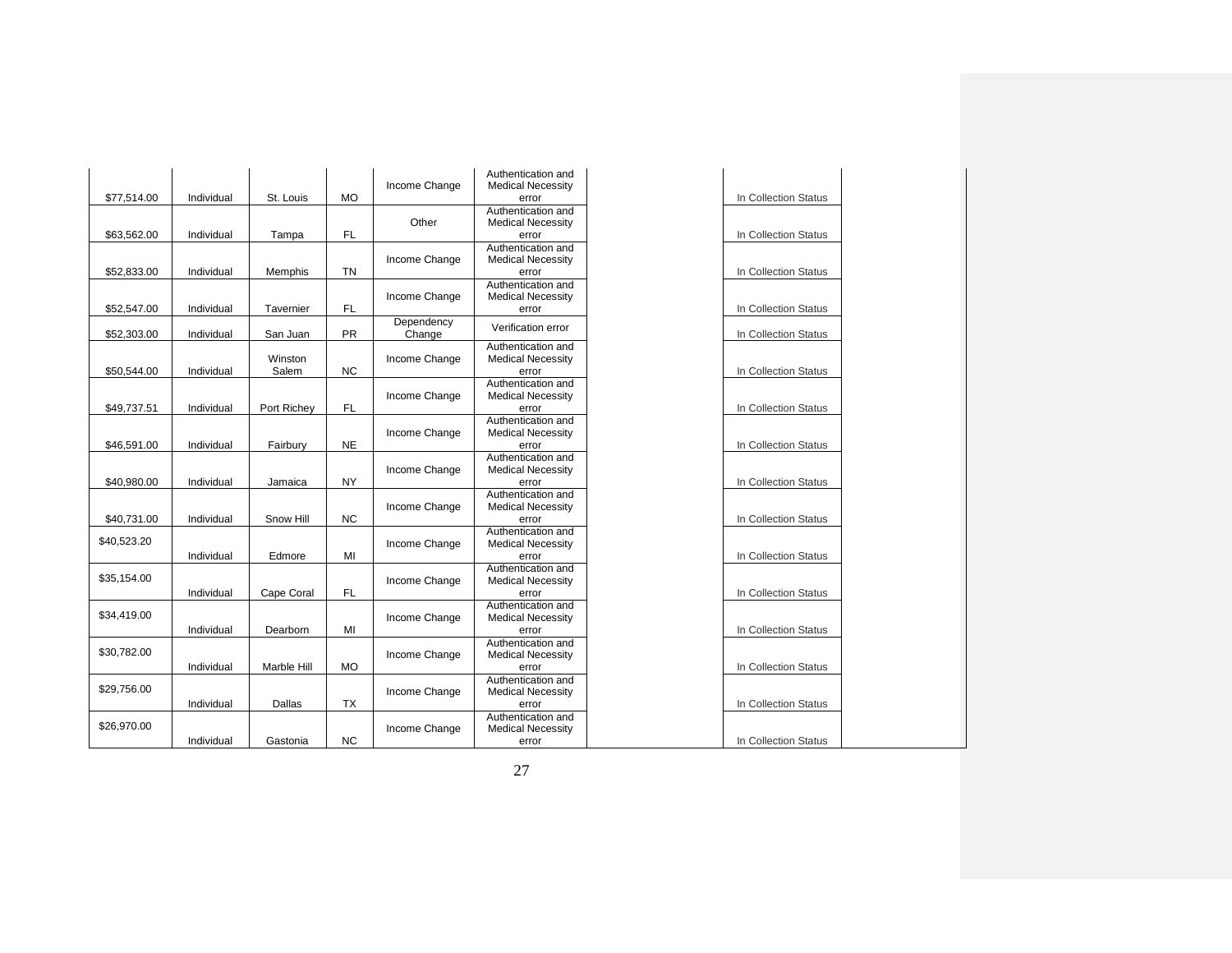| \$26,717.00 | Individual               | Chicago                        | IL              | Income Change        | Authentication and<br><b>Medical Necessity</b><br>error          | Paid In Full                         |
|-------------|--------------------------|--------------------------------|-----------------|----------------------|------------------------------------------------------------------|--------------------------------------|
| \$26,459.00 |                          |                                |                 | Income Change        | Authentication and<br><b>Medical Necessity</b>                   |                                      |
| \$26,095.00 | Individual               | <b>Hazel Crest</b>             | IL<br><b>TN</b> | Income Change        | error<br>Authentication and<br><b>Medical Necessity</b>          | In Collection Status<br>Paid In Full |
| \$25,857.00 | Individual<br>Individual | Dunlap<br>Voorhees             | NJ              | Income Change        | error<br>Authentication and<br><b>Medical Necessity</b><br>error | In Collection Status                 |
| \$25,849.00 | Individual               | Memphis                        | TN              | Income Change        | Authentication and<br><b>Medical Necessity</b><br>error          | In Collection Status                 |
| \$25,216.00 | Individual               | <b>College Park</b>            | GA              | Income Change        | Authentication and<br><b>Medical Necessity</b><br>error          | In Collection Status                 |
| \$24,068.00 | Individual               | Westland                       | МI              | Income Change        | Authentication and<br><b>Medical Necessity</b><br>error          | In Collection Status                 |
| \$23,929.00 | Individual               | Norman                         | OK              | Dependency<br>Change | Verification error                                               | In Collection Status                 |
| \$23,561.00 | Individual               | <b>Breaux</b><br><b>Bridge</b> | LA              | Income Change        | Authentication and<br><b>Medical Necessity</b><br>error          | In Collection Status                 |
| \$23,422.00 | Individual               | <b>Tuba City</b>               | AZ              | Income Change        | Authentication and<br><b>Medical Necessity</b><br>error          | In Collection Status                 |
| \$23,291.00 | Individual               | Chicago                        | IL              | Income Change        | Authentication and<br><b>Medical Necessity</b><br>error          | In Collection Status                 |
| \$23,193.00 | Individual               | West Jordan                    | UT              | Income Change        | Authentication and<br><b>Medical Necessity</b><br>error          | In Collection Status                 |
| \$23,016.00 | Individual               | Yountville                     | CA              | Income Change        | Authentication and<br><b>Medical Necessity</b><br>error          | In Collection Status                 |
| \$22,746.00 | Individual               | Madison                        | MS              | Income Change        | Authentication and<br><b>Medical Necessity</b><br>error          | In Collection Status                 |
| \$22,210.00 | Individual               | Ephrata                        | PA              | Income Change        | Authentication and<br><b>Medical Necessity</b><br>error          | In Collection Status                 |
| \$22,133.00 | Individual               | Orrville                       | OH              | Income Change        | Authentication and<br><b>Medical Necessity</b><br>error          | In Collection Status                 |

| Paid In Full         |  |
|----------------------|--|
|                      |  |
| In Collection Status |  |
| Paid In Full         |  |
| In Collection Status |  |
| In Collection Status |  |
|                      |  |
| In Collection Status |  |
| In Collection Status |  |
| In Collection Status |  |
| In Collection Status |  |
| In Collection Status |  |
| In Collection Status |  |
| In Collection Status |  |
|                      |  |
| In Collection Status |  |
| In Collection Status |  |
| In Collection Status |  |
| In Collection Status |  |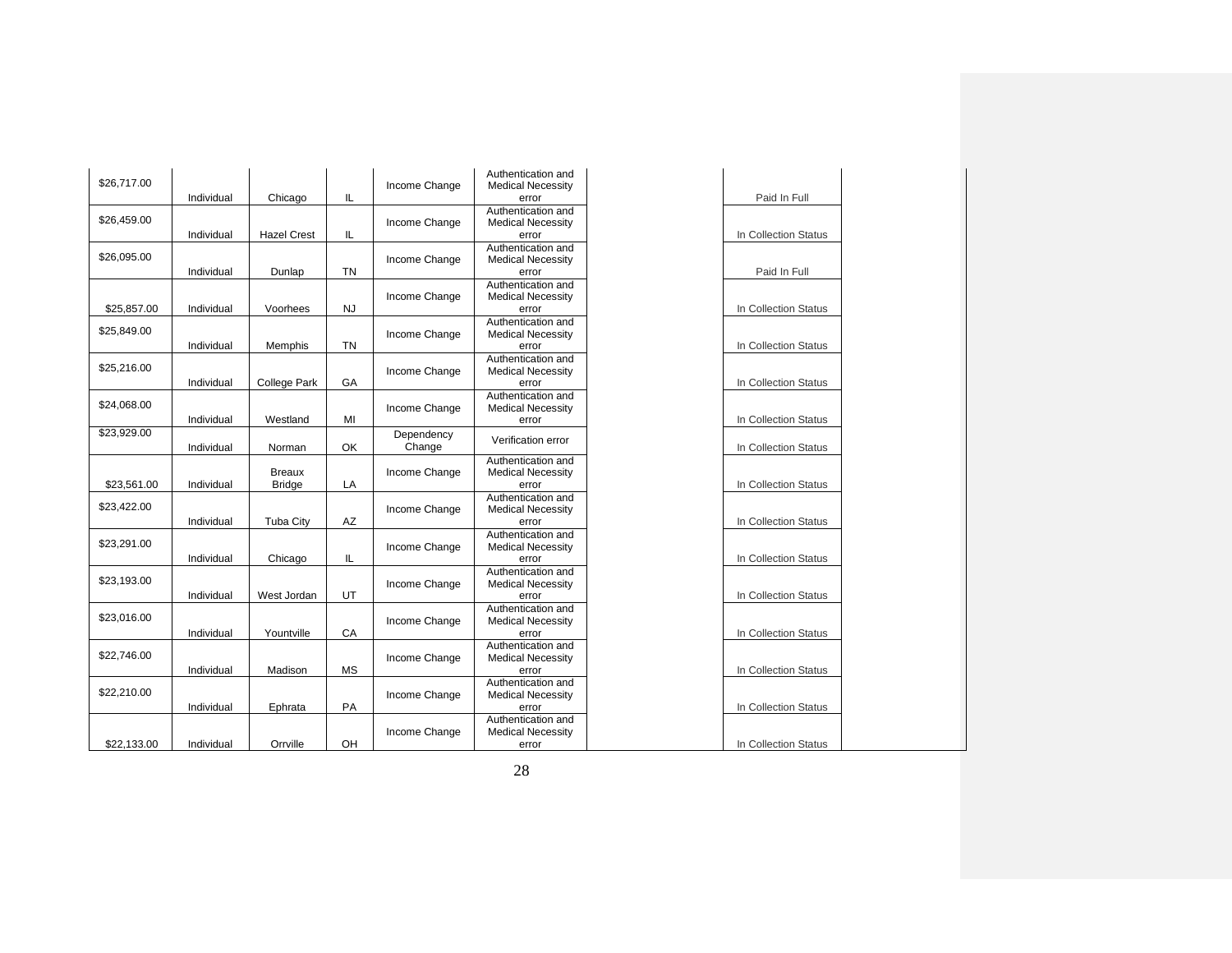| \$22,054.00 | Individual | Madison          | TN             | Income Change | Authentication and<br><b>Medical Necessity</b><br>error | In Collection Status |
|-------------|------------|------------------|----------------|---------------|---------------------------------------------------------|----------------------|
| \$21,834.00 | Individual | Sherman<br>Oaks  | CA             | Income Change | Authentication and<br><b>Medical Necessity</b><br>error | In Collection Status |
| \$19,990.00 | Individual | Troy             | VA             | Income Change | Authentication and<br><b>Medical Necessity</b><br>error | In Collection Status |
| \$19,653.00 | Individual | Evergreen        | AL             | Income Change | Authentication and<br><b>Medical Necessity</b><br>error | In Collection Status |
| \$19,437.00 | Individual | Cleveland        | TN             | Income Change | Authentication and<br><b>Medical Necessity</b><br>error | In Collection Status |
| \$17,886.67 | Individual | <b>Ripley</b>    | <b>MS</b>      | Incarcerated  | Verification error                                      | In Collection Status |
| \$17,491.00 | Individual | Norwood<br>Park  | IL             | Income Change | Authentication and<br><b>Medical Necessity</b><br>error | In Collection Status |
| \$17,086.00 | Individual | New York         | <b>NY</b>      | Income Change | Authentication and<br><b>Medical Necessity</b><br>error | In Collection Status |
| \$17,023.00 | Individual | Southbridge      | MA             | Income Change | Authentication and<br><b>Medical Necessity</b><br>error | In Collection Status |
| \$16,896.00 | Individual | Chepachet        | R <sub>l</sub> | Income Change | Authentication and<br><b>Medical Necessity</b><br>error | In Collection Status |
| \$15.944.00 | Individual | Cherry<br>Valley | CA             | Income Change | Authentication and<br><b>Medical Necessity</b><br>error | In Collection Status |
| \$15,840.00 | Individual | Stillwater       | OK             | Income Change | Authentication and<br><b>Medical Necessity</b><br>error | In Collection Status |
| \$15,670.00 | Individual | Annville         | PA             | Income Change | Authentication and<br><b>Medical Necessity</b><br>error | In Collection Status |
| \$15,657.00 | Individual | Bridgeport       | <b>WV</b>      | Income Change | Authentication and<br><b>Medical Necessity</b><br>error | In Collection Status |
| \$15,373.00 | Individual | Bloomington      | IL             | Income Change | Authentication and<br><b>Medical Necessity</b><br>error | In Collection Status |
| \$15,358.00 | Individual | Kansas City      | <b>MO</b>      | Income Change | Authentication and<br><b>Medical Necessity</b><br>error | In Collection Status |

| In Collection Status |
|----------------------|
| In Collection Status |
| In Collection Status |
| In Collection Status |
| In Collection Status |
| In Collection Status |
| In Collection Status |
| In Collection Status |
| In Collection Status |
| In Collection Status |
| In Collection Status |
| In Collection Status |
| In Collection Status |
| In Collection Status |
| In Collection Status |
| In Collection Status |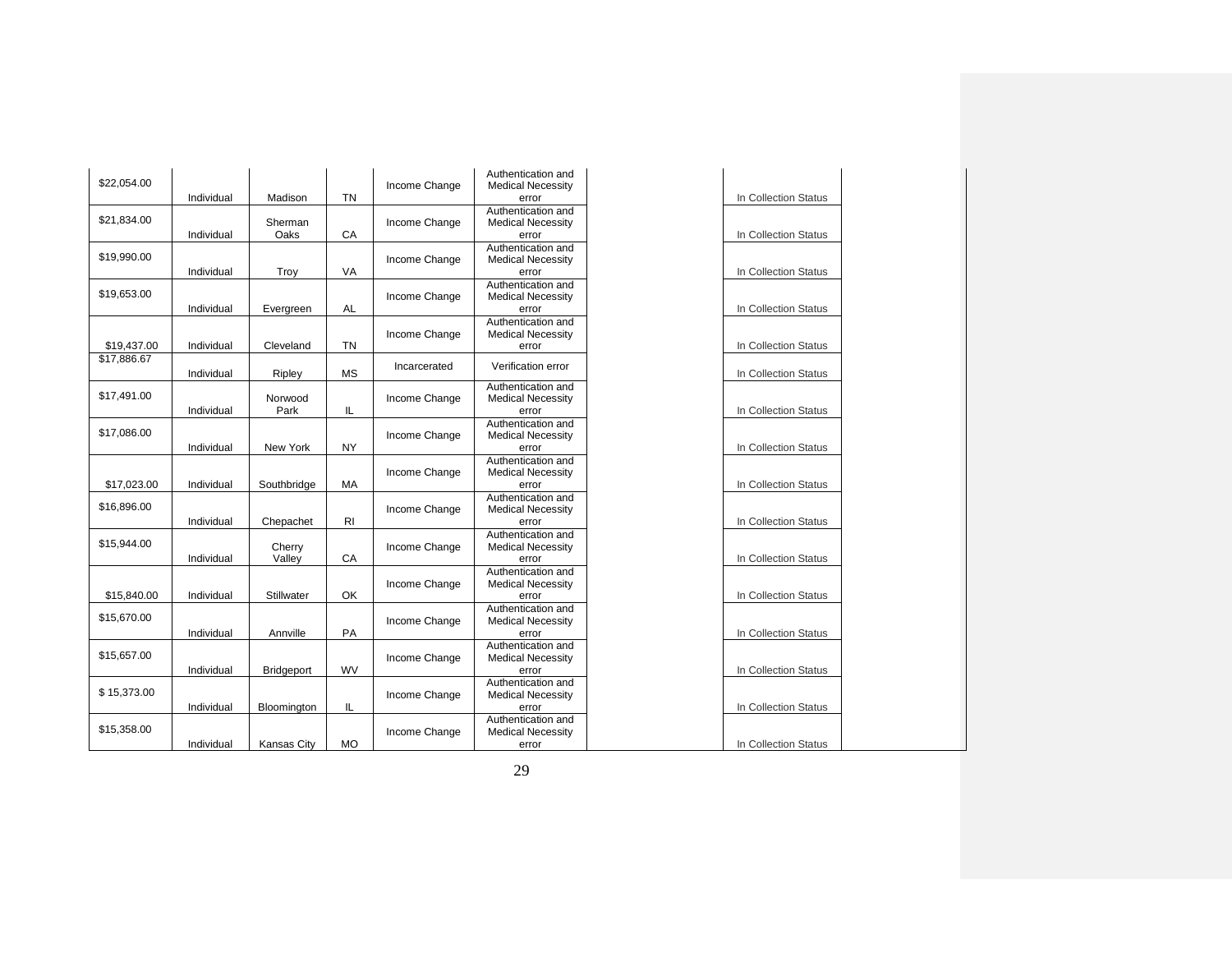| \$14,898.00 | Individual | Williamsville                  | <b>NY</b> | Income Change | Authentication and<br><b>Medical Necessity</b><br>error | In Collection Status |
|-------------|------------|--------------------------------|-----------|---------------|---------------------------------------------------------|----------------------|
|             |            |                                |           |               | Authentication and                                      |                      |
| \$14,898.00 | Individual | <b>New</b><br><b>Braunfels</b> | <b>TX</b> | Income Change | <b>Medical Necessity</b><br>error                       | In Collection Status |
| \$14,898.00 | Individual | Lemon<br>Grove                 | CA        | Income Change | Authentication and<br><b>Medical Necessity</b><br>error | In Collection Status |
|             |            |                                |           |               | Authentication and                                      |                      |
| \$14,584.00 | Individual | Bastrop                        | TX        | Income Change | <b>Medical Necessity</b><br>error                       | In Collection Status |
| \$14,287.00 | Individual | <b>Bar Harbor</b>              | ME        | Income Change | Authentication and<br><b>Medical Necessity</b><br>error | In Collection Status |
|             |            |                                |           |               | Authentication and                                      |                      |
| \$14,283.00 | Individual | Cartersville                   | GA        | Income Change | <b>Medical Necessity</b><br>error                       | In Collection Status |
| \$13,705.00 |            |                                |           |               | Authentication and<br><b>Medical Necessity</b>          |                      |
|             | Individual | St. Louis                      | <b>MO</b> | Income Change | error                                                   | In Collection Status |
|             |            |                                |           |               | Authentication and                                      |                      |
|             |            |                                |           | Income Change | <b>Medical Necessity</b>                                |                      |
| \$13,620.00 | Individual | Iva                            | <b>SC</b> |               | error<br>Authentication and                             | In Collection Status |
|             |            | New-port                       |           | Income Change | <b>Medical Necessity</b>                                |                      |
| \$13.568.00 | Individual | <b>News</b>                    | VA        |               | error                                                   | In Collection Status |
|             |            |                                |           |               | Authentication and                                      |                      |
| \$13,139.00 |            |                                |           | Income Change | <b>Medical Necessity</b>                                |                      |
|             | Individual | Reading                        | <b>PA</b> |               | error<br>Authentication and                             | In Collection Status |
| \$13,129.00 |            |                                |           | Income Change | <b>Medical Necessity</b>                                |                      |
|             | Individual | <b>Wichita Falls</b>           | <b>TX</b> |               | error                                                   | In Collection Status |
|             |            |                                |           |               | Authentication and                                      |                      |
| \$12,640.00 |            |                                |           | Income Change | <b>Medical Necessity</b>                                |                      |
|             | Individual | Lake Mary                      | <b>FL</b> |               | error                                                   | In Collection Status |
| \$12,619.00 |            |                                |           | Income Change | Authentication and<br><b>Medical Necessity</b>          |                      |
|             | Individual | <b>Steele</b>                  | <b>AL</b> |               | error                                                   | In Collection Status |
|             |            |                                |           |               | Authentication and                                      |                      |
| \$12,615.00 |            |                                |           | Income Change | <b>Medical Necessity</b>                                |                      |
|             | Individual | Franklin                       | MI        |               | error                                                   | In Collection Status |
| \$12,444.00 |            |                                |           | Income Change | Authentication and<br><b>Medical Necessity</b>          |                      |
|             | Individual | Masbury                        | OH        |               | error                                                   | In Collection Status |
|             |            |                                |           |               | Authentication and                                      |                      |
|             |            |                                |           | Income Change | <b>Medical Necessity</b>                                |                      |
| \$12,384.00 | Individual | Orlando                        | <b>FL</b> |               | error                                                   | In Collection Status |

30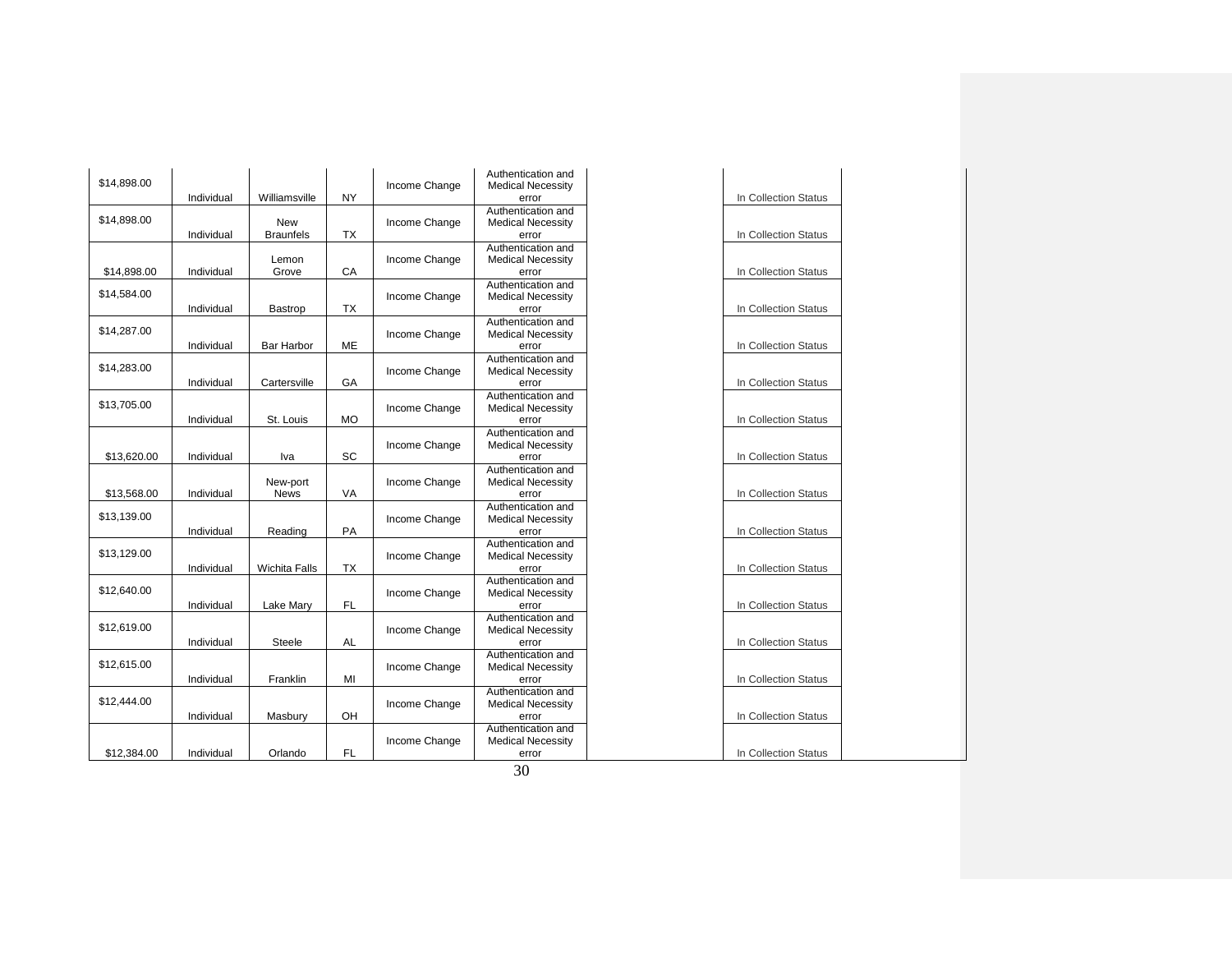| \$12,235.00 |            |                    |           |               | Authentication and                             |                      |  |
|-------------|------------|--------------------|-----------|---------------|------------------------------------------------|----------------------|--|
|             | Individual | Fayetteville       | <b>NC</b> | Income Change | <b>Medical Necessity</b><br>error              | In Collection Status |  |
|             |            |                    |           |               | Authentication and                             |                      |  |
| \$12,197.00 |            |                    |           | Income Change | <b>Medical Necessity</b>                       |                      |  |
|             | Individual | Jennings           | <b>MO</b> |               | error                                          | In Collection Status |  |
|             |            |                    |           |               | Authentication and                             |                      |  |
| \$12,000.00 |            |                    |           | Income Change | <b>Medical Necessity</b>                       |                      |  |
|             | Individual | <b>Bay City</b>    | TX        |               | error<br>Authentication and                    | In Collection Status |  |
| \$11.893.00 |            |                    |           | Income Change | <b>Medical Necessity</b>                       |                      |  |
|             | Individual | Lake Charles       | LA        |               | error                                          | Paid In Full         |  |
| \$11,306.00 |            |                    |           | Death of      |                                                |                      |  |
|             | Individual | Modesto            | CA        | Beneficiary   | Verification error                             | In Collection Status |  |
|             |            |                    |           |               | Authentication and                             |                      |  |
|             |            |                    |           | Income Change | <b>Medical Necessity</b>                       |                      |  |
| \$10,890.00 | Individual | <b>Brooksville</b> | <b>FL</b> |               | error                                          | In Collection Status |  |
| \$10,771.53 |            |                    |           | Incarcerated  | Verification error                             |                      |  |
|             | Individual | Decatur            | IL        |               | Authentication and                             | In Collection Status |  |
| \$10,728.00 |            |                    |           | Income Change | <b>Medical Necessity</b>                       |                      |  |
|             | Individual | Summerville        | SC        |               | error                                          | In Collection Status |  |
|             |            |                    |           |               | Authentication and                             |                      |  |
|             |            |                    |           | Income Change | <b>Medical Necessity</b>                       |                      |  |
| \$10.296.00 | Individual | Damascus           | MD        |               | error                                          | In Collection Status |  |
| \$10,226.00 |            |                    |           | Income Change | Authentication and<br><b>Medical Necessity</b> |                      |  |
|             | Individual | Lincoln            | <b>NE</b> |               | error                                          | In Collection Status |  |
|             |            |                    |           |               | Authentication and                             |                      |  |
| \$10,208.00 |            |                    |           | Income Change | <b>Medical Necessity</b>                       |                      |  |
|             | Individual | Millington         | <b>TN</b> |               | error                                          | In Collection Status |  |
| \$10,088.00 |            |                    |           |               | Authentication and                             |                      |  |
|             | Individual | San Diego          | CA        | Income Change | <b>Medical Necessity</b><br>error              | In Collection Status |  |
|             |            |                    |           |               | Authentication and                             |                      |  |
|             |            |                    |           | Income Change | <b>Medical Necessity</b>                       |                      |  |
| \$9,903.00  | Individual | Greenville         | <b>TN</b> |               | error                                          | In Collection Status |  |
|             |            |                    |           |               | Authentication and                             |                      |  |
|             |            |                    |           | Income Change | <b>Medical Necessity</b>                       |                      |  |
| \$9,612.00  | Individual | Pound              | VA        |               | error<br>Authentication and                    | In Collection Status |  |
|             |            |                    |           | Income Change | <b>Medical Necessity</b>                       |                      |  |
| \$8,983.00  | Individual | Seymour            | TN        |               | error                                          | In Collection Status |  |
| \$8,804.37  | Individual | Charleston         | SC        | Incarcerated  | Verification error                             | In Collection Status |  |
|             |            |                    |           |               | Authentication and                             |                      |  |
|             |            |                    |           | Income Change | <b>Medical Necessity</b>                       |                      |  |
| \$8,785.00  | Individual | Hickory            | NC.       |               | error                                          | In Collection Status |  |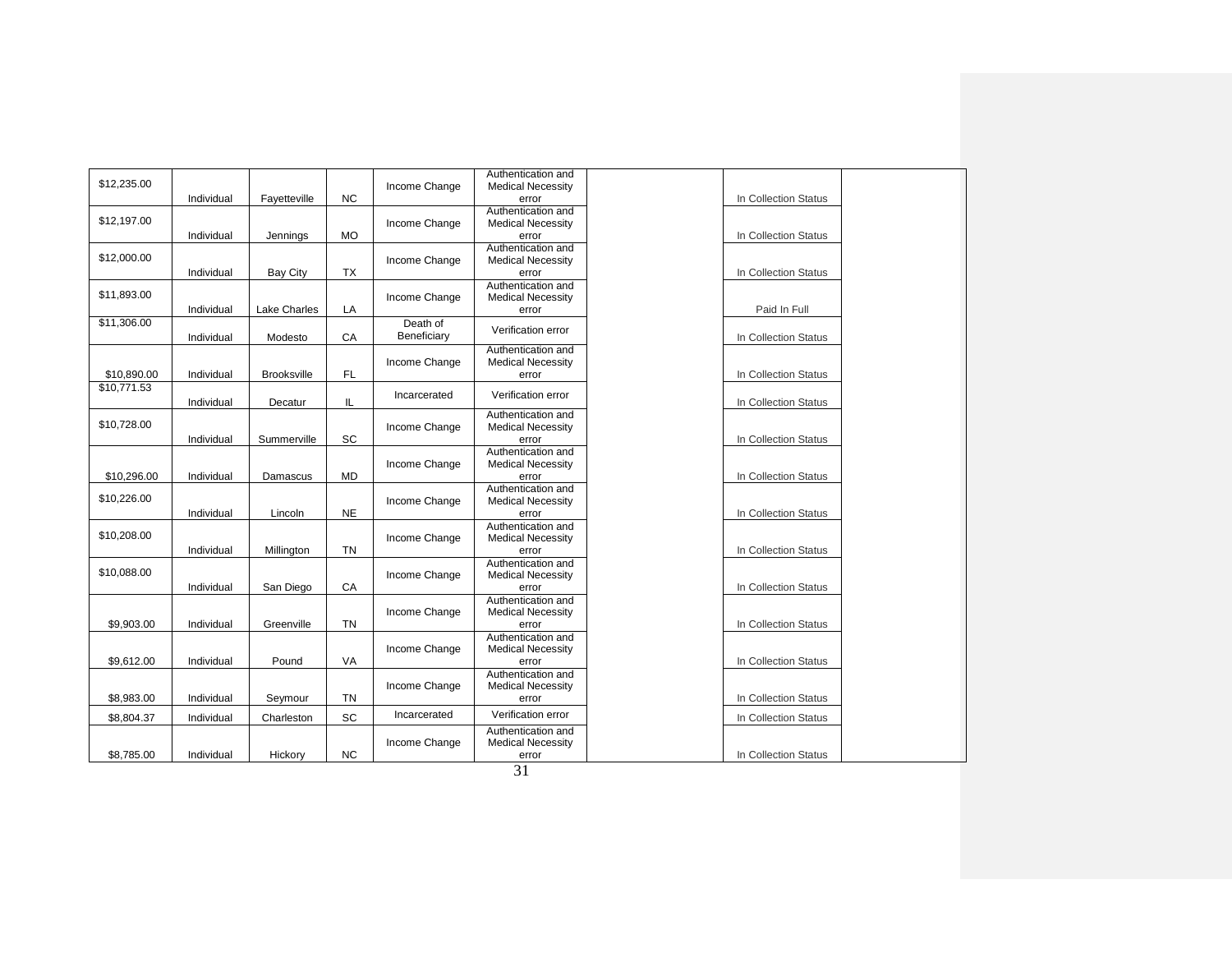| \$8,640.00 | Individual | Winston<br>Salem        | <b>NC</b> | Income Change           | Authentication and<br><b>Medical Necessity</b><br>error | In Collection Status |
|------------|------------|-------------------------|-----------|-------------------------|---------------------------------------------------------|----------------------|
| \$8,246.00 | Individual | St. Louis               | <b>MO</b> | Death of<br>Beneficiary | Verification error                                      | In Collection Status |
| \$7,948.00 | Individual | Shandaken               | NY        | Income Change           | Authentication and<br><b>Medical Necessity</b><br>error | In Collection Status |
| \$7,742.00 | Individual | Muskegon                | МI        | Dependency<br>Change    | Verification error                                      | In Collection Status |
| \$7,446.00 | Individual | Houston                 | <b>TX</b> | <b>Unknown</b>          | Unclassified                                            | In Collection Status |
| \$7,230.00 | Individual | Ponce                   | <b>PR</b> | Income Change           | Authentication and<br><b>Medical Necessity</b><br>error | In Collection Status |
| \$7,164.00 | Individual | Colorado<br>Springs     | CO        | Death of<br>Beneficiary | Verification error                                      | In Collection Status |
| \$6,971.00 | Individual | Cape<br>Canaveral       | FL.       | Death of<br>Beneficiary | Verification error                                      | In Collection Status |
| \$6,963.00 | Individual | <b>New</b><br>Ellentown | SC        | Income Change           | Authentication and<br><b>Medical Necessity</b><br>error | In Collection Status |
| \$6,852.00 | Individual | Portsmouth              | OH        | Income Change           | Authentication and<br><b>Medical Necessity</b><br>error | In Collection Status |
| \$6,602.00 | Individual | Ruston                  | LA        | Death of<br>Beneficiary | Verification error                                      | Paid In Full         |
| \$6,583.00 | Individual | Albany                  | OH        | Death of<br>Beneficiary | Verification error                                      | Paid In Full         |
| \$6,323.37 | Individual | Atmore                  | AL        | Income Change           | Authentication and<br><b>Medical Necessity</b><br>error | In Collection Status |
| \$6,192.00 | Individual | Dublin                  | <b>VA</b> | Income Change           | Authentication and<br><b>Medical Necessity</b><br>error | In Collection Status |
| \$6,147.00 | Individual | Rocky Point             | <b>NC</b> | Income Change           | Authentication and<br><b>Medical Necessity</b><br>error | In Collection Status |
| \$6,127.00 | Individual | <b>Suttons Bay</b>      | MI        | Death of<br>Beneficiary | Verification error                                      | Paid In Full         |
| \$6,126.00 | Individual | Cleveland               | OH        | Income Change           | Authentication and<br><b>Medical Necessity</b><br>error | In Collection Status |
| \$6,040.87 | Individual | Tracy                   | CA        | Incarcerated            | Verification error                                      | In Collection Status |
| \$5,489.00 | Individual | <b>Buffalo</b><br>Grove | IL        | Death of<br>Beneficiary | Verification error                                      | In Collection Status |

| In Collection Status |
|----------------------|
| In Collection Status |
|                      |
| In Collection Status |
| In Collection Status |
| In Collection Status |
| In Collection Status |
| In Collection Status |
| In Collection Status |
| In Collection Status |
| In Collection Status |
| Paid In Full         |
| Paid In Full         |
| In Collection Status |
| In Collection Status |
| In Collection Status |
| Paid In Full         |
|                      |
| In Collection Status |
| In Collection Status |
| In Colloction Status |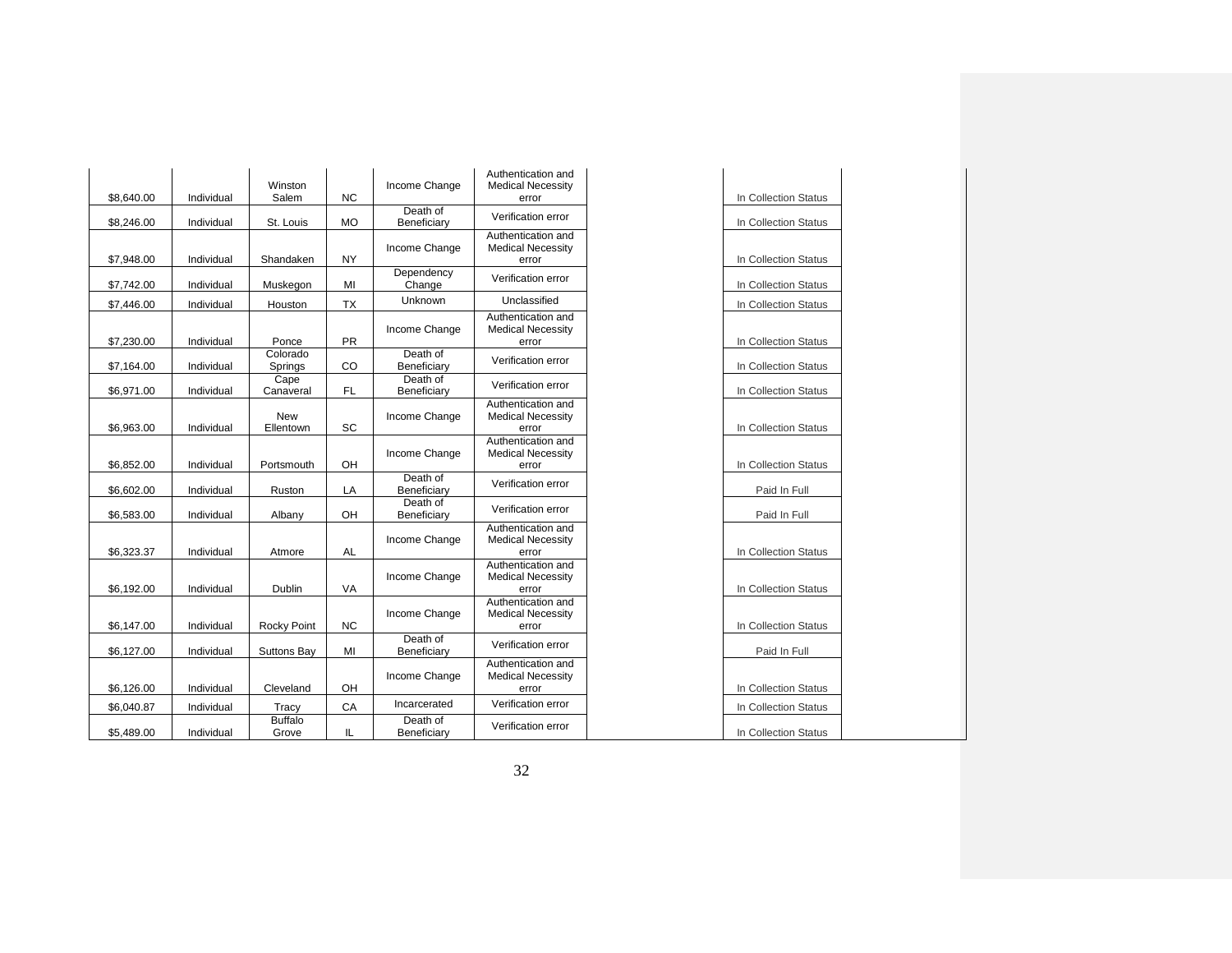| \$5,489.00 | Individual | Swartz<br>Creek | MI        | Death of<br>Beneficiary | Verification error                                      | In Collection Status |
|------------|------------|-----------------|-----------|-------------------------|---------------------------------------------------------|----------------------|
| \$5,397.00 | Individual | Ponce           | <b>PR</b> | Income Change           | Authentication and<br><b>Medical Necessity</b><br>error | In Collection Status |
| \$5,386.00 | Individual | Commerce        | GA        | Dependency<br>Change    | Verification error                                      | In Collection Status |
| \$5,200.00 | Individual | Cambridge       | MA        | Income Change           | Authentication and<br><b>Medical Necessity</b><br>error | In Collection Status |
| \$5,156.00 | Individual | Ontario         | OH        | Income Change           | Authentication and<br><b>Medical Necessity</b><br>error | In Collection Status |
| \$5,138.00 | Individual | Blackwood       | <b>NJ</b> | Death of<br>Beneficiary | Verification error                                      | Paid In Full         |
| \$5,109.00 | Individual | St. Louis       | <b>MO</b> | Death of<br>Beneficiary | Verification error                                      | Paid In Full         |
| \$5,100.00 | Individual | New York        | <b>NY</b> | Death of<br>Beneficiary | Verification error                                      | In Collection Status |
| \$3,731.00 | Individual | Depew           | <b>NY</b> | Income Change           | Authentication and<br><b>Medical Necessity</b><br>error | In Collection Status |
| \$3,156.00 | Individual | Lawndale        | <b>NC</b> | Income Change           | Authentication and<br><b>Medical Necessity</b><br>error | Paid In Full         |

1. Overpayments are routinely recovered from future benefits awarded. If not recovered, further actions are then taken by the VA Debt Management Center, including referral to the Treasury Offset Program, as appropriate.

2. Verification error errors caused by adjustments for delayed notification of incarceration or fugitive felon status is a function of agreements made with state and local law enforcement agencies. VA must provide due process when notified by law enforcement agencies of the beneficiary's incarceration or fugitive felon status 3. Overpayments are sometimes caused when a beneficiary dies too late in a month to stop the release of the payment for the month of death. While VA has a death match program with the Social Security Administration (SSA), the match is received once monthly from SSA, and usually after release of a benefit payment. The number of overpayments following death has been reduced as a result of VA's VETSNET "real time" processing technology.

4. VA is not always notified timely of changes in dependency status. VA can immediately adjust awards if the beneficiary provides the change in dependency status. However, when VA receives such information from a third party, VA must provide 60 days of due process before adjusting the beneficiary's award. 5. Increases in countable income may result in high-dollar overpayments when there are not enough medical expenses to reduce the countable income, or if the income itself has increased. Increases in countable income may result in high-dollar overpayments when there are not enough medical expenses to reduce the countable income, or if the income itself has increased.

6. VA must provide due process when presented with evidence of the beneficiary's commission of possible fraud. Payments are terminated for the period where benefits were fraudulently procured.

7. VBA work group – March 2012. The work group was formed to formulate and implement a strategy to reduce the amount of high-dollar overpayments.

8. Develop specific guidance on pension benefit adjustments.

9. Provide guidance under M21-1MR, Part I, Chapter 2.B.7.a, which requires field personnel to resolve claims involving due process when the associated controls mature.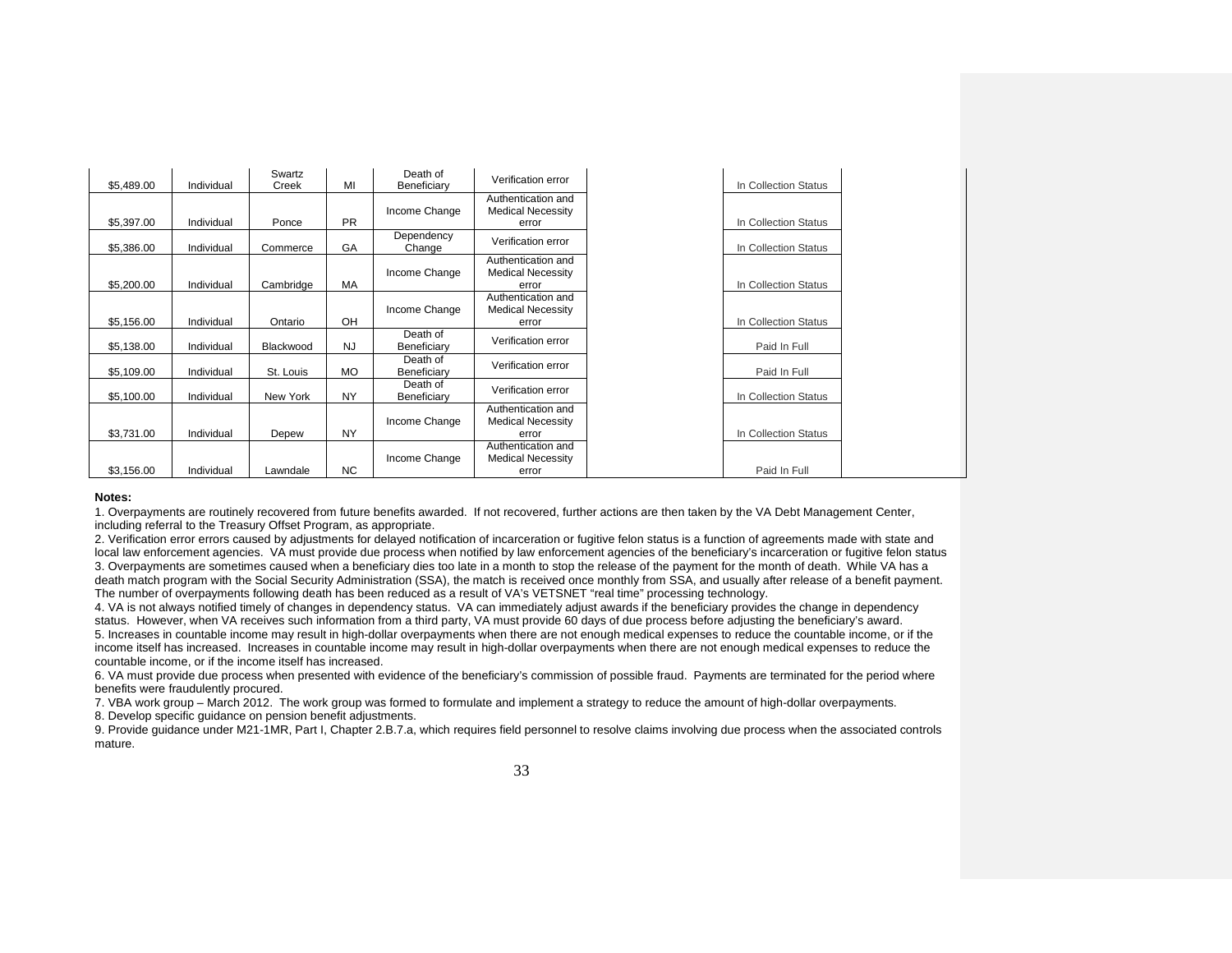10. Continue to provide feedback to field employees Pension Management Center conference calls. VBA is establishing performance measures to address timeliness of processing maintenance workload.

11. Share the findings from this review with the field, so they can implement local reviews and address local high-dollar overpayment issues.

12. Include matching program training in the mandatory topics for the FY 2013 National Pension Training Curriculum.

## **20. Education Program**

VBA uses analytical procedures to improve the statistical validity of the high-dollar overpayment review. This procedure requires a review of a stratified random sample of the total number of overpayments. There were 22,604 Education overpayments identified in the second quarter of FY 2013.

A random sample of 251 overpayments was reviewed. The review revealed that 7.6 percent were Education high-dollar overpayments, and 92.4 percent were Education payments that did not meet the high-dollar overpayment criteria. Based on these results, we projected that 1,717 of 22,466 overpayments originally identified were high-dollar Education overpayments, and an estimated 20,887 were payments that did not meet the high-dollar overpayment criteria. These results are based on estimates at a 95 percent confidence level with  $a \pm 5$  percent interval. Only the sample results are provided in the table below.

Education Service identified 19 high-dollar Education overpayments; 5 were Administrative and Documentation errors, and 14 were Verification Errors.

- 5 overpayments (26%) were due to Administrative and Documentation errors caused by VA issuing duplicate payments and/or data input errors or by incorrect reporting of tuition and fees by school(s). This is similar to the first quarter of FY 2013 where the most common VA errors were the same.
- 14 overpayments (74%) were Verification errors when the school(s) provided incorrect reporting of tuition and fees to VA.

Total Education Payments made this quarter: \$3,225,664,000.00 Projected High-Dollar Overpayments for this quarter: \$6,515,771.63 Percentage of High-Dollar Overpayments to Education payments is: 0.20%

| <b>Amount of</b><br>Overpayment | <b>Entity or</b><br>Individual | <b>City/County</b> | <b>State</b> | <b>Cause of</b><br>Overpayment | <b>OMB Error Type</b>                     | <b>Action/Plans to Recover</b><br>Overpayment | <b>Status of</b><br>Overpayment | <b>Overall Actions/Plans</b><br>to Prevent<br>Recurrence | $\mu$ going down - running<br>error/Verification error.<br>lowercase. |
|---------------------------------|--------------------------------|--------------------|--------------|--------------------------------|-------------------------------------------|-----------------------------------------------|---------------------------------|----------------------------------------------------------|-----------------------------------------------------------------------|
| \$6,929.39                      |                                | Aumsville          | <b>OR</b>    | VA data input<br>error         | Administrative and<br>Documentation error | See note #1                                   | In Collection Status            | See notes<br>#2 and #3                                   | Comment [BW2]: I                                                      |
| \$4,827.90                      |                                | Union City         | GA           | VA data input<br>error         | Administrative and<br>Documentation error |                                               | In Collection Status            |                                                          | error is not use.d                                                    |
| \$1,994.49                      | Е                              | Raleigh            | <b>NC</b>    | VA data input<br>error         | Administrative and<br>Documentation error |                                               | In Collection Status            |                                                          |                                                                       |
| \$1,974.05                      | E                              | Virginia<br>Beach  | VA           | VA data input<br>error         | Administrative and<br>Documentation error |                                               | In Collection Status            |                                                          |                                                                       |
| \$1,949.25                      |                                | <b>Brandon</b>     | <b>SD</b>    | VA data input<br>error         | Administrative and<br>Documentation error |                                               | In Collection Status            |                                                          |                                                                       |
|                                 |                                |                    |              |                                |                                           |                                               |                                 |                                                          |                                                                       |
|                                 |                                |                    |              |                                |                                           |                                               |                                 |                                                          |                                                                       |
|                                 |                                |                    |              |                                | $\sim$ $\sim$                             |                                               |                                 |                                                          |                                                                       |

**Comment [TW1]:** Add error into each column<br> **Administrative and Decumentation** strative and Documentation Please make sure the "e" is

For consistency, the word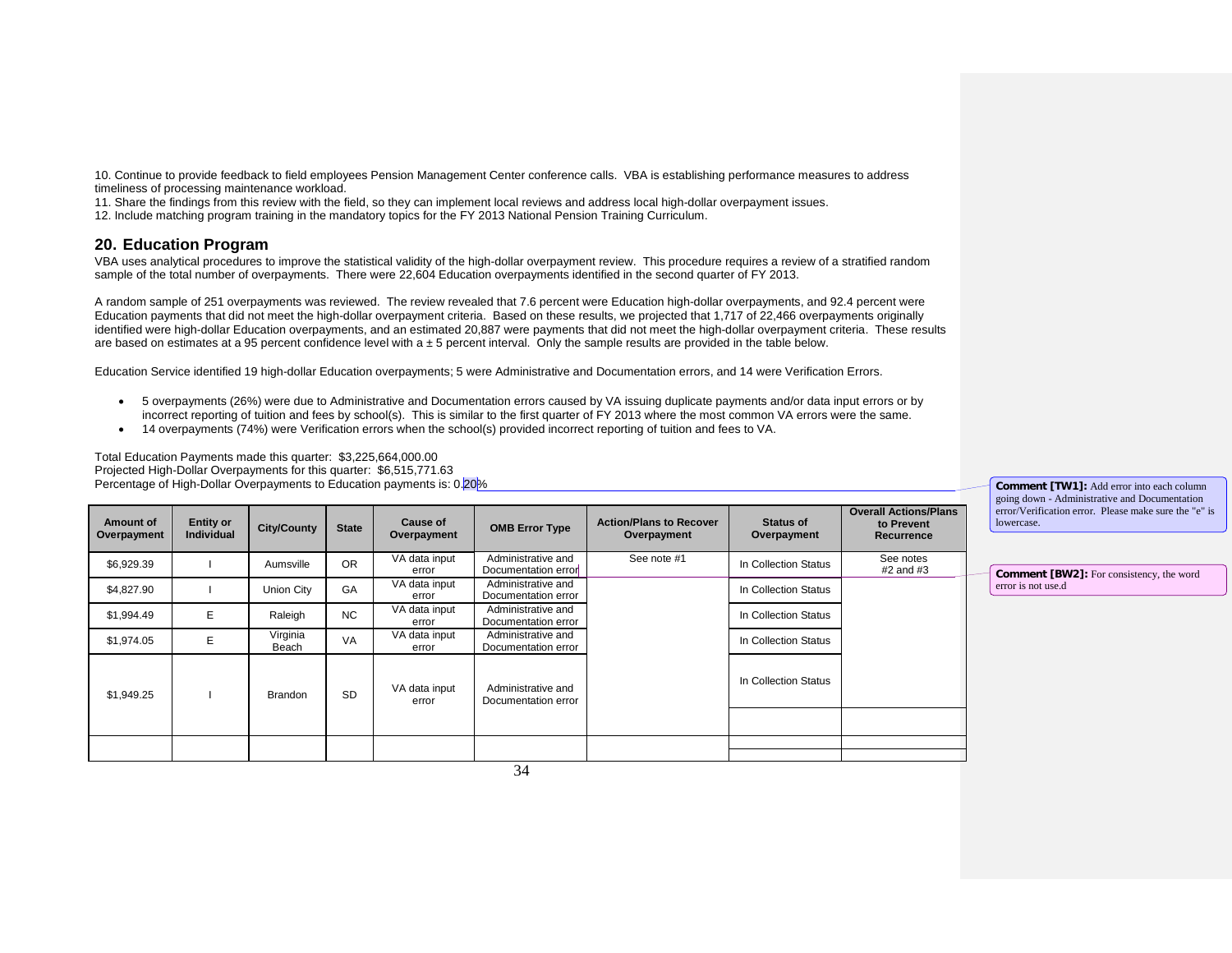| \$7.534.09 | Е | Denver      | <b>CO</b> | Incorrect<br>Reporting of<br>Tuition by School | Verification error | In Collection Status |  |
|------------|---|-------------|-----------|------------------------------------------------|--------------------|----------------------|--|
| \$7,500.00 | Е | Brooklyn    | <b>NY</b> | Incorrect<br>Reporting of<br>Tuition by School | Verification error | Paid in Full         |  |
| \$8,994.50 | Е | Fort Drum   | <b>NY</b> | Incorrect<br>Reporting of<br>Tuition by School | Verification error | In Collection Status |  |
| \$8,246.90 | H | Cordova     | <b>TN</b> | Incorrect<br>Reporting of<br>Tuition by School | Verification error | In Collection Status |  |
| \$1,755.00 | Е | Rosa Mond   | CA        | Incorrect<br>Reporting of<br>Tuition by School | Verification error | Paid in Full         |  |
| \$1.755.00 | Е | Spring Hill | <b>TN</b> | Incorrect<br>Reporting of<br>Tuition by School | Verification error | In Collection Status |  |
| \$1.751.55 | E | Chicago     | IL        | Incorrect<br>Reporting of<br>Tuition by School | Verification error | In Collection Status |  |
| \$2,973.81 | E | Los Angeles | CA        | Incorrect<br>Reporting of<br>Tuition by School | Verification error | In Collection Status |  |
| \$2.925.00 | Е | Mobile      | <b>AL</b> | Incorrect<br>Reporting of<br>Tuition by School | Verification error | In Collection Status |  |
| \$2.662.20 | E | San Diego   | CA        | Incorrect<br>Reporting of<br>Tuition by School | Verification error | Paid in Full         |  |
| \$1,996.65 | Е | Riverside   | CA        | Incorrect<br>Reporting of<br>Tuition by School | Verification error | Paid in Full         |  |
| \$1,996.65 | Е | San Lorenzo | CA        | Incorrect<br>Reporting of<br>Tuition by School | Verification error | Paid in Full         |  |
| \$1,800.00 | Е | Randleman   | <b>NC</b> | Incorrect<br>Reporting of<br>Tuition by School | Verification error | Paid in Full         |  |
| \$1,731.00 | E | Scottsdale  | AZ        | Incorrect<br>Reporting of<br>Tuition by School | Verification error | In Collection Status |  |

1. Overpayments are routinely recovered from future benefits awarded. If not recovered, further actions are then taken by the VA Debt Management Center, including referral to the Treasury Offset Program, as appropriate.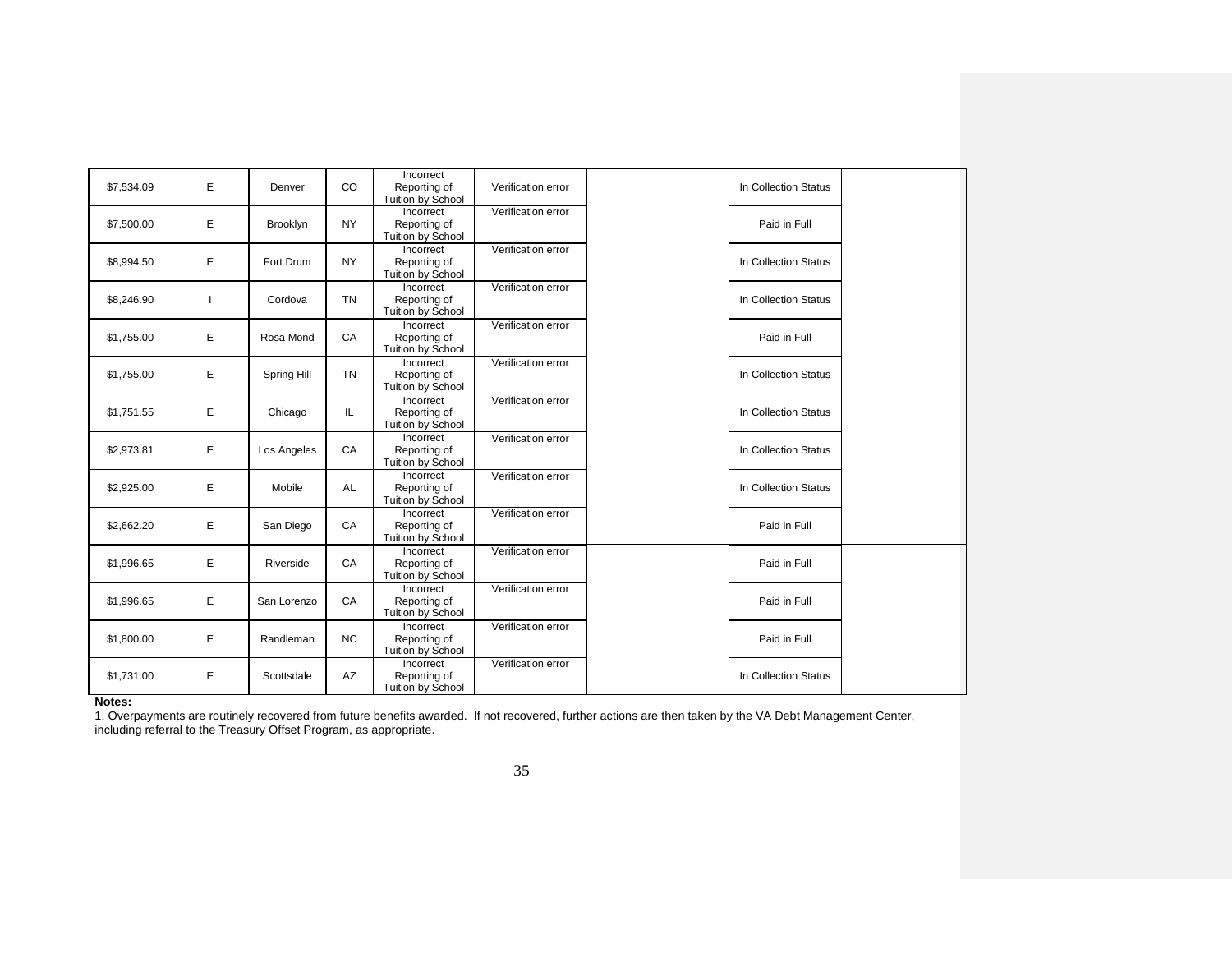2. To decrease the potential for human error, VA continues to take a two-step approach; (1), focus on training its employees; and (2), field improvements in electronic processing systems to aid in decreasing human errors. Each Regional Processing Office and the Central Office has established required training that employees must attend. Supervisory officials also monitor individual employee performance and provide additional training as necessary. Fielding improvements in electronic processing systems continues to be a challenge for VA due to the transition of LTS to sustainment and possible future statutory changes in the Post-9/11 GI Bill.

3. VA published a nationwide School Certifying Official Handbook, which establishes common requirements and detailed instructions for School Certifying Officials to prepare and submit enrollment and attendance information to VA. In addition, recent statutory changes authorized State Approving Agencies to conduct school Compliance Surveys. This will increase VA presence on campuses and enable additional assessment of school official compliance and increase VA opportunities to provide focused training for school officials.

## **21.Vocational Rehabilitation and Employment (VR&E)**

VBA identified 81 records for VR&E Service overpayments in the second quarter of FY 2013. All 81 overpayments were reviewed. The review revealed that 6 (7.41%) were VR&E high dollar overpayments, and 75 (92.59%) were VR&E payments that did not meet the high dollar overpayment criteria. VR&E Service identified 6 high-dollar compensation overpayments and all were Administrative and Documentation errors.

- 3 overpayments (50%) were Administrative and Documentation error errors caused by school error. One was a result of the school not reviewing the Veteran's file. The school certified Veteran for Chapter 33 when she had already been certified under Chapter 31. This resulted in the Veteran receiving double the subsistence allowance for attending school.
- 3 overpayments (50%) were Verification errors caused when the Veteran switching between VR&E benefit programs and did not timely notify the Vocational Rehabilitation Counselor of any changes.

Total VR&E Payments made this quarter: \$241,337,579 Projected High-Dollar Overpayments for this quarter: \$59,252.21 Percentage of High-Dollar Overpayments to VR&E payments: 0.02%

| <b>Amount of</b><br>Overpayment | <b>Entity or</b><br><b>Individual</b> | City/<br>County | <b>State</b> | <b>Cause of</b><br>Overpayment                                                   | <b>OMB Error Type</b>                        | <b>Actions/Plans to Recover</b><br>Overpayment | <b>Status of</b><br>Overpayment | <b>Overall Actions/Plans</b><br>to Prevent Re-<br>occurrence |
|---------------------------------|---------------------------------------|-----------------|--------------|----------------------------------------------------------------------------------|----------------------------------------------|------------------------------------------------|---------------------------------|--------------------------------------------------------------|
| \$9,828.00                      | Individual                            | Brooklyn        | <b>NY</b>    | School Error                                                                     | Administrative<br>and Documentation<br>error | See Note 1 below                               | Collection in Full              | See Notes 2 - below                                          |
| \$6.211.10                      | Individual                            | Chandler        | AZ           | Veteran changing<br>enrollment status<br>and failing to<br>timely inform<br>VR&E | Verification error                           |                                                | <b>Collection in Progress</b>   |                                                              |
| \$7,637.61                      | Individual                            | Portland        | <b>OR</b>    | Veteran changing<br>enrollment status<br>and failing to<br>timely inform<br>VR&E | Verification error                           |                                                | <b>Collection in Progress</b>   |                                                              |

**Comment [TW3]:** Spell out VR&E at first usage.

**Comment [TW4]:** What is CH? Chapter 33, commonly used in VA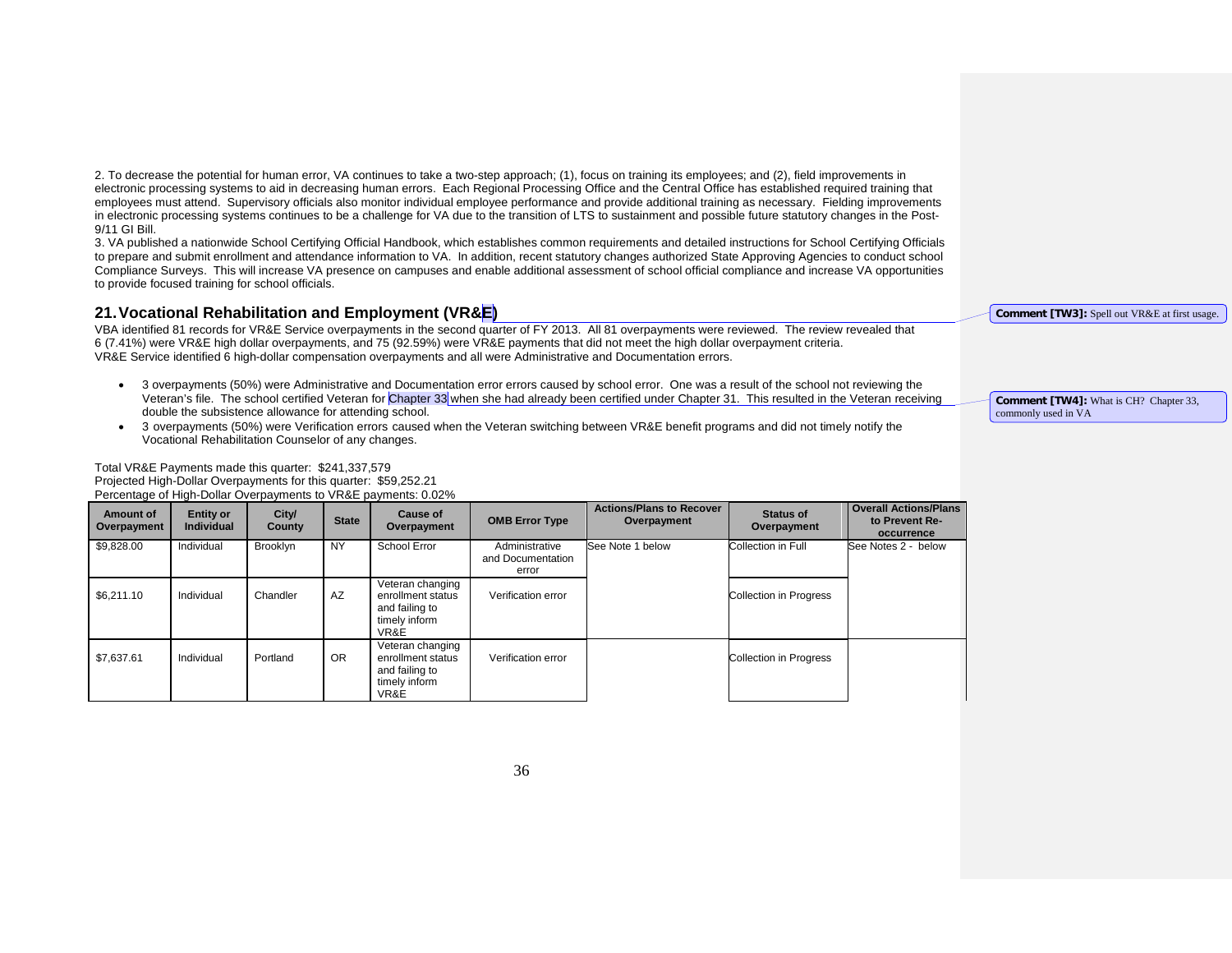| \$5,139.19  | Individual | Temple Hills       | MD  | Veteran changing<br>enrollment status<br>and failing to<br>timely inform<br>VR&E                          | Verification error                        | Collection in Progress        |  |
|-------------|------------|--------------------|-----|-----------------------------------------------------------------------------------------------------------|-------------------------------------------|-------------------------------|--|
| \$20,920.89 | Individual | Hattiesburg        | МS  | Other:<br>CH <sub>30</sub><br>overpayment<br>based on<br>information from<br>OIG office in<br>Jackson, MS | Administration and<br>Documentation error | <b>Collection in Progress</b> |  |
| \$9,515.42  | Individual | <b>Little Rock</b> | AR. | Other:<br>Veteran elected<br>CH33 BAH rate<br>effective<br>08/15/2011 under<br>CH31                       | Administration and<br>Documentation error | Collection in Full            |  |

1. Overpayments are routinely recovered from future benefits awarded. If not recovered, further actions are then taken by the VA Debt Management Center, including referral to the Treasury Offset Program, as appropriate.

2. School was instructed to not submit payments under more than one chapter. School to provide training to certifying official.

3. Veteran was seen in counseling and reviewed the reasons for dropping courses. Veteran counseled on the importance of updating case manager on any changes with school. Veteran was counseled about avoiding overpayments by completing coursework and informing case manager of any changes.

## **22. Insurance:**

VBA identified three overpayments for Insurance during the second quarter of FY 2013. All three overpayments were caused by Administrative and Documentation errors.

• 3 overpayments (100%) totaling \$80,845.46 were Administrative and Documentation errors caused when an individual other than the beneficiary of record (not signed by the policyholder) was erroneously paid the proceeds of the insurance policy, and when the insurance proceeds were paid to an individual with the same name as the individual named on the beneficiary designation of record.

Total Insurance Service Payments made this quarter: \$349,037,332.73 Projected High-Dollar Overpayments for this quarter: \$80,845 Percentage of High-Dollar Overpayments to Insurance Service payments is: 0.02%

| <b>Amount of</b><br>Overpayment | <b>Entity or</b><br><b>Individual</b> | City/               | <b>State</b> | <b>Cause of</b><br>Overpayment                               | <b>OMB Error Type</b>                     | <b>Actions/Plans to Recover</b><br>Overpayment | <b>Status of</b><br>Overpayment | <b>Overall Actions/Plans to</b><br><b>Prevent Re-occurrence</b> |
|---------------------------------|---------------------------------------|---------------------|--------------|--------------------------------------------------------------|-------------------------------------------|------------------------------------------------|---------------------------------|-----------------------------------------------------------------|
| \$60.568.11                     | Individual                            | Eldorado<br>Springs | <b>MO</b>    | Insurance proceeds<br>were paid to the<br>wrong beneficiary. | Administrative and<br>Documentation error | See Note 1 Below                               | <b>Collection In Progress</b>   | See Note $2 - 3$ below                                          |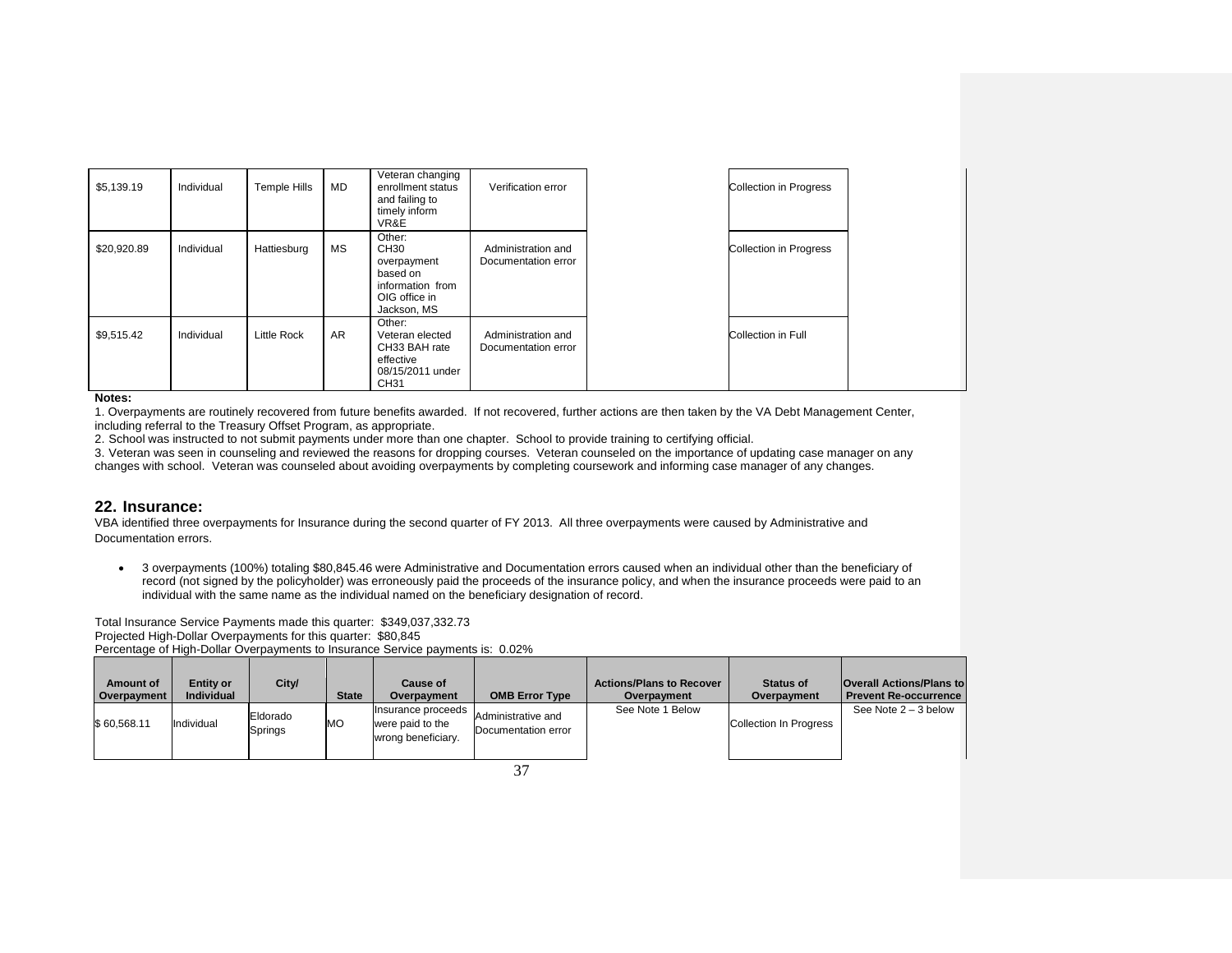| \$15,097.92 | Individual | Sebastopol | <b>CA</b>  | Insurance proceeds<br>were paid to the<br>wrong beneficiary<br>as the correct<br>beneficiary. | Administrative and<br>with the same name Documentation error | <b>Collection In Progress</b> |
|-------------|------------|------------|------------|-----------------------------------------------------------------------------------------------|--------------------------------------------------------------|-------------------------------|
| \$5,179.43  | Individual | Norristown | <b>IPA</b> | Insurance proceeds<br>were paid to the<br>wrong beneficiary.                                  | Administrative and<br>Documentation error                    | <b>Collection In Progress</b> |

1. Overpayments are routinely recovered from future benefits awarded. If not recovered, further actions are then taken by the VA Debt Management Center, including referral to the Treasury Offset Program, as appropriate.

2. Other actions to prevent reoccurrence include improving documentation.

3. Some VA overpayments are inherent based on the requirements of 38 CFR § 3.103, Procedural Due Process and Appellate Rights, that does not allow VA to take adverse action regarding the payment of benefits without providing the beneficiary 60 days advance notice, unless the beneficiary requests that VA take the adverse action immediately. This "due process" period extends an overpayment period by two additional months. One exception to this requirement is when VA is notified of a beneficiary's death.

## **NCA**

## **23.Burial Services:**

NCA identified 38 high-dollar overpayments to six different entities during the second quarter of FY 2013 totaling \$491,450.29. These overpayments consisted of both singular and cumulative overpayments. The overpayments are being reported collectively by entity.

• 6 overpayments (100%) were due to Administrative and Documentation errors caused by when an invoice was manually paid twice, staff certified invoices twice, when an invoice was manually paid twice, or where payment batches were processed in the financial system twice.

Total Payments made this quarter: \$89,391,840.12 Total High-Dollar Overpayments identified this quarter: \$491,450.29 Percentage of Overpayments: 0.55%

| <b>Amount of</b><br>Overpayment | <b>Entity or</b><br><b>Individual</b> | <b>City/County</b> | <b>State</b> | Cause of<br>Overpayment | <b>OMB Error Type</b>                     | <b>Action/Plans to Recover</b><br>Overpayment | <b>Status of</b><br>Overpayment | <b>Overall Actions/Plans</b><br>to Prevent<br>Re-occurrence |
|---------------------------------|---------------------------------------|--------------------|--------------|-------------------------|-------------------------------------------|-----------------------------------------------|---------------------------------|-------------------------------------------------------------|
| 33.573.00                       | Entity                                | Columbus           | <b>MS</b>    | Duplicate<br>Payment    | Administrative and<br>Documentation error | See Note #1                                   | Collected in Full               | See Note 2 - 3 Below                                        |
| 29.640.00                       | Entity                                | Barre              | VT           | Duplicate<br>Payment    | Administrative and<br>Documentation error |                                               | Collected in Full               |                                                             |
| 335.514.00                      | Entity                                | Columbus           | <b>MS</b>    | Duplicate<br>Payment    | Administrative and<br>Documentation error |                                               | Collected in Full               |                                                             |